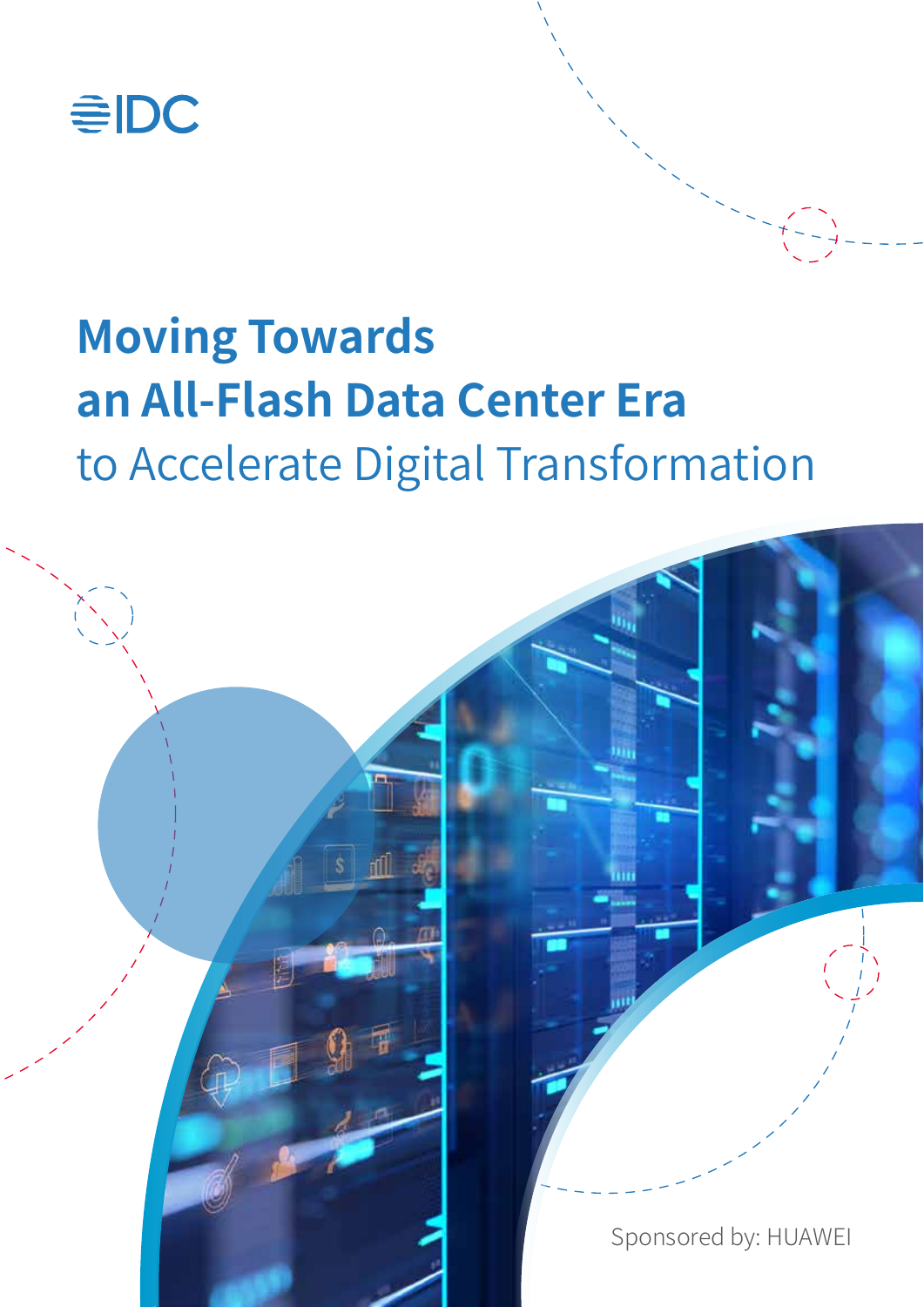# **Table of**  Contents

| Chapter I Data is the Driving Force of Enterprise Development as the Digital Age                           |    |
|------------------------------------------------------------------------------------------------------------|----|
| <b>Continues to Evolve</b>                                                                                 | 04 |
| 1.1 Global Digital Transformation: Move from Experimentation to Multiplied Innovation                      | 04 |
| 1.2 Enterprise Digital Transformation Advances Steadily                                                    | 06 |
| 1.3 Build Data-Driven Future Enterprises                                                                   | 08 |
| Chapter 2 Demands Are the Catalyst for IT Infrastructure Development and<br>Innovation                     | 09 |
| 2.1 Data-Driven IT Infrastructure Upgrade                                                                  | 09 |
| 2.2 Five Challenges of IT Infrastructure Upgrade                                                           | 11 |
| Chapter 3 All-Flash Data Centers Help Enterprises Build a Green and Reliable<br><b>Innovation Platform</b> | 15 |
| 3.1 All-Flash Data Centers Upgrade and Revamp IT Infrastructure                                            | 15 |
| 3.2 All-Flash Data Center Trends and Advantages                                                            | 17 |
| <b>Chapter 4 Best Practices for Deploying All-Flash Data Centers</b>                                       | 25 |
| 4.1 All-Flash Market Overview                                                                              | 25 |
| 4.2 Benefits of All-Flash Data Centers in Industries                                                       | 26 |
| <b>Chapter 5 IDC Recommendations</b>                                                                       | 40 |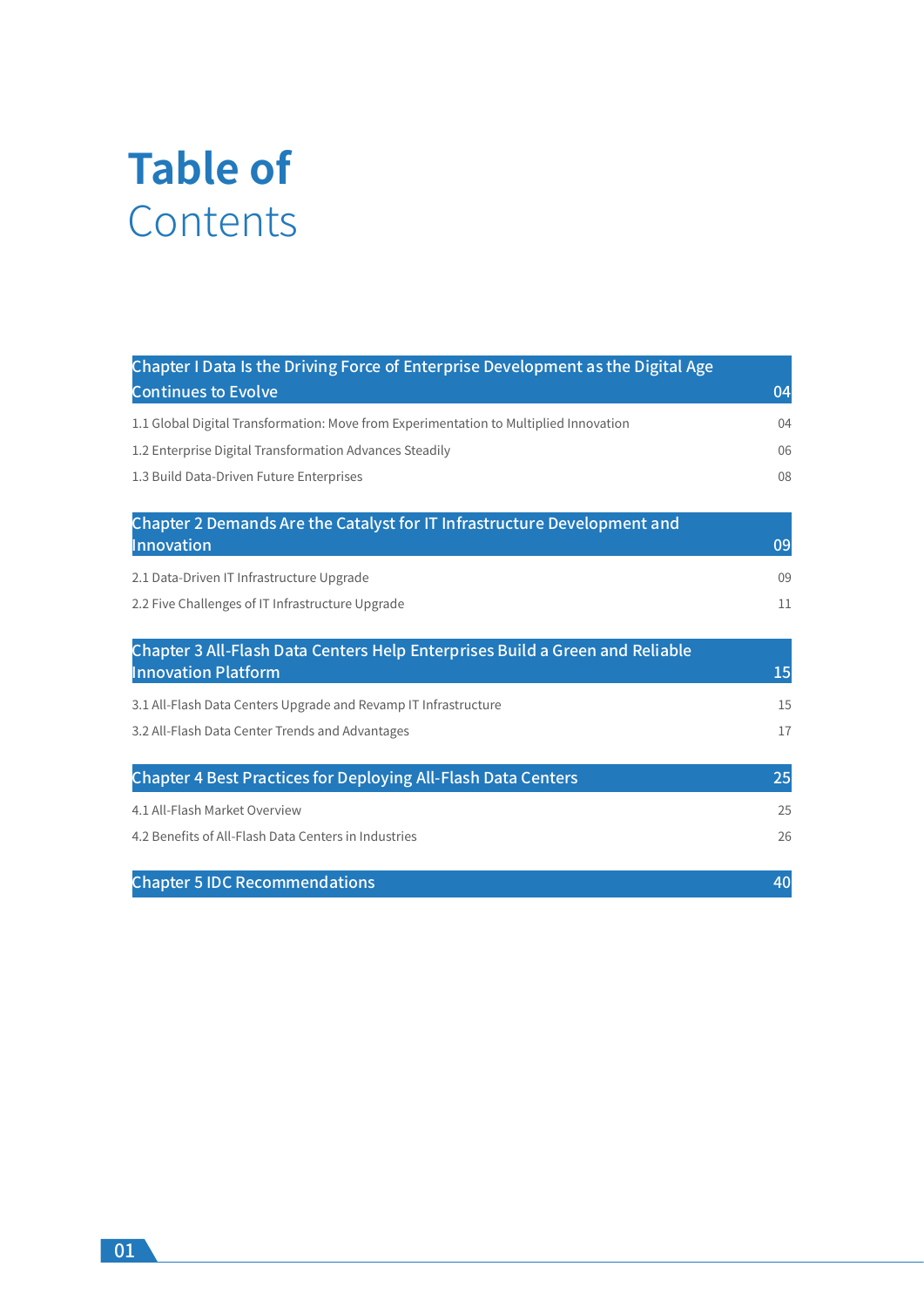# **IDC Opinions**

- According to the IDC's forecast, 65% of global GDP will be digitalized by 2022 as the digital economy grows; the digital economy will account for over 70% of China's GDP by 2025, boosted by the deployment of new infrastructure. IDC believes that digital transformation has entered the 2.0 era. The "future enterprises" are those organizations that firmly follow the digital path, where digital operations achieve scale, and the innovation speed is a magnitude greater than that of traditional business. How well organizations unlock their data value will determine how much they can digitally transform.
- As enterprises progress in digital transformation, data generation, collection, transmission, processing, storage, and management have undergone huge changes. These changes are fueled by things such as explosive data growth, diverse data types, higher data transmission and processing requirements, and the increasing complexity of data management. To address these challenges, enterprises need a modern, future-facing digital infrastructure. IDC believes that digital infrastructure is crucial to the future success of the digital economy, and is the foundation of enterprise business in the Digital Transformation (DX) 2.0 era. Such infrastructure is also intelligent, autonomous, and oriented towards multi-cloud architecture
- **IDC's survey shows that more than 90% of enterprises plan to** upgrade their digital IT infrastructure. In this process, the top 5 needs and challenges they face include reliability, cost reduction and efficiency improvement, data innovation, real-time agility, and intelligent management. Driven by these needs and challenges, the all-flash data center has become one of the most important development directions for future data centers. IDC believes that an all-flash data center refers to the data center that uses SSDs for at least 90% of its storage capacity (covering external storage systems and built-in storage of servers), while delivering high density and reliability, low latency, and energy efficiency. The all-flash data center supports the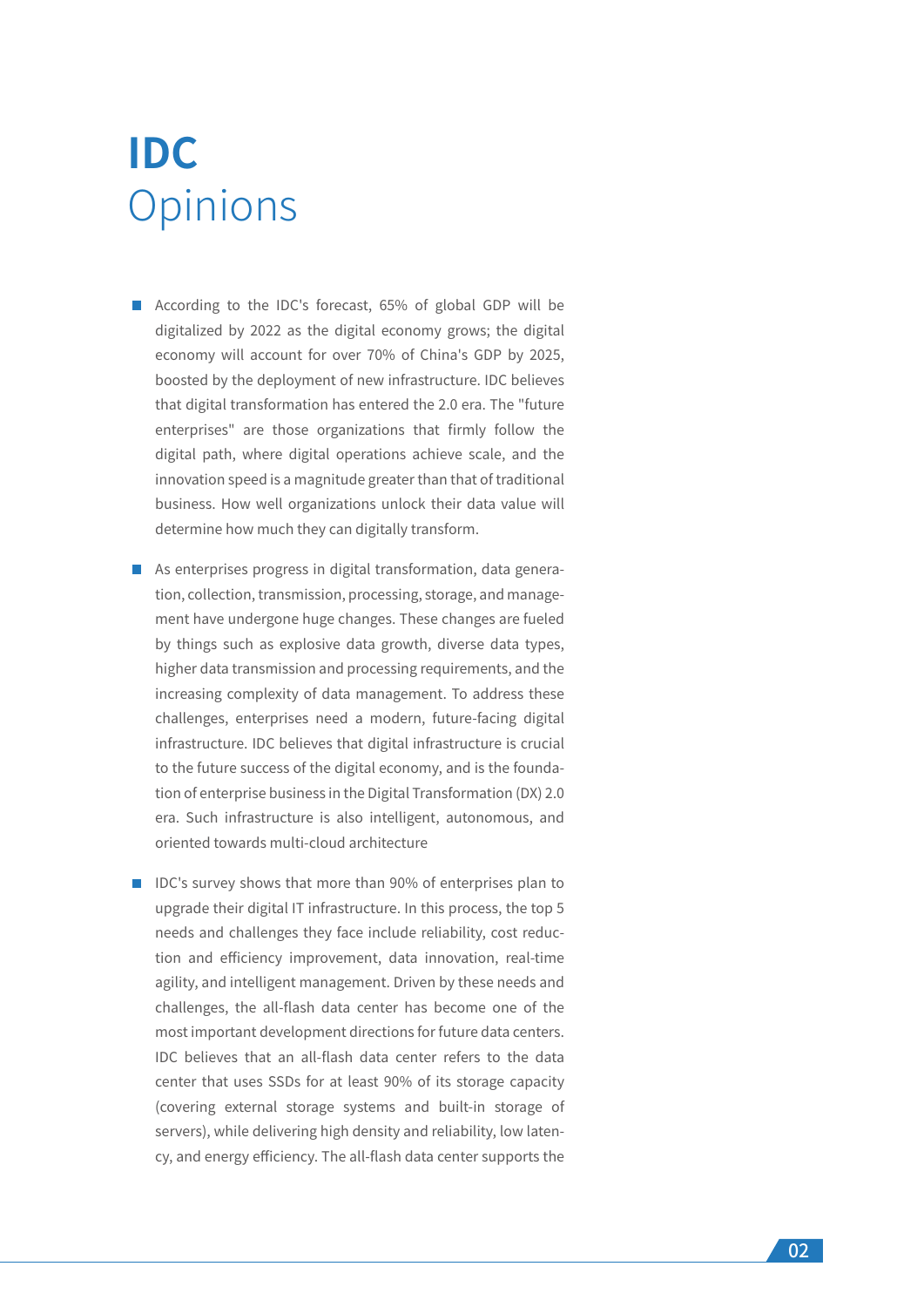## IDC Opinions

development of businesses and applications, and helps enterprises maximize the value of data innovation.

- $\blacksquare$  The major development trends of future all-flash data centers cover 5 points. First, all-flash storage is no longer restricted to certain applications and workloads. Now, it can be used to meet the demanding workloads of critical and value-added services. Second, all-flash data centers facilitate the green, energy-efficient and sustainable development of enterprises. They help reduce the footprint and number of data centers an enterprise needs, enabling them to better control energy expenses. Third, memory-driven infrastructure will promote the development of all-flash data centers and organizations moving to all-IP networks will have access to faster transmissions. Fourth, memory-driven infrastructure is going mainstream. With enough flexibility, it provides optimal latency for workloads and drives the development of all-flash data centers. Fifth, the realization of intelligent operations and maintenance in all-flash data centers will facilitate better management of cross-domain data over the full lifecycle.
- $\blacksquare$  The construction of the all-flash data center can provide strong support for the development of enterprises, and satisfy their data-related needs. According to the IDC's global forecast, all-flash arrays (AFA) will grow at a compound annual growth rate (CAGR) of 7.5% from 2020 to 2024, and will account for more than half of the external storage market sales by 2024. In China, the market share of AFA has already reached 18.9% in 2020, with a growth rate of 24.0%. The construction of the all-flash data center will not only help enterprises upgrade storage media, but also achieve an all-round improvement in IT infrastructure architecture, data, network, and computing power. In China, the all-flash data center has already been applied in finance, government, healthcare, telecommunications, and manufacturing. In these industries, it helps meet the need for reliable, agile, stable, efficient, and intelligent infrastructure to support business innovation.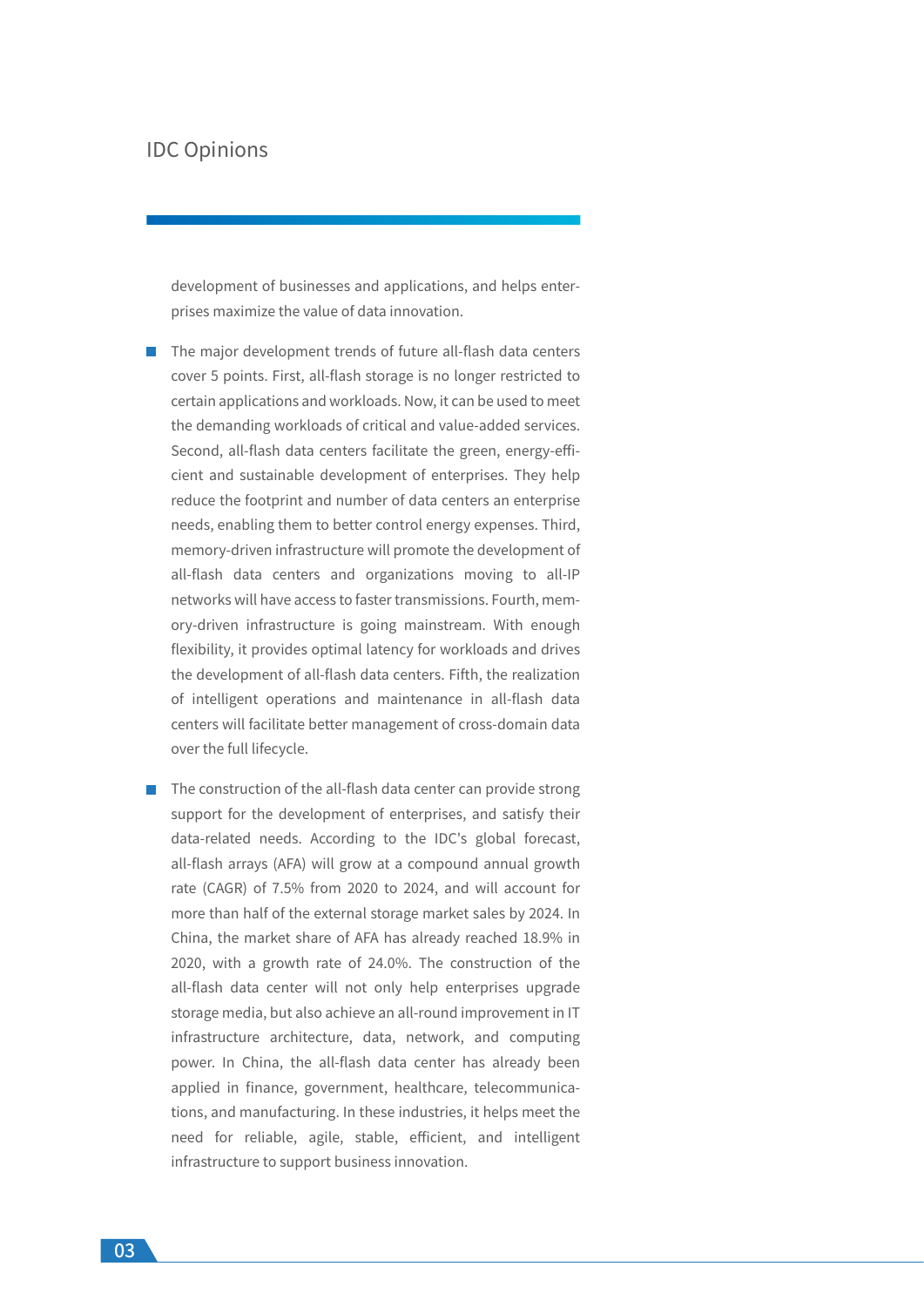## **Chapter I** Data Is the Driving Force of Enterprise Development as the Digital Age Continues to Evolve

#### **1.1 Global Digital Transformation: Move from Experimentation to Multiplied Innovation**

Scientific and technological development shapes our society and changes the ways of spurring economic growth. The emergence and progress of 3rd Platform technologies and services has inspired a range of innovations that generate new economic patterns, create new business forms, and bring new commercial value. The 3rd Platform technologies typically include cloud computing, big data and analytics (BDA), mobility, artificial intelligence (AI) technologies, social business, next-generation security, the Internet of Things (IoT), and other next-generation technologies such as blockchain and quantum computing. The digital economy is booming and becoming a new engine of economic growth. Based on IDC's prediction, as the global economy remains firmly on course for its digital destiny, 65% of the global GDP set to be digitalized by 2022; by 2025, the digital economy will account for over 70% of China's GDP, as a result of the new infrastructure policy.



IDC believes that the digital economy has the following features:

- ·Digital knowledge and information as key production factors;
- ·Modern information network as a key carrier;
- ·Efficient utilization of ICT technologies as a key driving force behind the
- efficiency improvement and economic structural optimization.

According to IDC, as the 3rd platform technologies continuously deepen their support for business growth and innovation, the global digital transformation has leaped from the "experimentation" to the "multiplied innovation" phase. The new phase is based on the in-depth integration of various emerging technologies, and the five general trends will enable enterprises to achieve "multiplied innovation". This includes multiplied insights based on AI and big data, multiplied contact based on IoT and edge computing, multiplied development based on cloud computing and developers, multiplied expectations based on mobility and social business, and multiplied trust based on security and blockchains. In the future, as the digital economy continues to evolve, enterprises will gradually move towards the new phase of "autonomy", and more new business forms and patterns will emerge. This will bring more possibilities for product and service innovation and for the enterprise's intelligent autonomy.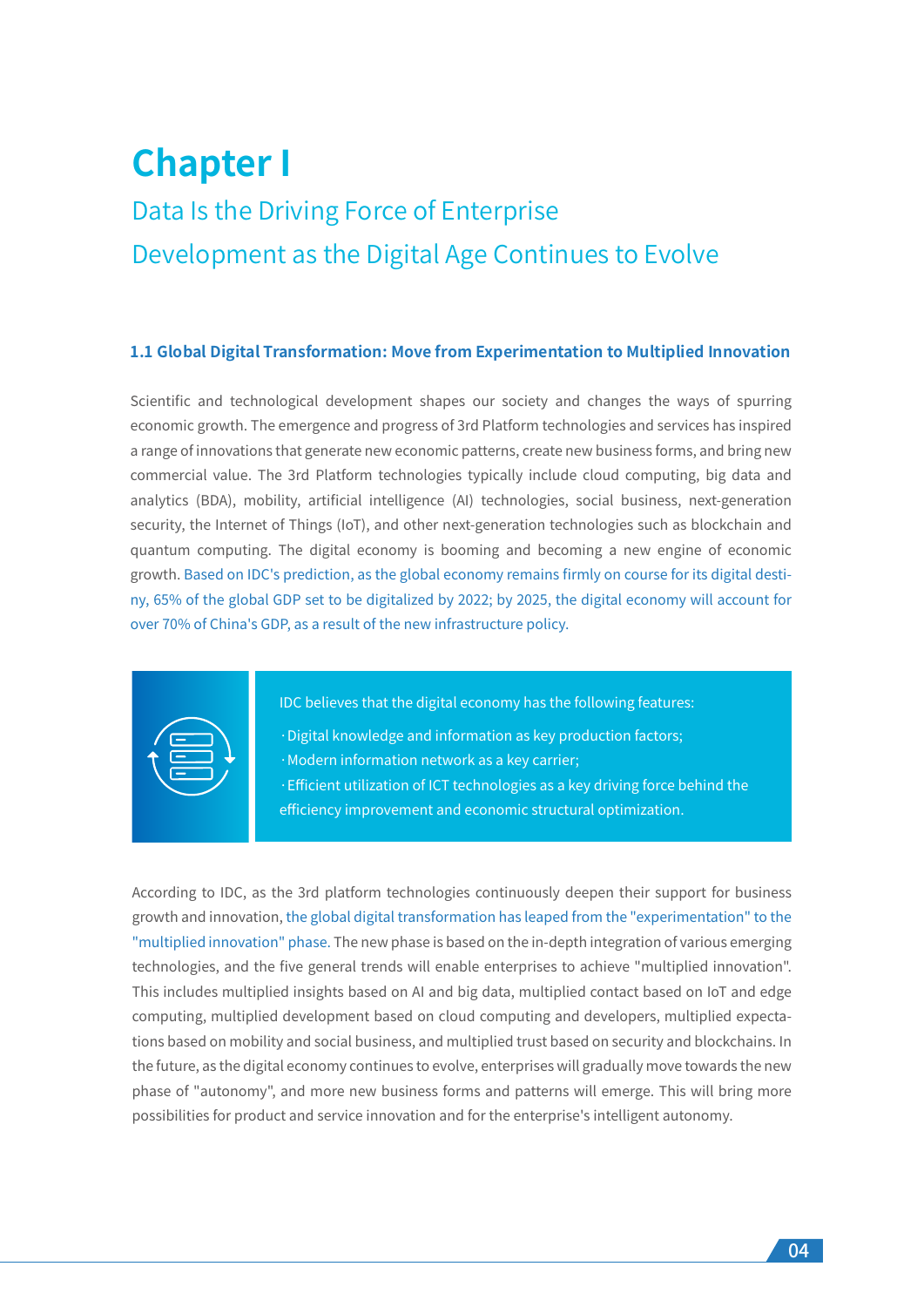#### Fig. 1 Three Chapters of the Application of the 3rd Platform Technologies





Source: IDC, 2021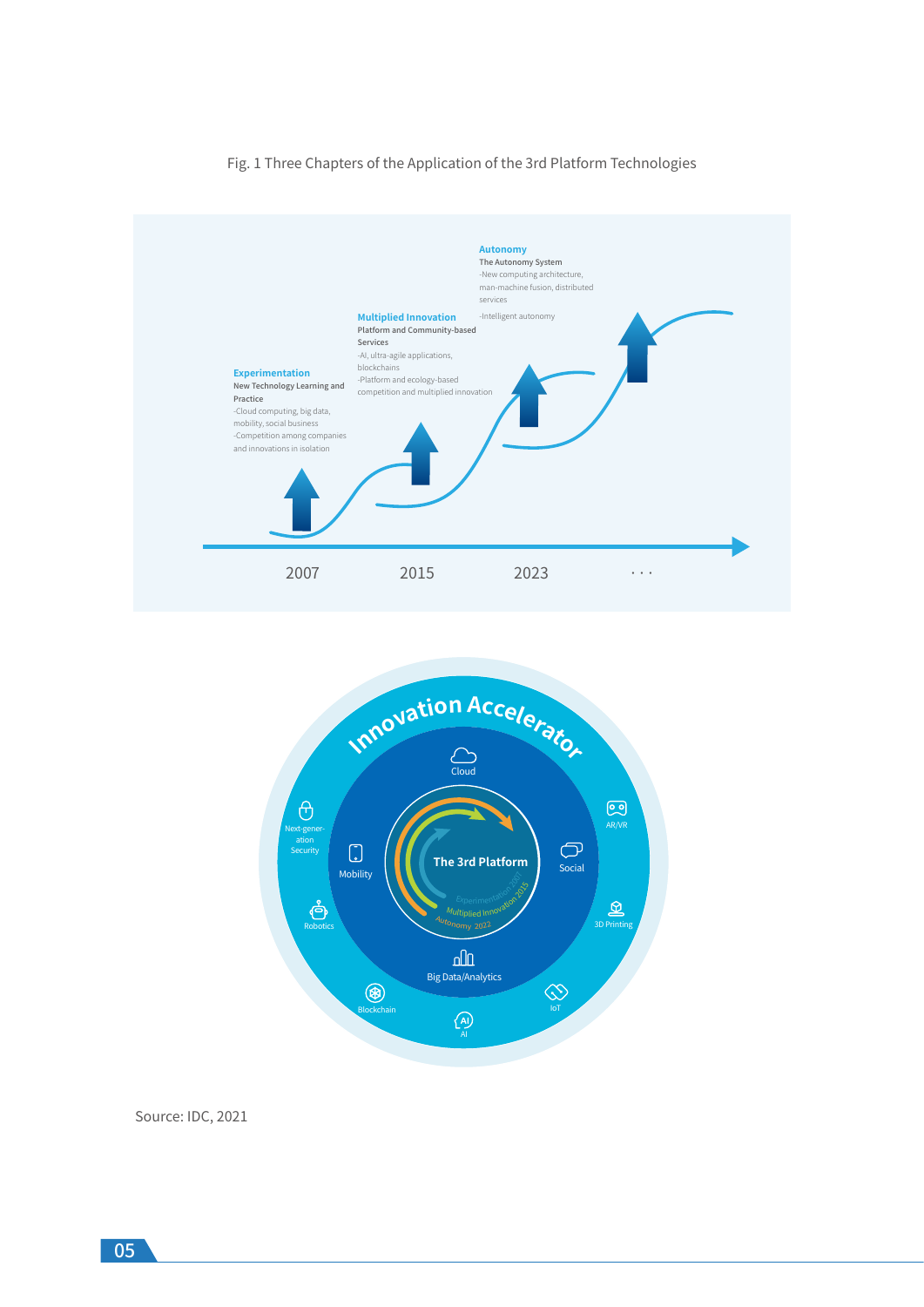#### **1.2 Enterprise Digital Transformation Advances Steadily**

As the digital economy becomes increasingly important, enterprises must accelerate their digital transformation. According to IDC, digital transformation refers to the approach to using digital technologies to drive the innovation of an organization's business model and the reconstruction of its ecosystem. Technologies function as the driving force, and business growth and innovations are the core. The goal is to take advantage of digital technologies to reconstruct products, services, operating models and business models, improve user experience, optimize organization management, build the digital ecosystem, and promote sustainable innovations in the industry. IDC's data shows that in 2020, global spending related to enterprise digital transformation reached 1.3 trillion USD. That number is expected to grow to 2.4 trillion USD by 2024, while non-digital transformation related ICT investment will shrink at a CAGR of -1.6%.



## Fig. 2 IDC Worldwide Enterprise Digital Transformation Spending Forecast (Unit: Million USD)

Source: IDC, 2021

06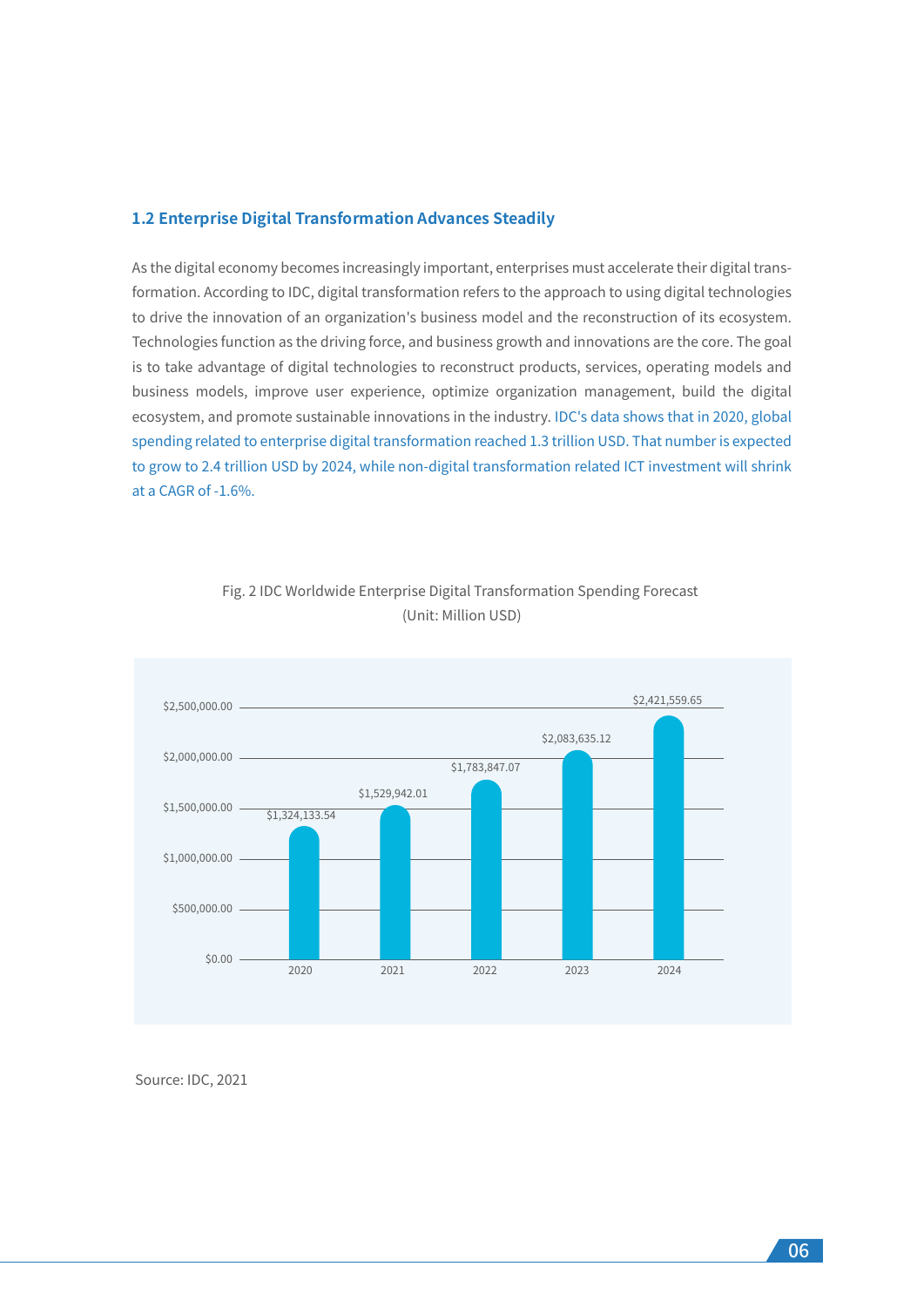Enterprises are more conscious and capable of digital transformation than ever before. IDC divides the development of enterprise digital transformation into 5 stages based on maturity: ad hoc, opportunistic, repeatable, managed, and optimized. According to IDC's survey on the digital transformation of worldwide enterprises, nearly half of the world's enterprises moved to the 3rd or 4th stage in 2020. The overall trend in China is line with that of the world: 41% of enterprises have entered the 3rd stage, and digital transformation is still accelerating. According to IDC's forecast, 75% of enterprises will have an overall roadmap for the implementation of digital transformation by 2023, and by 2025, 75% business leaders will utilize digital platforms and ecosystems to adjust their value chains, so as to adapt to new markets, industries and ecosystems. More and more enterprises recognize the value of digital transformation and hope to make concrete actions to enhance the value of their data. IDC believes that digital transformation has entered the 2.0 era. The "future enterprises" are those organizations that firmly follow the digital path, where digital operations achieve scale, and the innovation speed is a magnitude greater than that of traditional business.



Fig. 3 Enterprise Digital Transformation Maturity: Worldwide, U.S., and China

Source: IDC, 2021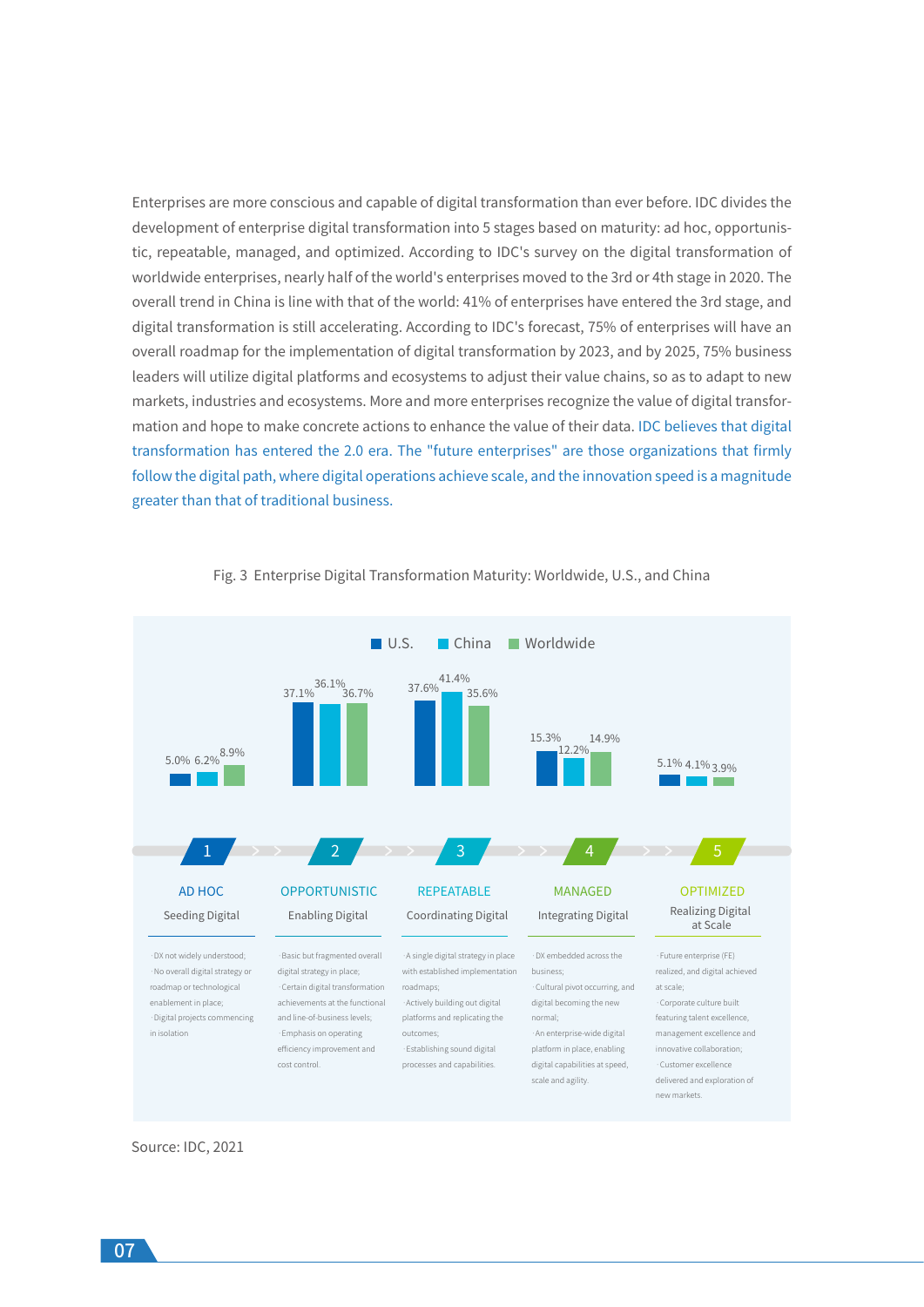#### **1.3 Build Data-Driven Future Enterprises**

Data is the core resource in the digital economy era and a key driving force behind sustainable digital development. With the further development of the Internet, data becomes the carrier of the virtual world and highlights the real world. From a global perspective, all countries and regions have recognized that data is more than just a product of the digital era — it is the fuel that facilitates the development of the digital economy, and a fundamental strategic resource for the development of a country and its enterprises. For a long time, the U.S. has been formulating policies on data infrastructure construction, data management and transparency, data sharing and security, and e-government, continuously mining the value of data. The EU is also actively exploring better ways to use and share the value of data. In 2020, the European Commission released "A Whitepaper on Artificial Intelligence" and introduced the "European Data Strategy", aiming for Europe to adapt to the development trends of the digital era. The UK has released strategies such as "Digital UK", "Digital Charter", and "UK Digital Strategy", striving to regularize the Internet, create conditions for the development of the digital economy, achieve a leap from "digital" to "intelligent", and ensure the steady progress of the country. Lastly, China is committed to promoting the development of the digital economy. China considers data as a key production factor, emphasizes the importance of data on the national level, and puts forward three main points on accelerating the development of data: promoting the open exchange and sharing of government data, enhancing the value of social data resources, and strengthening the integration and protection of data resources.

For an enterprise, the value of data mainly lies in supporting decision-making and business goal setting, business development, product and service innovation, the all-round optimization of customer experience, and innovation at scale.

| <b>Support Corporate</b><br>Decision-Making and<br><b>Business Goal Setting</b>                                                                          | <b>Support Business</b><br>Developmen                                                                                                                                                                                                                                                                           | <b>Support Product and</b><br><b>Service Innovation</b>                                                                                                                                                                                                                          | Support All-Round<br>Optimization of<br><b>Customer Experience</b>                                                                                              | <b>Support Innovation</b><br>at Scale                                                                                                                                                                                                                                                                               |
|----------------------------------------------------------------------------------------------------------------------------------------------------------|-----------------------------------------------------------------------------------------------------------------------------------------------------------------------------------------------------------------------------------------------------------------------------------------------------------------|----------------------------------------------------------------------------------------------------------------------------------------------------------------------------------------------------------------------------------------------------------------------------------|-----------------------------------------------------------------------------------------------------------------------------------------------------------------|---------------------------------------------------------------------------------------------------------------------------------------------------------------------------------------------------------------------------------------------------------------------------------------------------------------------|
| Data helps enterprises<br>gain insights into social<br>development rules and<br>market trends to better<br>make strategic<br>deployment in key<br>areas. | Data mining and<br>analytics help to provide<br>resources for the<br>development and release<br>of the next-generation<br>business, accelerating<br>the internal operation<br>efficiency and the<br>business implementation<br>and iteration, and<br>optimizing the capability<br>to process business<br>flows. | Data promotes product<br>and service innovation<br>and optimization while<br>achieving fast product<br>and service iteration. It<br>also facilitates accurate<br>delivery of customized<br>products and services,<br>and improves the<br>chances of success for<br>new products. | Data helps enterprises<br>gain insights into<br>customers to better<br>provide the customers<br>with customized services<br>and achieve customer<br>excellence. | Enterprises can form a<br>data-centric insight<br>mechanism, optimize<br>the management<br>process, integrate<br>relevant resources and<br>empower business<br>innovations, so as to<br>create differentiated<br>values for customers and<br>the market, and build<br>the core competitive-<br>ness of enterprises. |

As data plays an increasingly important role in future enterprise development, how well it utilizes the value of data will determine how far it can go in digital transformation. Enterprises need to build a data-driven culture centering on data management, Data as a Service (DaaS), and data analytics to spot and get data, and fully explore and achieve the value of data. Only in this way can they guarantee future competitiveness.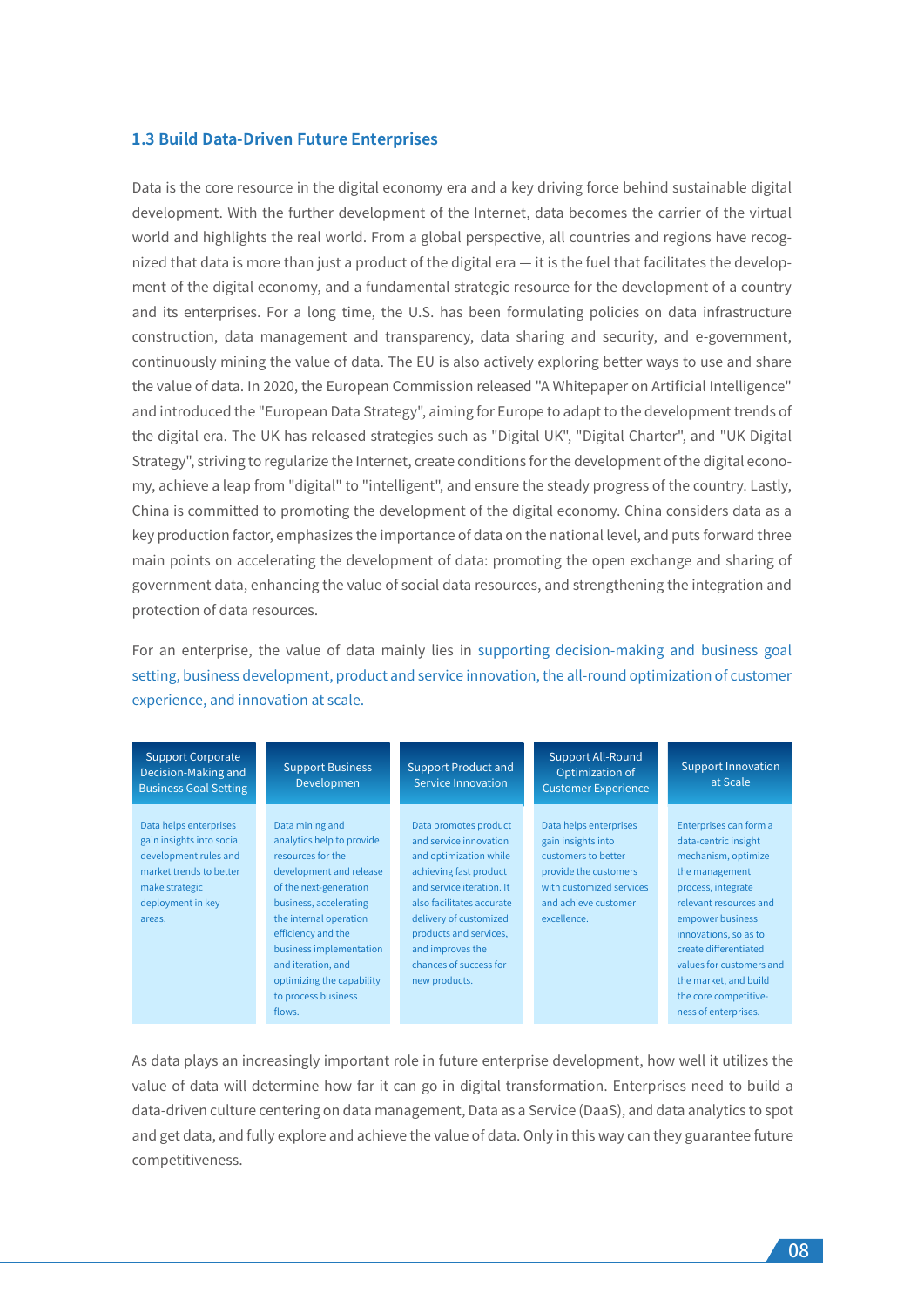## **Chapter 2**

## Demands Are the Catalyst for IT Infrastructure Development and Innovation

#### **2.1 Data-Driven IT Infrastructure Upgrade**

The development of enterprise digital transformation has sparked many changes that affect data generation and collection, transmission and processing, storage and management, and data utilization. These changes include:



**Massive data growth:** The development of 3rd platform technologies, growth of products and services, innovation of business models, and acceleration of data production and process are driving rapid growth of data. According to IDC's Global DataSphere — a measure of how much new data is created, captured, or replicated in any given year — the total global data will grow from 64 zettabytes (ZB) to nearly 180 ZB by 2025, with a compound annual growth rate (CAGR) of 23% over the 2020-2025 forecast period. By 2025, China's data volume is expected to reach nearly 41 ZB, accounting for about one quarter of global data.

**Diverse data types:** As the data volume soars, data sources and structures become more complex. The IDC classifies data across over 70 categories of devices into 6 major types: entertainment data, IoT data, non-entertainment image/video, productivity/embedded data, social media data, as well as voice data. By 2025, the amount of data created by IoT devices will reach 26.6 ZB, accounting for 15% of the global data and making IoT the fastest growing data field, with a CAGR of 47% over the 2020-2025 period. Social media data follows closely behind with a projected CAGR of 35.4%. With the rise of machine vision technologies and AI video image analytics applications, intelligent camera systems will be adopted in more scenarios. The IDC predicts that the worldwide video surveillance camera market will grow to 44 billion USD by 2025, with a 5-year CAGR of nearly 13%. Intelligent video image systems will generate a large amount of data, a significant proportion of which will be unstructured. The IDC believes that unstructured data will grow quickly over the next 5 years, continuing to increase its proportion in the overall datasphere.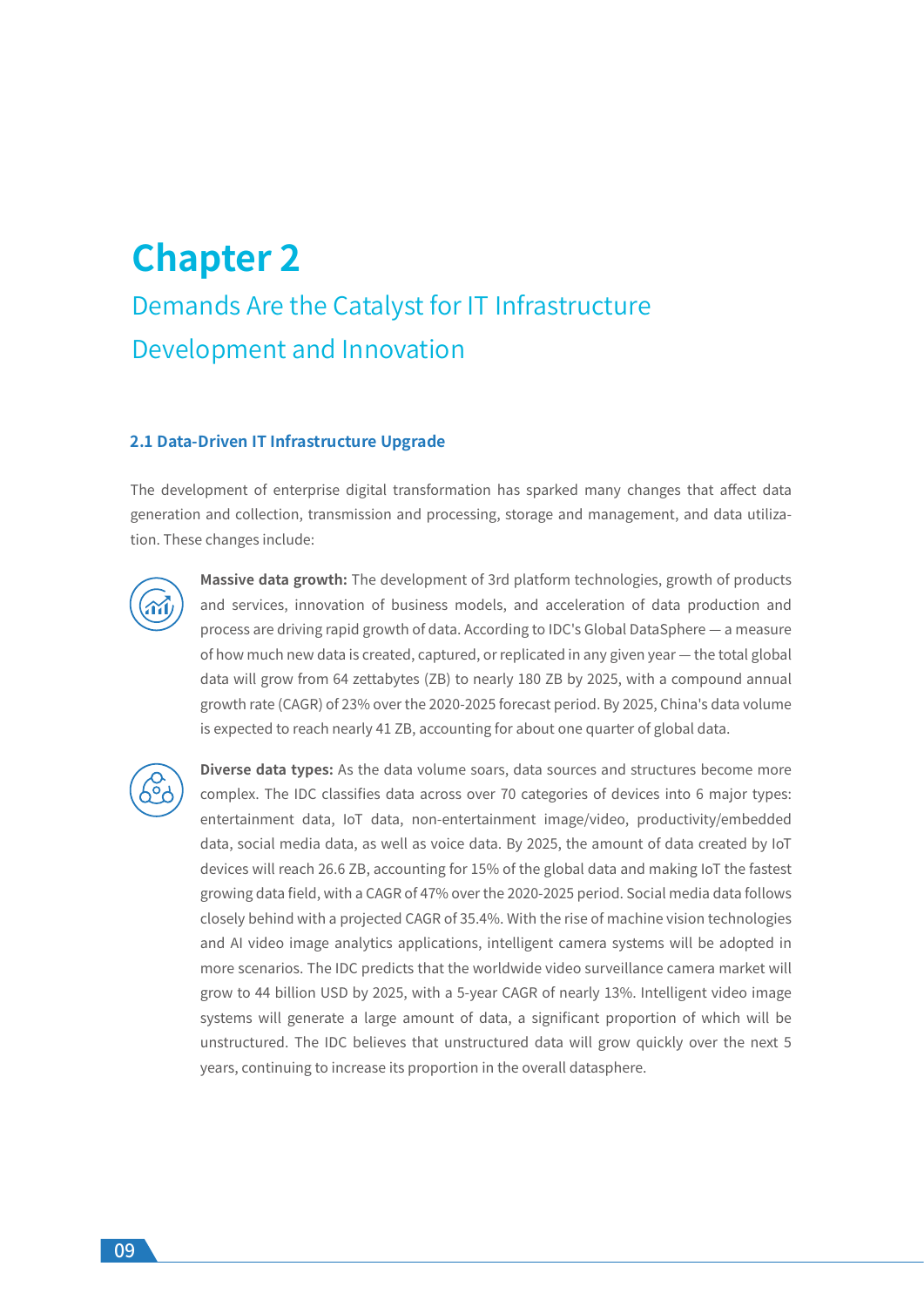

**Increasing requirements on data transmission and processing:** With the widespread implementation of technologies such as the IoT and AI in various industries, organizations have a growing need for real-time data. To ease the pressure on data transmission and processing, edge computing is emerging to reduce the latency of data perception and the response time. The IDC predicts that by 2023, 70% of enterprises will process data at the IoT edge, and the number of applications deployed at the edge will increase by 8 times. Furthermore, 50% of new infrastructure will be deployed at the edge. By 2025, the amount of data generated at the edge will reach 40 ZB, with a five-year CAGR of 33.4%.



**Increasing amount of data to store and manage:** As the data volume increases, storage capacity grows year by year. The IDC forecasts that the global installed storage capacity will grow at a CAGR of 19.2% over the 2020-2025 period, climbing from 6.7 ZB in 2020 to 16.1 ZB in 2025. In terms of global storage device types, enterprise-class storage became the storage device with the largest capacity in 2017, surpassing personal computer (PC) and tablets. It is estimated that the installed capacity of enterprise-class storage systems will account for 80% of the global installed capacity in 2025. In addition, the IDC forecasts that newly built storage capacity at the core will maintain a 5-year CAGR of 26%, while storage capacity at the edge will grow at a CAGR of 30.3%. In 2025, the newly built storage capacity at the core and the edge will account for 70.5% of all newly built storage capacity.

IDC believes that to successfully carry out digital transformation, companies need to build customer-centric, and data-driven digital services. Specifically, through the integration of digital and physical channels, data can be effectively collected, processed, and stored, and the value of data can be extracted to create a better experience for customers. IT infrastructure provides data-driven support for organizations and is closely related to business innovation and development. It is the key to improving production and management efficiency and optimizing user experience of products and services.

Going forward, organization will be built on a digital infrastructure platform centered on data. IDC believes that such future digital infrastructure is an inevitable product of the Digital Transformation 2.0 era, laying the foundation for future enterprise operations, with identified critical features of cloud-centric, autonomous operations and ubiquitous deployment.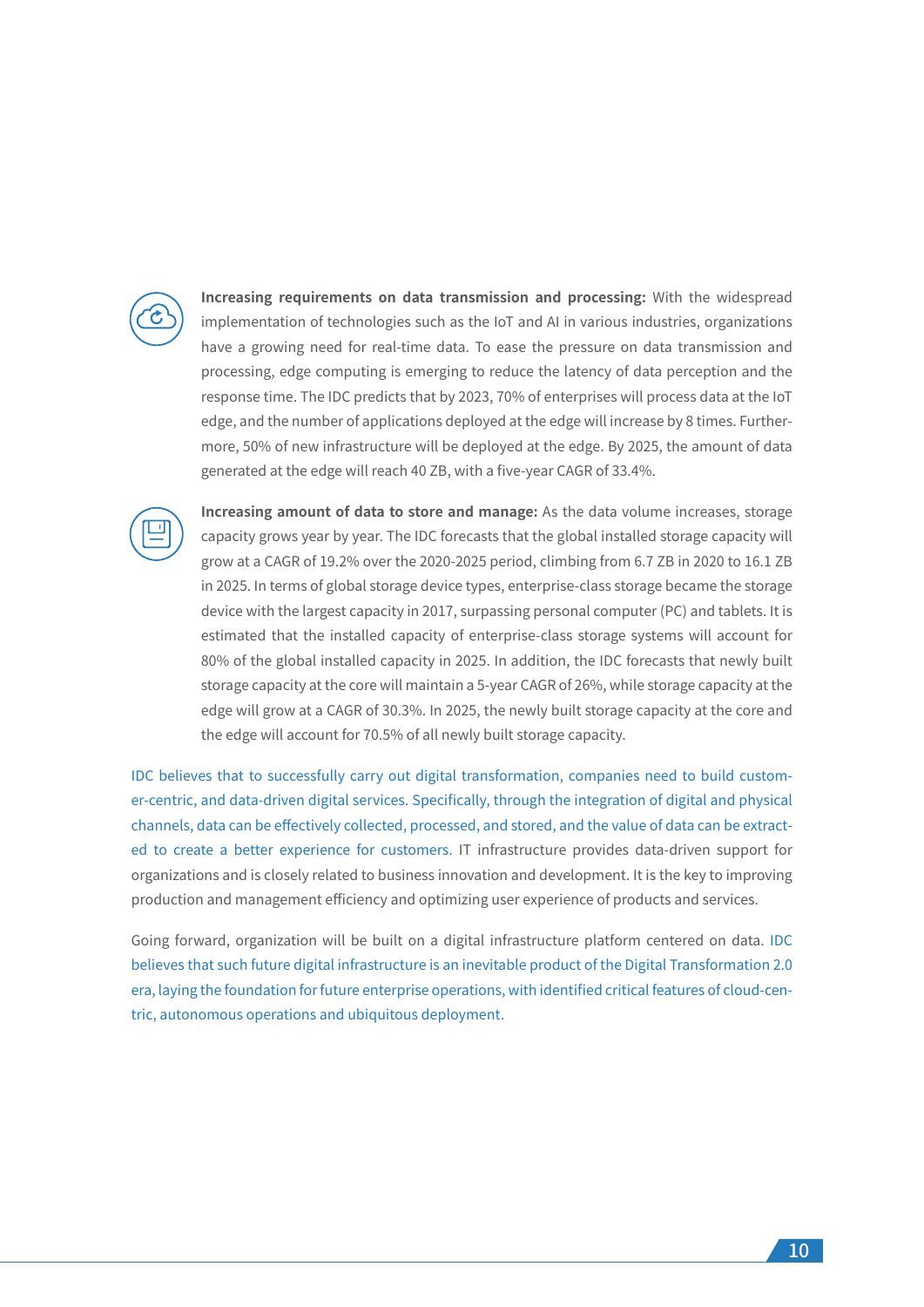### **2.2 Five Challenges of IT Infrastructure Upgrade**

According to IDC research, organizations face the following five major challenges when upgrading their digital IT infrastructure and overhauling their data centers.



Fig. 4 Major Requirements and Challenges for Digital IT Infrastructure Upgrade

Source: IDC, 2021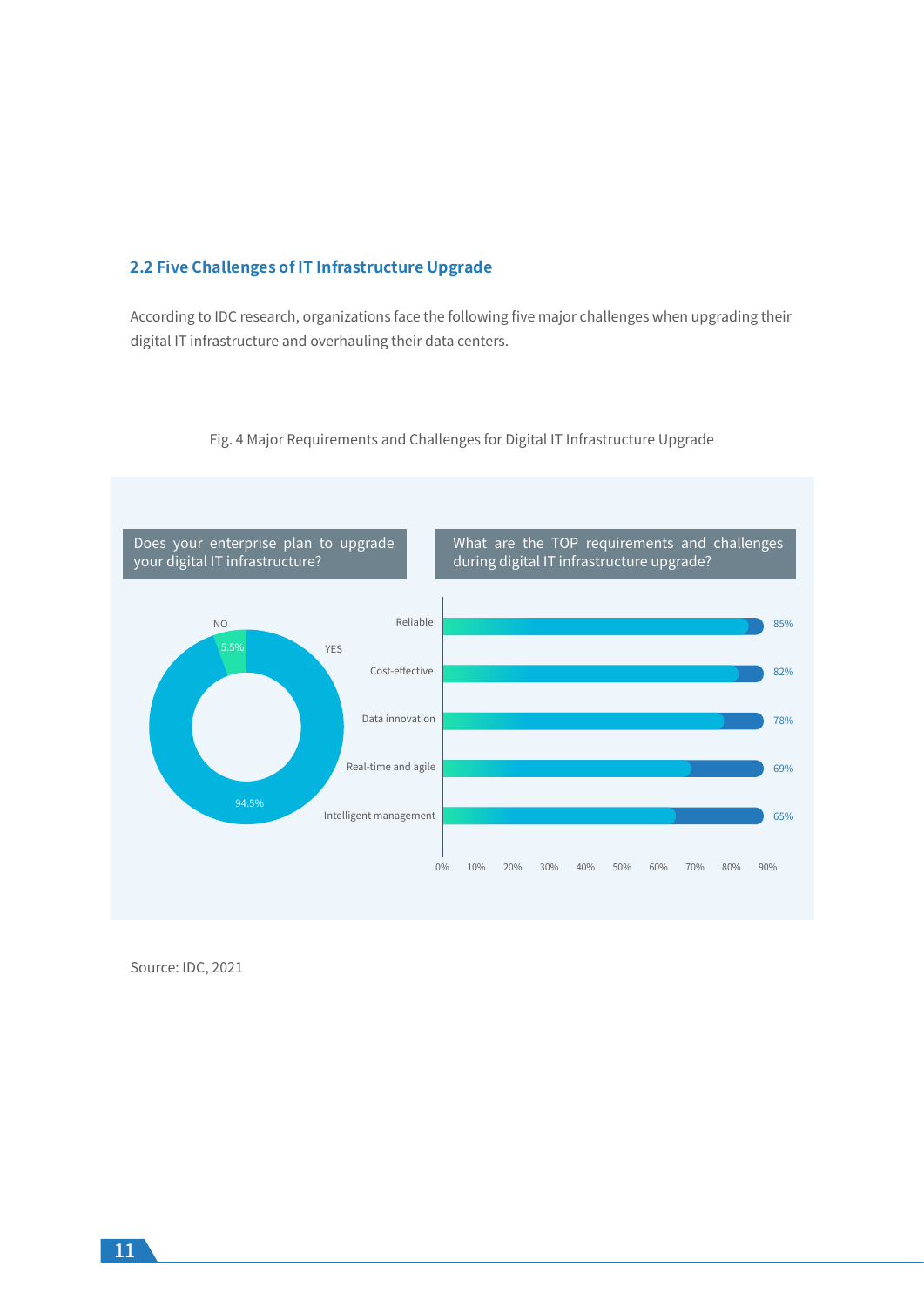## **Data Innovation**

In the digital economy era, data is the new means of production and is regarded as an important asset by enterprises. Data innovation is the key for enterprises to improve their future competitiveness. More and more organizations are beginning to set key performance indicators (KPIs) around informatization construction and data innovation. For example, ensuring that at least 40% of the company's IT budget is allocated to digital transformation (DX) initiatives, that at least 40% of the DX initiatives are approved for implementation, and that the DX initiatives influence over 40% of enterprise revenue and/or profit growth. Organizations need to cope with the shift from cold to hot data and the challenges of data interconnection and interworking. They must also use intelligent platforms to enable data enablement to maximize data value and continuously innovate services and models. The rapid development of enterprise digital transformation has caused data to grow explosively, and data sources and structures have become more and more complex. The front-end data collection, storage, management, and application, as well as the entire process of data transfer inside and outside an enterprise require an IT infrastructure with all-round support, placing higher requirements on the existing IT infrastructure.

## **Real-Time and Agile**

Enterprise services increasingly require a real-time data response. For example, high-frequency trading and real-time risk control systems in finance, billing systems in telecom, road monitoring, and autonomous driving. According to IDC forecasts, the share of real-time data will increase from 19.3% in 2019 to 24.4% in 2024, and this trend is getting obvious in new areas like big data analytics. In addition to rigid requirements for real-time data, future organizations will have increasingly complex business and application requirements, and the performance requirements for other production data will also rise. In the digital era, real-time response is a key factor for organizations to improve their core competitiveness. With the integration of emerging technologies, such as AI and IoT, more and more service scenarios require extremely low latency. Meeting this demand at the server, storage, and networking levels is one of the challenges organizations face when building the future digital infrastructures.



Real-time data: In today's interconnected world, data is everywhere and often customized, which requires it to be transmitted and processed in real time. According to IDC Global DataSphere, real-time data is defined as data that needs to be acted upon/reacted/recoded within 2 seconds, including data from systems such as on-site sensors, financial transactions, drones, and on-site controls.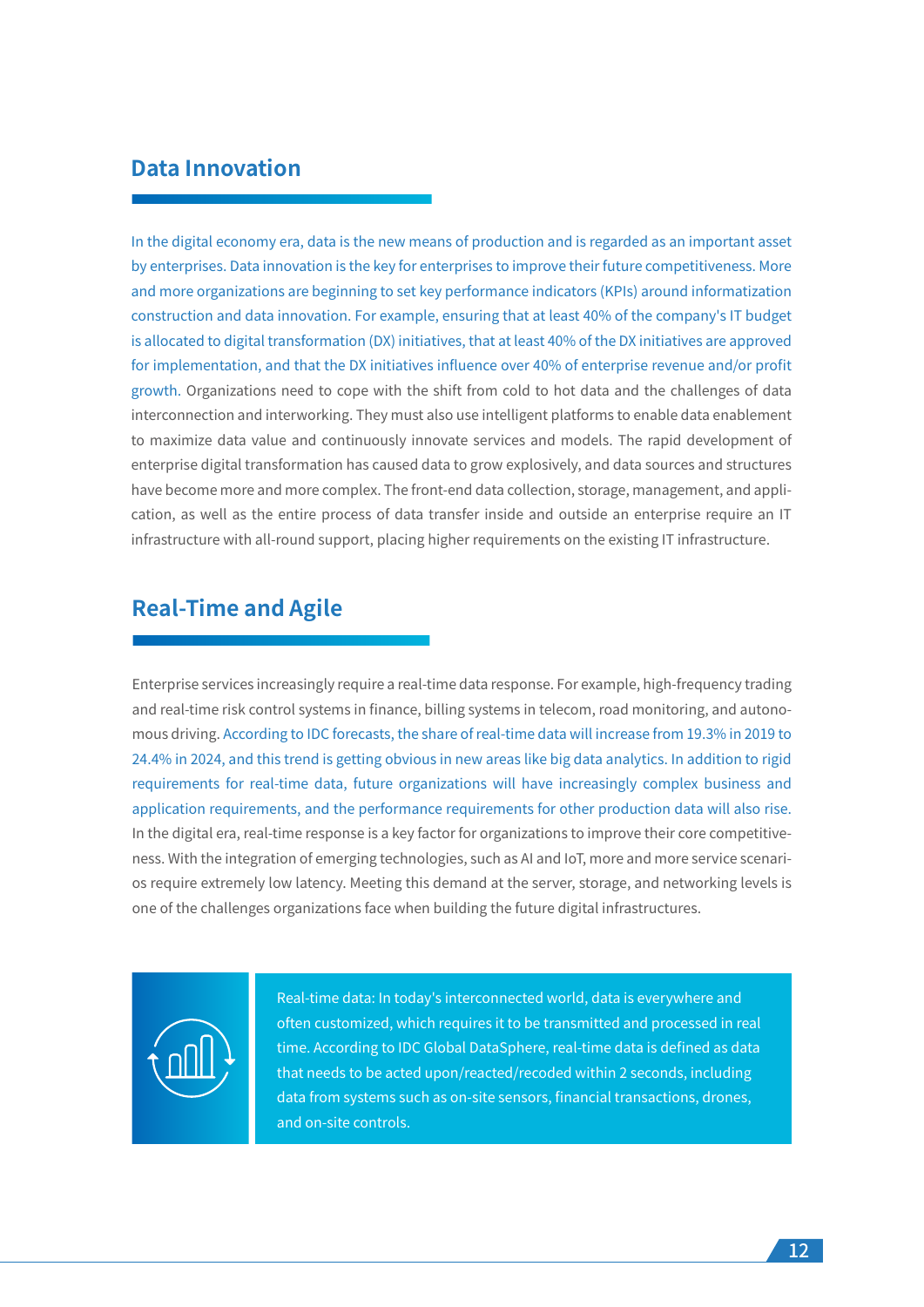

#### Fig. 5 Worldwide Real-Time Data and Share, 2015-2024

Source: IDC, 2021

## **Green and Energy-Efficient**

The COVID-19 pandemic has greatly impacted the global economy and production methods. More of the services we use for work, entertainment, and everyday life are moving online. With this, more and more organizations are producing better digital products and services for digital collaboration, aiming to improve their competitiveness. According to an IDC survey, among the benefits brought by digitalization, cost reduction and efficiency improvement have gradually become one of the most important priorities for organizations. For example, in the financial industry, banks are facing the challenge of increasing bad debt rates due to the pandemic. In the healthcare industry, cost reduction and efficiency improvement are two key benefits that will help them cope with the pressure brought by the pandemic. Building a green data center is a top priority for IT departments in many organizations.

Since the release of the Paris Agreement, countries around the world have taken proactive measures to reduce greenhouse gas emissions. For example, China has proposed plans to hit peak CO2 emissions by 2030 and become carbon neutral by 2060. As data volumes and applications surge, data centers support the development of the digital economy, but they also consume vast amounts of energy. The energy consumption of data centers has become an obstacle to sustainable digital development,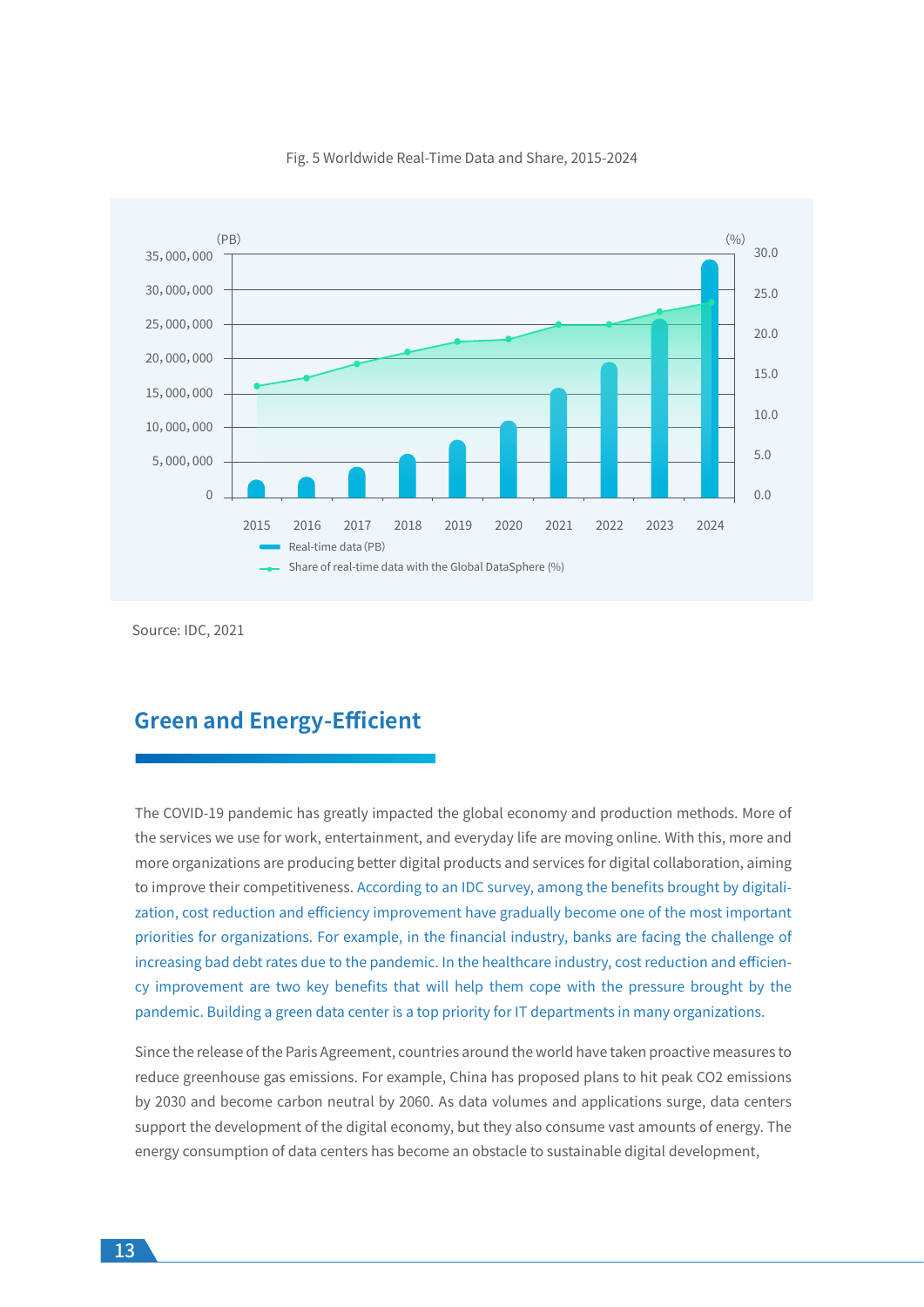increasing the maintenance cost of data centers, and countering efforts of green development worldwide. Reducing data center energy consumption has become one of the biggest challenges facing most enterprises. Countries and regions have adopted low-carbon data center policies. The U.S., for example, has proposed the Data Center Optimization Initiative (DCOI) policy. European Commission has also taken measures to encourage the construction of climate-friendly, energy-efficient, and sustainable data centers.

## **Reliable**

As enterprise digitalization continues, issues surrounding data security will become increasingly challenging. The IDC believes that future enterprises will build on digital infrastructure, which will manage the entire lifecycle of data in the cloud, edge and devices. As such, ensuring the data reliability is the key to building the digital infrastructure of the future. Digitalization makes data reliability risks more diverse. Data growth and architecture complexity pose new challenges to data reliability. Future services and applications will increasingly rely on sustainable services provided by infrastructure to support enterprise data operation services and provide operational support, information resource services, core systems, data storage, and backup, ensuring fast service response and continuity. Enterprises should start with infrastructure reliability, adopt highly reliable IT systems, and establish disaster recovery and backup systems to ensure maximum data reliability.

## **Intelligent Management**

Looking forward, digital services will find their way into traditional data centers, clouds, edges, and devices where data is generated. Therefore, cross-domain management will become more critical, making management teams more flexible, and ridding of deployment location constraints. In the big data age, infrastructure management will depend on AI and machine learning technologies. Organizations need to make full use of big data analytics and multi-layer AI architecture in the cloud to build extensive system fault models via cloud training, in order to better predict faults, system performance, and capacity. Intelligent management can support the portability of higher-level workloads and highly dynamic applications. The digital infrastructure integrates with a variety of workflow automation tools by providing open application program interfaces (APIs), to enhance the tool ecosystem and achieve automatic O&M.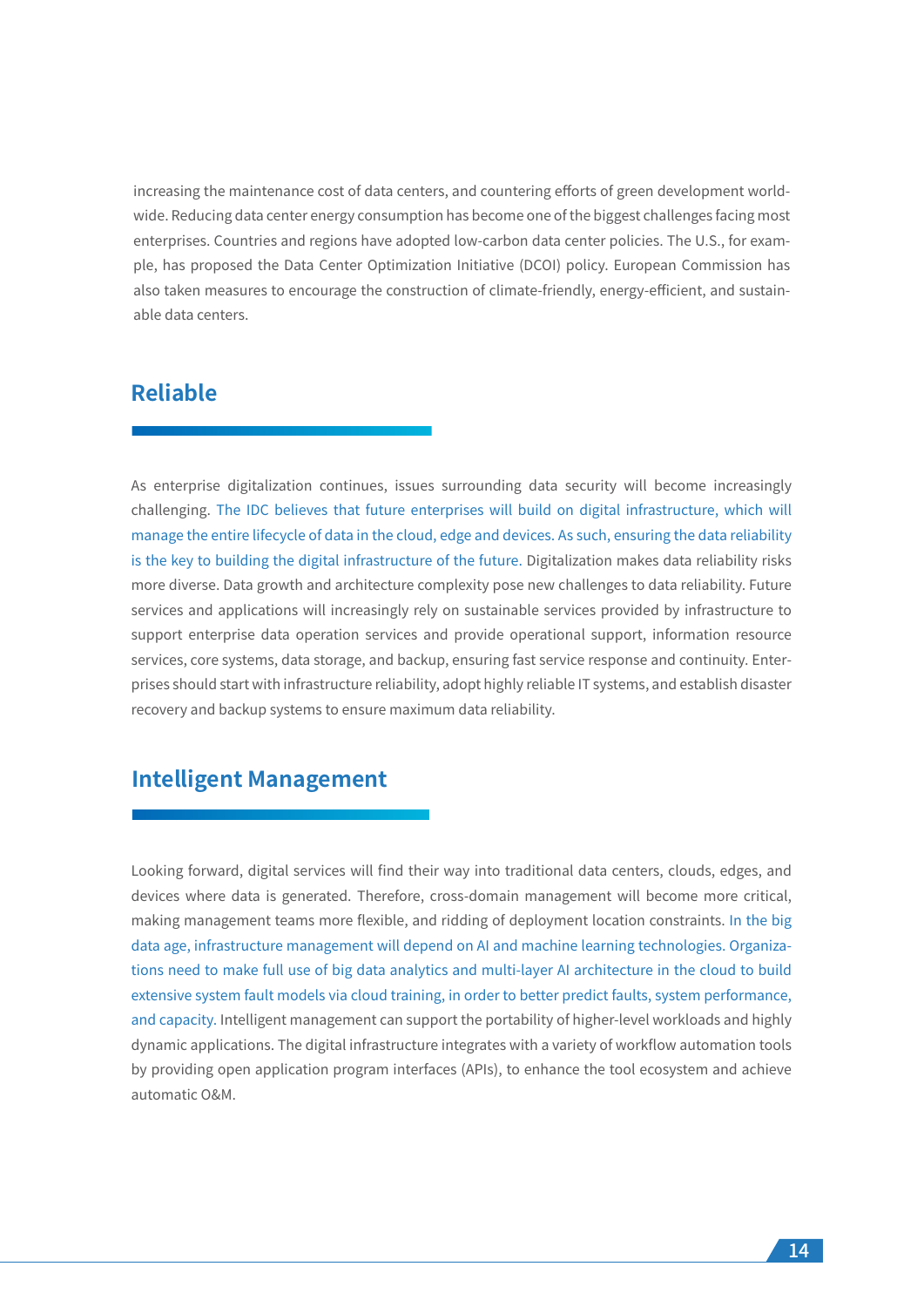## **Chapter 3** All-Flash Data Centers Help Enterprises Build a Green and Reliable Innovation Platform

#### **3.1 All-Flash Data Centers Upgrade and Revamp IT Infrastructure**

The move to an all-flash data center will shape the future of infrastructure. IDC believes that at least 90% of storage capacity should be provided by high-density, high-reliability, low-latency, and energy-efficient SSDs in an all-flash data center. This includes external storage systems and built-in storage of servers. The all-flash data center helps enterprises harness the power of emerging technologies and applications and maximize the value of data innovation.

Enterprises not only care about device-level reliability, but also about business continuity, data recoverability, long-term compliance retention of records, and the agile management of the entire data infrastructure. Therefore, the construction of an all-flash data center involves more than just upgrading the media; it involves integrating data, networking, and compute resources to innovate the IT infrastructure architecture.

- **Storage:** Improving hardware capabilities has impacted storage. For example, magnetic media has given way to flash memory as storage media, and hard disk drives (HDDs) lost their place to solid state disks (SSDs). SSDs offer a data access capability of about 100 times faster, throughput 100 times higher, and single-disk IOPS more than 1000 times higher than traditional disks. The development of storage communication protocols takes the benefits of higher efficiency due to storage media upgrades and larger network bandwidth to the next level, which greatly enhances the processing power of computers.
- **Network:** Storage IP networks have become more vital as service volumes increase. To maximize the performance potential of SSDs, future storage networks should gradually adopt the NVMe protocol instead of the conventional SCSI protocol. Faster media and protocols require faster networks. The NVMe over Fabrics (NoF) storage network provides higher throughput and lower latency. It is a preferred solution for end-to-end NVMe storage networks.
- **Computing:** This is key to ensuring the stability and control of the entire lifecycle of data. The high-end all-flash solution offers full-lifecycle automated, intelligent management for data centers in the planning, provisioning, O&M, and optimization phases, reducing O&M challenges caused by data pooling, and implementing agile optimization.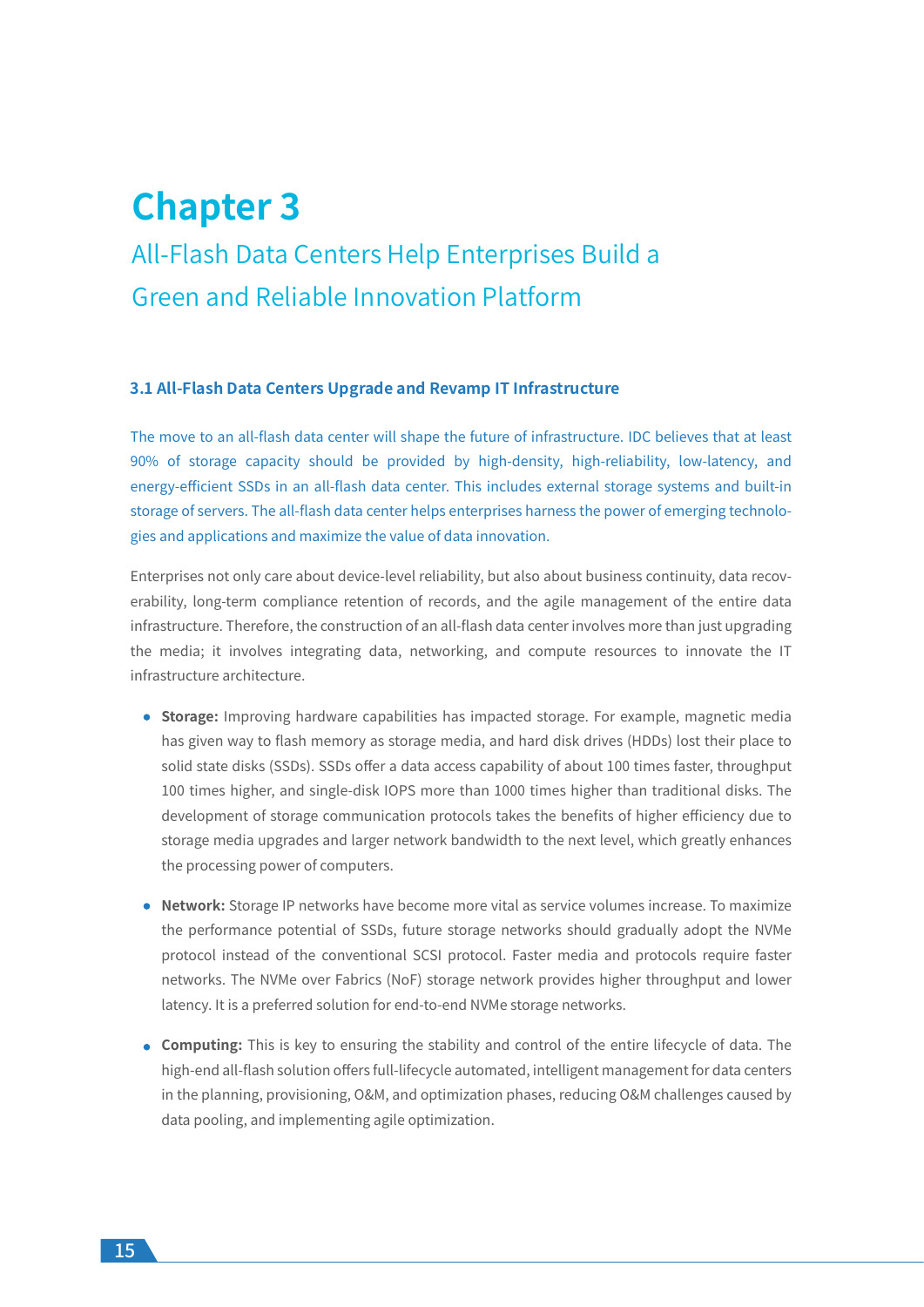IDC believes that the future all-flash data center is developing towards the following trends:

- All-flash storage is not only applicable to specific applications and workloads. It is widely used to carry multiple service scenarios, such as critical and value-added services.
- The all-flash data center helps enterprises achieve energy efficiency and sustainable development by reducing footprint and energy consumption.
- All-flash technologies are being continuously optimized, promoting IP-based data center networks.
- Memory-driven infrastructure is flexible enough to ensure the lowest latency for workloads, driving all-flash data centers forward.
- The all-flash data center implements intelligent O&M, facilitating cross-domain deployment throughout the data lifecycle.

#### **3.2 All-Flash Data Center Trends and Advantages**

#### Opinion 1: All-Flash Storage Is Not Restricted to Certain Applications and Workloads

Future applications demand ever-increasing access speeds, meaning organizations must provide higher system performance to meet this growth. The all-flash system reduces the total cost of ownership (TCO) and expenditure per I/O, and simplifies management. It can be extensively adopted to fit a range of environments, and is not limited to specific applications and workloads. It perfectly meets the demanding workloads of critical and value-added services.



**All-flash storage for critical services:** Core enterprise services usually have high system performance, reliability, and stability requirements. The IT system needs to be very responsive to ensure the stability of business applications; even a little latency could result in the loss of a large number of users. All-flash storage could provide million-level IOPS and millisecond-level latency, and it is definitely more reliable and stable. In the past, enterprises have often been concerned about the service life of SSDs—after all, data security and reliability are what enterprises care about the most. Different from HDDs, an SSD's service life is determined by the number of writing and erasing of the NAND flash storage. Currently, TLC NAND has become the mainstream of enterprise-level SSDs, and QLC NAND will be extensively adopted in cloud, CDN, and tiered storage solutions. Thanks to the continuous development of writing algorithms, the service life of an SSD is greatly extended at the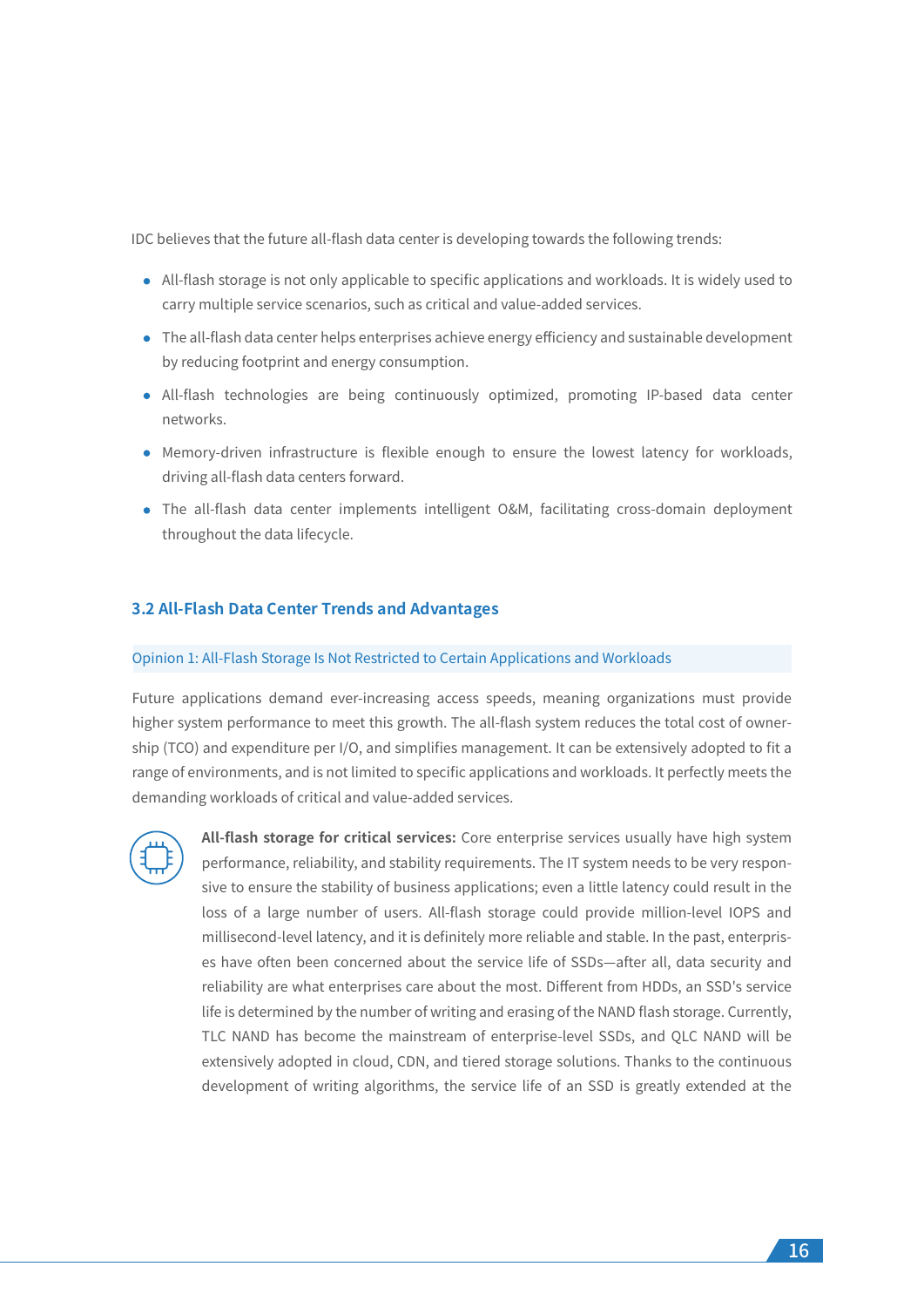software level, so it won't become a bottleneck in terms of the SSD's actual use and replacement cycles. Besides, since there are no mechanical moving parts in an SSD, mechanical failures can be avoided. Compared with HDDs, enterprise-level SSDs are more resistant to bumps and collisions, therefore, all-flash data centers have higher-level system stability and are less likely to encounter accidental data loss. All-flash storage systems are an ideal choice for critical and high-concurrency application scenarios. It is increasingly popular for core enterprise business. SSDs equipped with new ports, storage-class memory (SCM), and the end-to-end NVMe network architecture supercharge system performance. More importantly, all-flash isn't limited to the primary storage; it can also be used in DR solutions to accelerate backup speeds and shorten recovery time, better meeting the ever-increasing needs of applications in the digital age.



**All-flash storage for value-added services:** Organizations can expect digital infrastructure to be the catalyst for more value-added services. For example, real-time translation in e-commerce promotes sales and improves customer stickiness, whereas those working in social network can quickly analyze user behaviors for precision marketing. Innovative data applications are a key driving force for enterprises' digital transformation. Distributed storage is an ideal solution for storing massive amounts of unstructured data and achieving fast data response. It is applicable to a variety of scenarios such as databases and virtualization platforms that feature high concurrency. Additionally, a distributed architecture that decouples storage from computing improves resource utilization and adopts all-flash storage for higher reliability. The price erosion of SSD and improvements in storage capacity, density, and performance have upended industries across all fields. Distributed storage is starting to adopt more SSDs to reduce performance and bandwidth costs per GB. Such deployment also uses intelligent tiering to place data at the memory and SSDs according to access frequency, greatly increasing data read speeds and maximizing hardware performance. According to IDC's research, a large number of organizations prefer to use all-flash systems as secondary storage thanks to the enhanced backup and data recovery performance, and high storage system stability.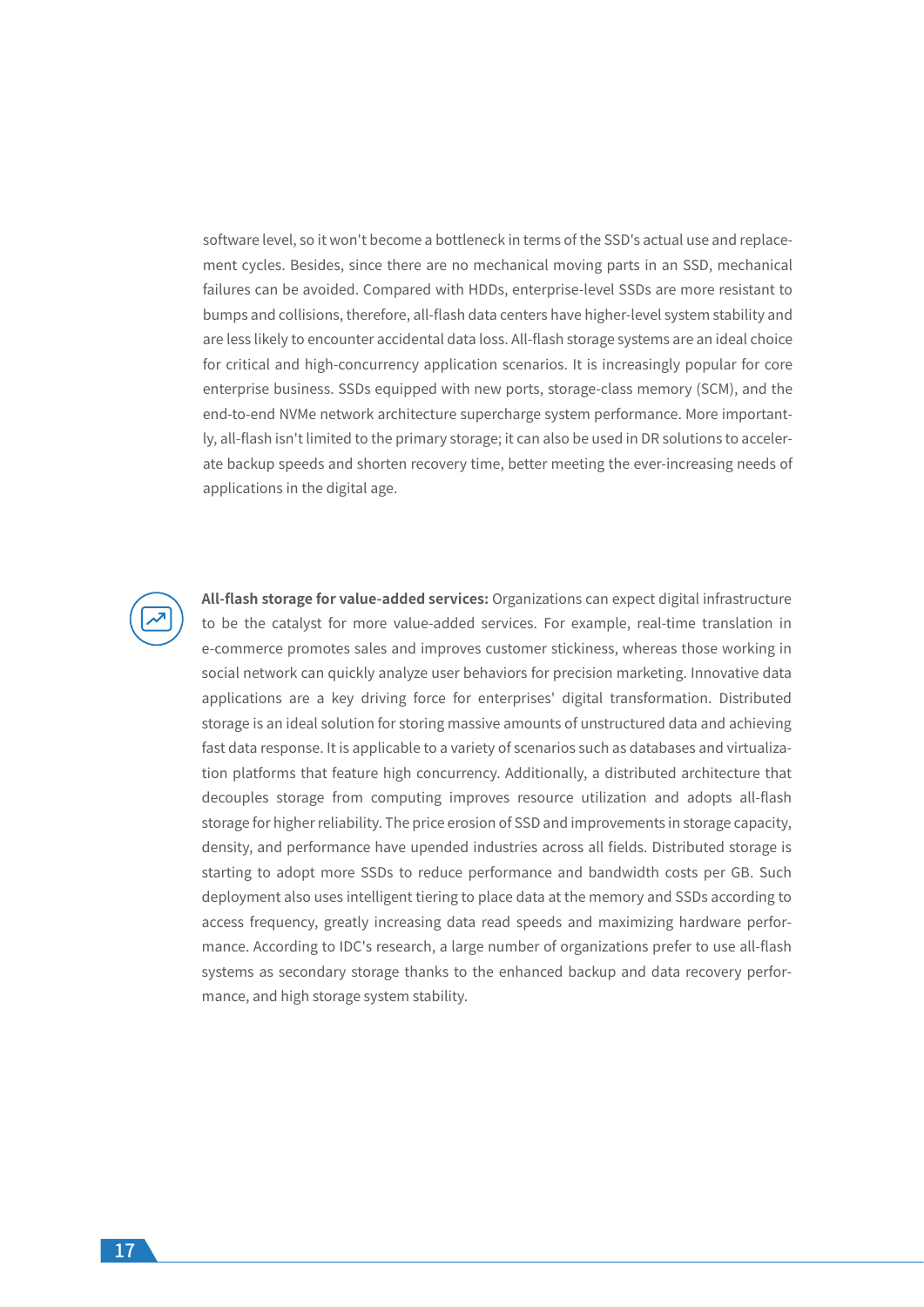

Fig. 6 Driving Factors for Enterprises/Organizations to Use All-Flash Systems as Secondary Storage

Source: IDC, 2021

According to IDC research, the global total of spending on enterprise SSDs surpassed that of traditional HDDs in 2020, and this trend is expected to continue.



#### Fig. 7 Worldwide Enterprise Spending on HDD and SSD, 2005-2020

Source: IDC, 2021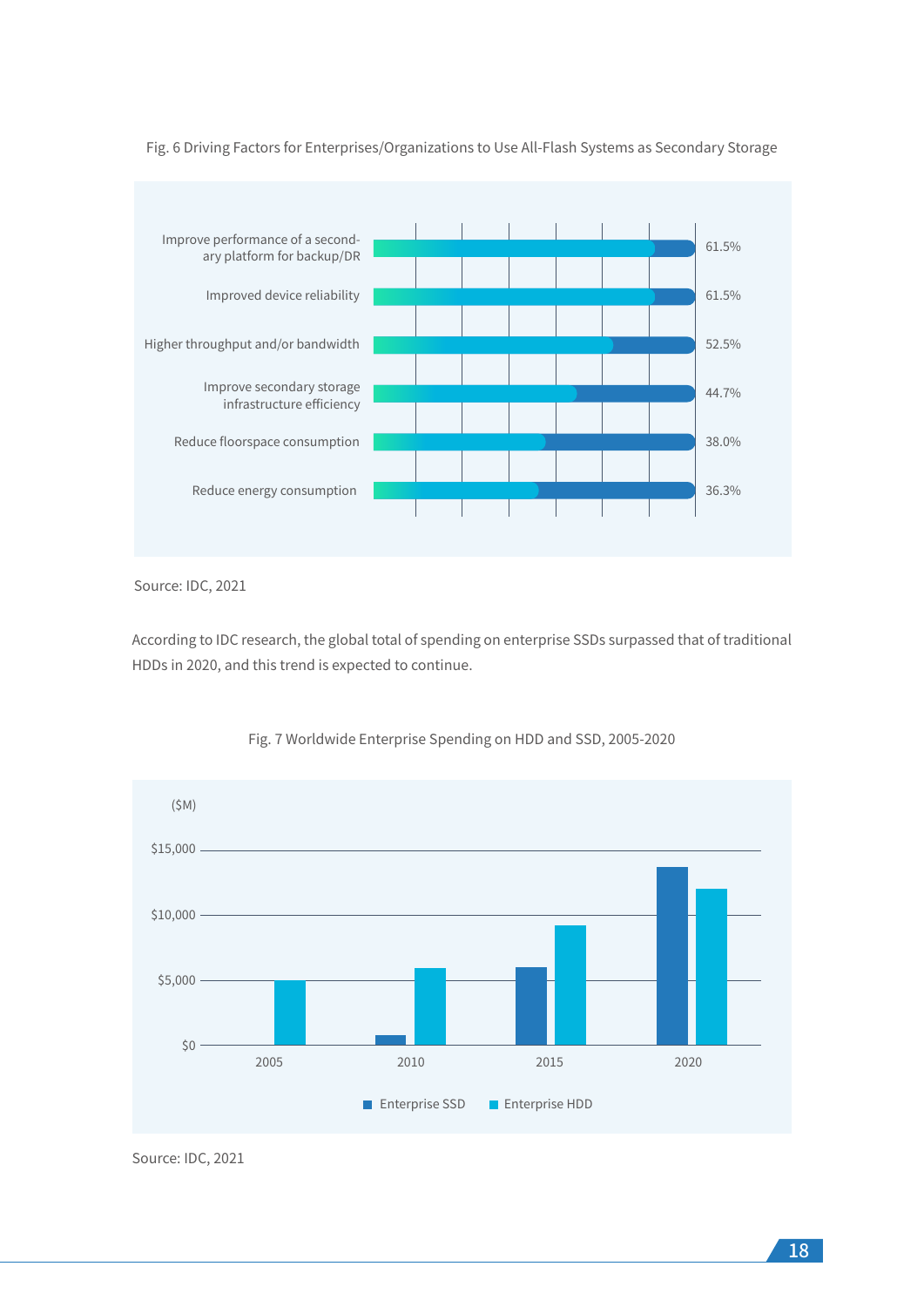

Fig. 8 Worldwide Enterprise HDD and SSD Spending Forecast (\$M), 2020-2025

Source: IDC, 2021

#### **Accelerated data protection deployment in multiple services and application scenarios:**

As an increasing number of industry customers go digital, business development and innovation heavily rely on data stability, availability, and reliability. Data becomes an important enterprise asset. This makes it subject to multiple threats and risks. Natural disasters, virus attacks, unauthorized intrusions, and system software and hardware faults all pose challenges to data security. Effective data protection has become an urgent need. Therefore, it is imperative to accelerate data protection deployment in multiple services and scenarios.

Increasing data volumes, diverse service types, and frequent invocations exponentially drive the amount of data to be stored and used. Mobility and cloud-based deployment increase the proportion of unstructured data of various types. What's more, data is getting hotter and hotter due to frequent access. In response to the preceding changes, data protection faces increasingly complex challenges. During planning and design, enterprises need a data protection solution that can store more data, support diverse types, provide better performance, and apply to a growing number of emerging application scenarios.

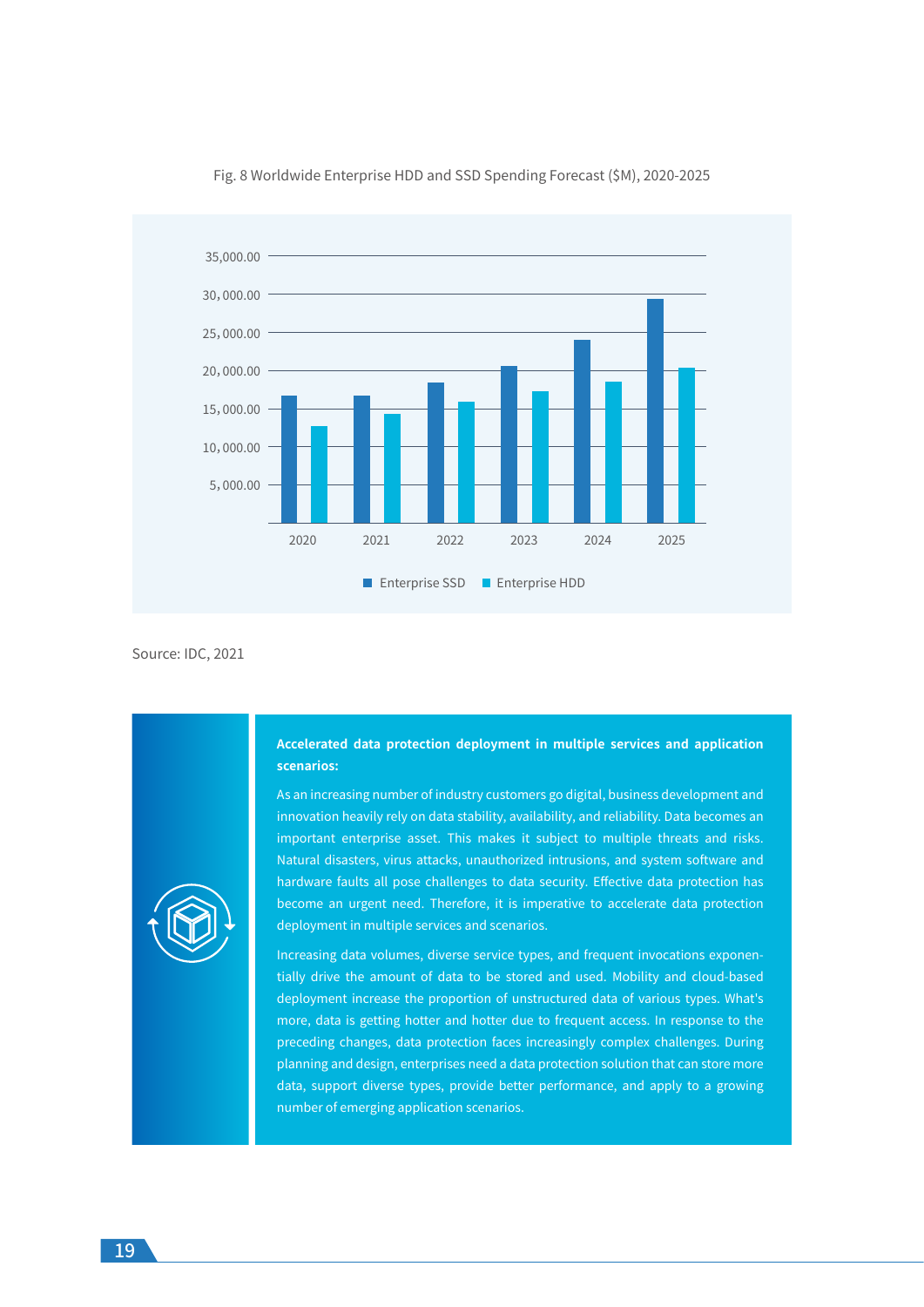## Opinion 2: All-Flash Data Centers Facilitate Green, Energy-Effective, and Sustainable Development of Enterprises

Driven by national policies and the demand for improved efficiency at lower costs, energy saving practices have been implemented in every aspect of organizations' production and operation processes. At the data center level, high-density all-flash systems are an ideal solution. In the future, as more organizations will look to transform digitally, data centers will become big energy consumers. Organizations can deploy all-flash data centers to greatly reduce footprint and energy expenses, thereby achieving sustainable digital development. And the resulting higher resource utilization and cost efficiency will become key factors to drive growth in all-flash system shipments.

Currently, price is the key factor that makes organizations reluctant to adopt all-flash systems. However, in the long run, the price gap between SSDs and HDDs is gradually narrowing. According to IDC, statistics show the price per GB of SSDs decreased by 25% annually on average from 2015 to 2020, and suggest this trend will continue over the next five years. IDC expects that the price per GB of enterprise-class, NAND SSDs will decline at a CAGR of -19% globally from 2020 to 2025. From the price trends about enterprise-class SSDs and 2.5-inch 10Krpm HDDs, it can be inferred that the price per GB of SSDs was 2.2 times that of HDDs in 2020. It is expected that by 2025, the price of enterprise-class SSDs will be lower than that of 2.5-inch 10Krpm HDDs. In the long run, with the decline in SSD prices, all-flash data centers will not only be energy-efficient but give you more bang for your buck.



Fig. 9 Worldwide Enterprise HDD and NAND SSD \$/GB Trend Comparison, 2018-2025

Source: IDC, 2021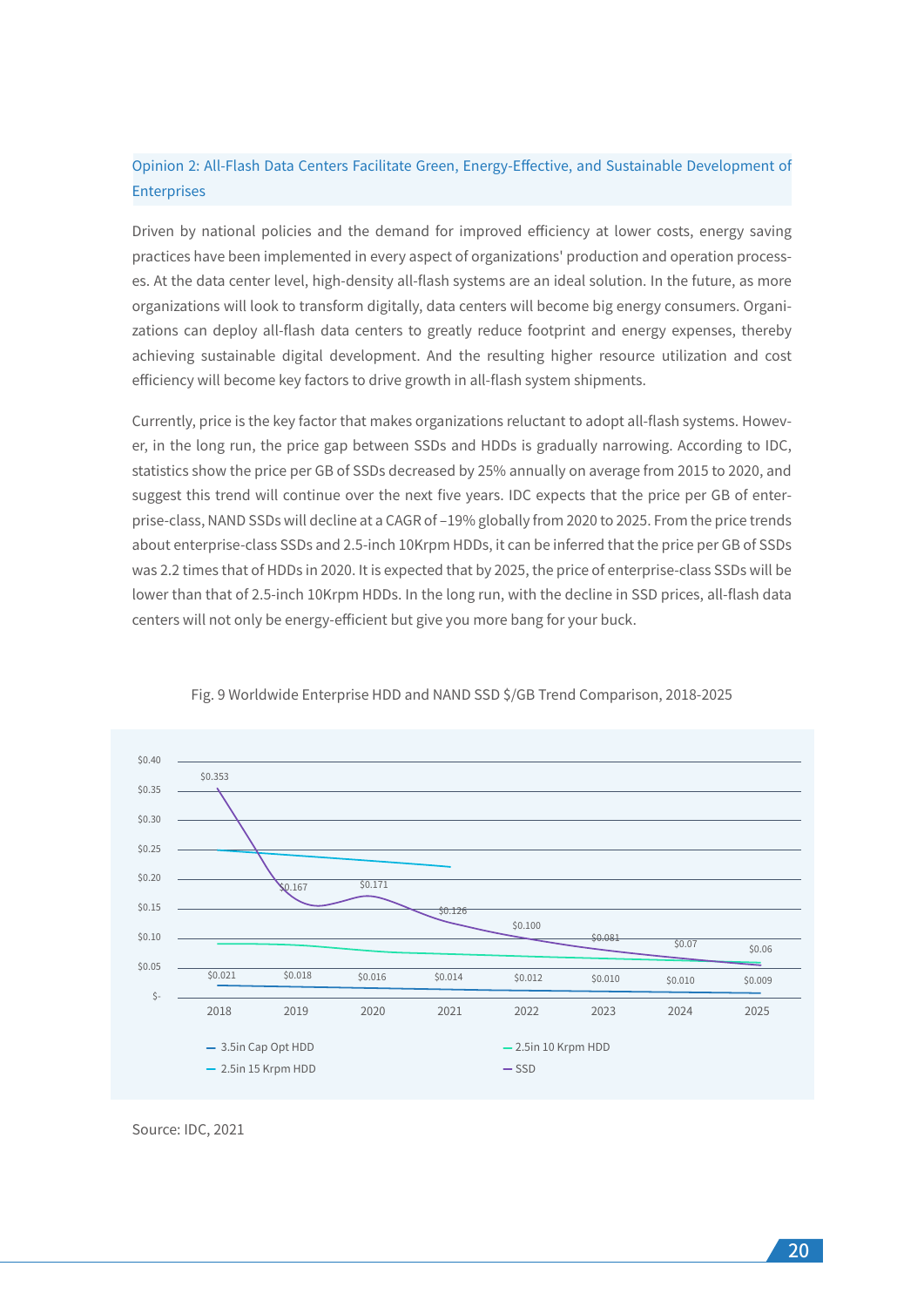#### Opinion 3: Flash Technologies Are Getting Better and Driving IP Networking for Data Centers

All-flash storage features better manageability and maintainability. In addition, SSDs deliver more flexibility in size and are available at multiple lengths, widths, and heights. In terms of interfaces, NVMe is gradually becoming mainstream due to its excellent performance in reducing storage network latency, and SSD interfaces will transition from traditional SATA/SAS to PCIe (NVMe). PCIe SSDs can further release performance and make hardware directly communicate with CPUs to improve the response speed, while NVMe unifies interface protocols to allow interconnection between multiple OSs.



Fig. 10 Worldwide Enterprise SSD Capacity by Interface Forecast, 2015-2024

To further extend the NVMe protocol, NVMe over Fabrics is introduced. Currently, there are two mainstream forms of NVMe over Fabrics: FC-NVMe and NVMe over RoCE. The former is adopted in many mainstream storage networks because FC networks deliver certain advantages in stability. NVMe over RoCE is considered to be a more promising option with advantages in more open Ethernet and rapid improvement of bandwidth speeds. It has been five years since NVMe over Fabrics was released. This technology has gradually matured, laying a solid foundation for its large-scale implementation. As the evolution trend, NVMe over Fabrics will leverage its performance and cost advantages to drive architecture evolution, especially in the storage-compute decoupling scenarios. Organizations who move to all-IP networks will have access to higher transmission performance, wider connectivity, and optimal manageability, as well as simpler O&M.

Source: IDC, 2021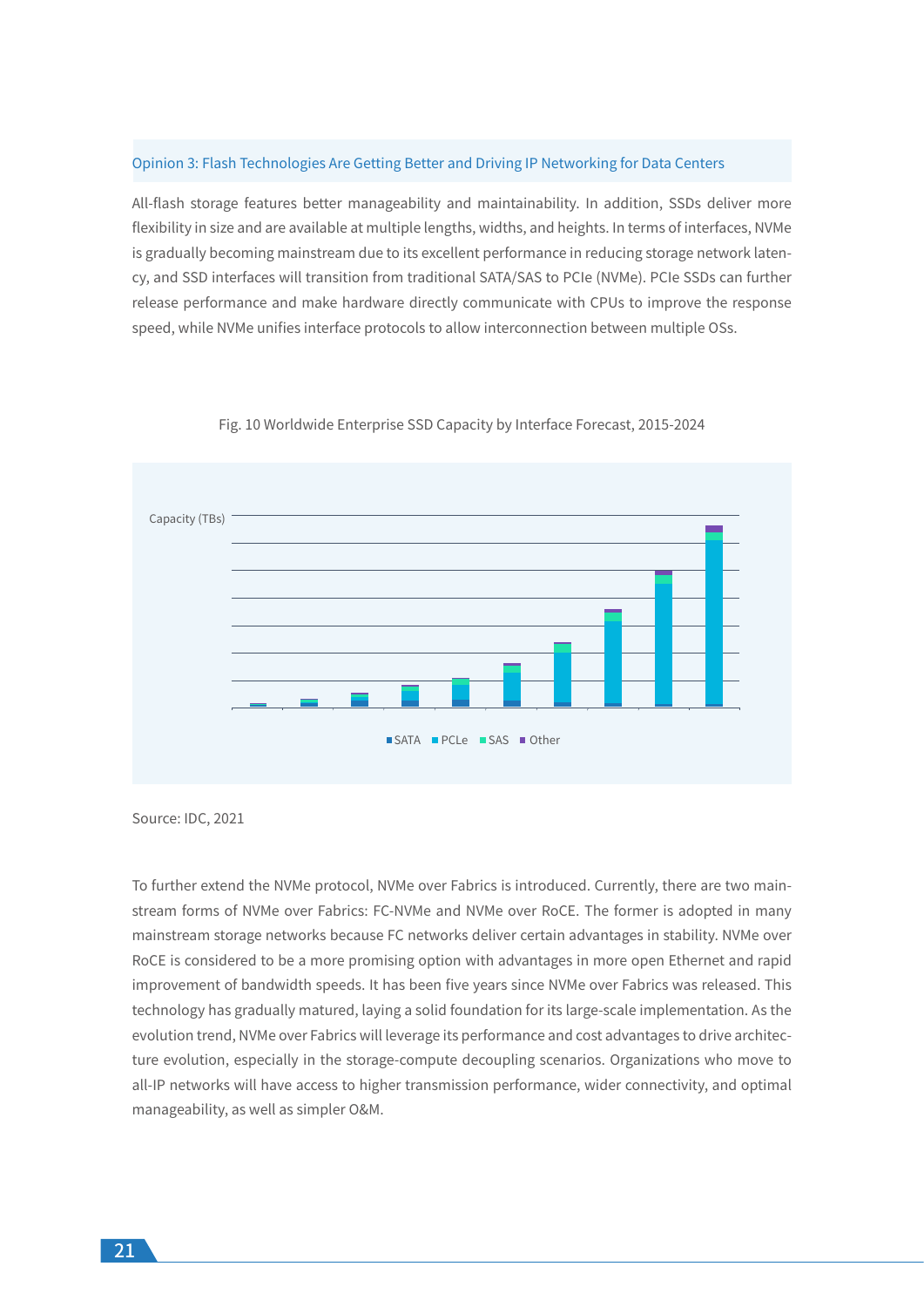#### Opinion 4: Memory-Driven Infrastructure Will Promote the Development of All-Flash Data Centers

With the advance of digital transformation, organizations face new challenges, including those presented by real-time data. Facing new service requirements, the memory-driven infrastructure is going mainstream. With enough flexibility, it provides optimal latency for workloads and uses cutting-edge technologies such as AI, machine learning, and deep learning to provide high data concurrency at low latency for workload expansion.

The memory-driven infrastructure uses emerging persistent memory technologies to reduce data access latency while delivering superior performance and enterprise-class storage management capabilities. It leverages technologies such as SCM to meet the real-time, availability, and functionality needs of next-generation applications. SCM provides many benefits. Although SSDs deliver higher performance than HDDs, there are still latency bottlenecks between memory and SSDs. SCM provides DRAM-like performance and larger storage capacity at a lower cost per GB than traditional memory. Moreover, SCM's performance density increases efficiency in other aspects. For example, less back-end storage capacity is needed, further reducing the cost of all-flash data center deployment. As a technical trend, SCM still faces some challenges, such as high costs. Despite costing less per GB than DRAM, using SCM in a memory-driven infrastructure causes the highest cost per GB among all types of persistent storage products. In addition, some applications that do not perform partial overwriting cannot fully utilize the performance of emerging persistent memory technologies. To solve this utilization issue, some software programs supporting memory-driven infrastructures provide APIs that allow existing applications to leverage these technologies without application modification. Reliability verification and risks caused by architecture reconstruction also hinder enterprises' adoption of SCM. SCM will be first used in specific scenarios, such as real-time workloads, tiered data solutions, and caching applications. More and more hardware architectures are also being developed for a better use of SCM.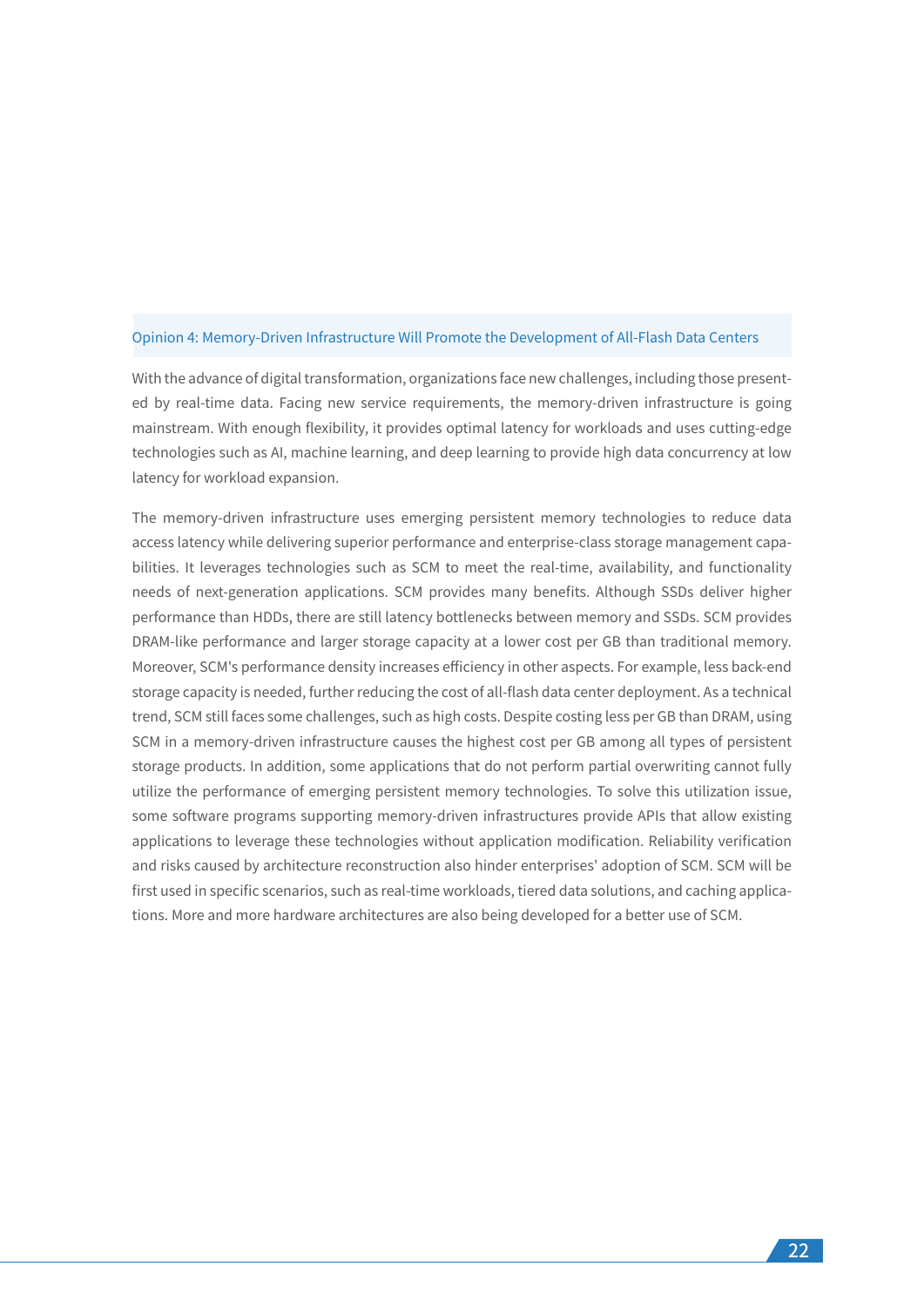

## Fig. 11 Breaking Traditional Memory/Storage Architectures with Persistent Memory Solutions

Source: IDC, 2021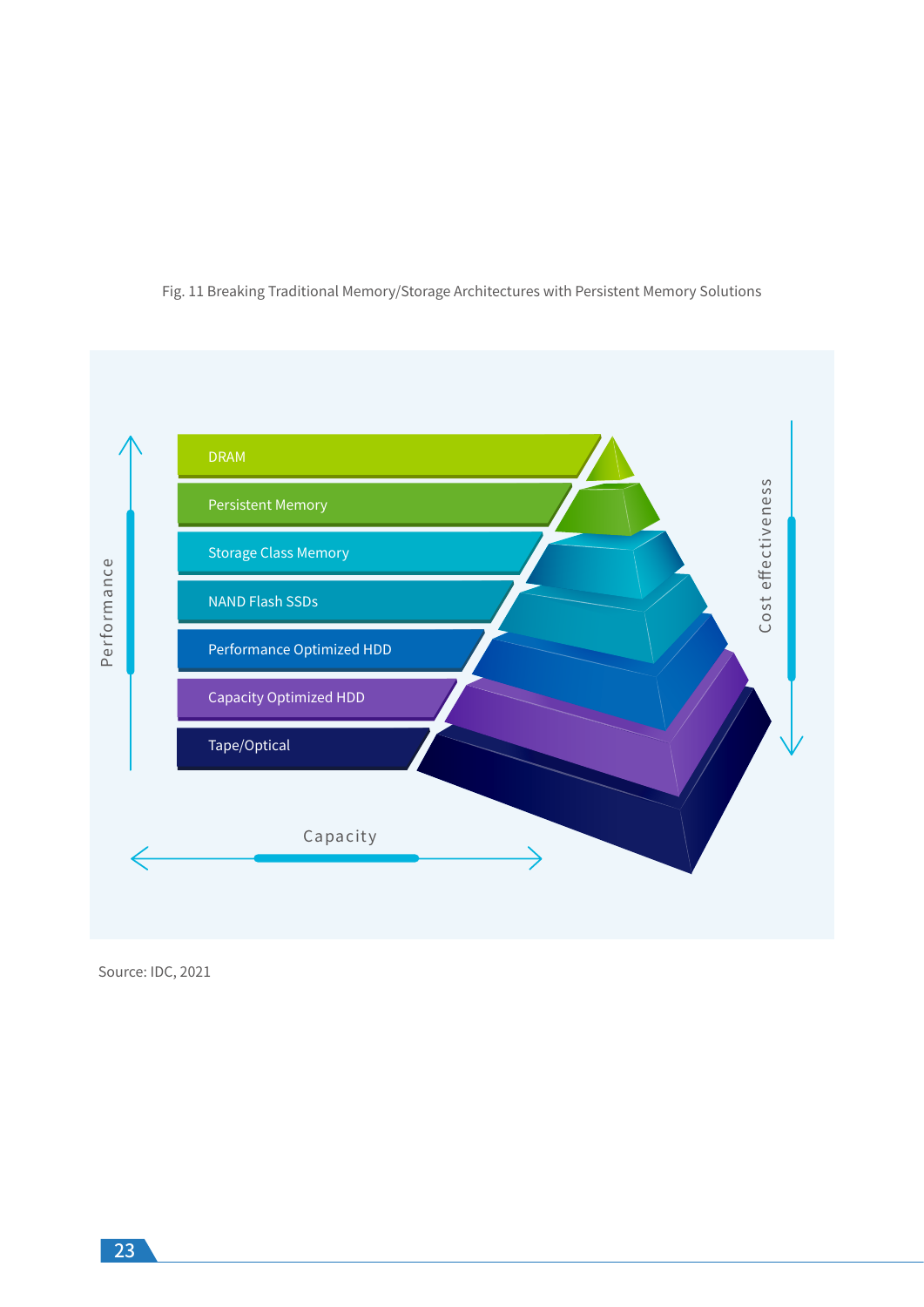## Opinion 5: All-Flash Data Centers Enable Cross-Domain Deployment of Data over the Full Lifecycle, and Intelligent O&M Is Essential

Future digital infrastructure is likely to interact more with front-end business, and gradually evolve to a ubiquitous infrastructure that spans the entire data lifecycle. Diversified deployments can both meet business requirements but also present challenges to IT infrastructure O&M. All-flash data centers allow organizations to consolidate workloads onto fewer platforms (with the increased infrastructure density of an all-flash system), reducing management costs and complexity while delivering higher unit performance and reliability.

In the future, digital infrastructure O&M will be more automated with the help of AI. AIOps, or AI for IT operations, is a practice of applying big data and predictive AI/machine learning technologies to various IT operations and management processes. This enables IT systems to detect anomalies, predict failures, and recommend remediation, as well as perform self-tuning, autonomous IT provisioning, load balancing, data migration, patching, and more. AIOps will be frequently used to detect correlations, anomalies, and patterns, and proactively predict infrastructure health, capacity requirements, and performance changes. It is increasingly the enabler of many cloud and digital infrastructure management tools and services. To improve efficiency, most AIOps-enabled tools require large amounts of relevant data and training to identify normal and abnormal patterns. Thanks to innovations in data flow processing technologies for continuous data analysis, higher levels of automated learning are possible given enough time. IDC believes that future digital infrastructure will largely depend on the ability of complex, interconnected cloud infrastructures to dynamically self-regulate and self-optimize against real-time changes in resource requirements, application performance, and end-user experience. AIOps is expected to evolve into an important technical foundation for this vision.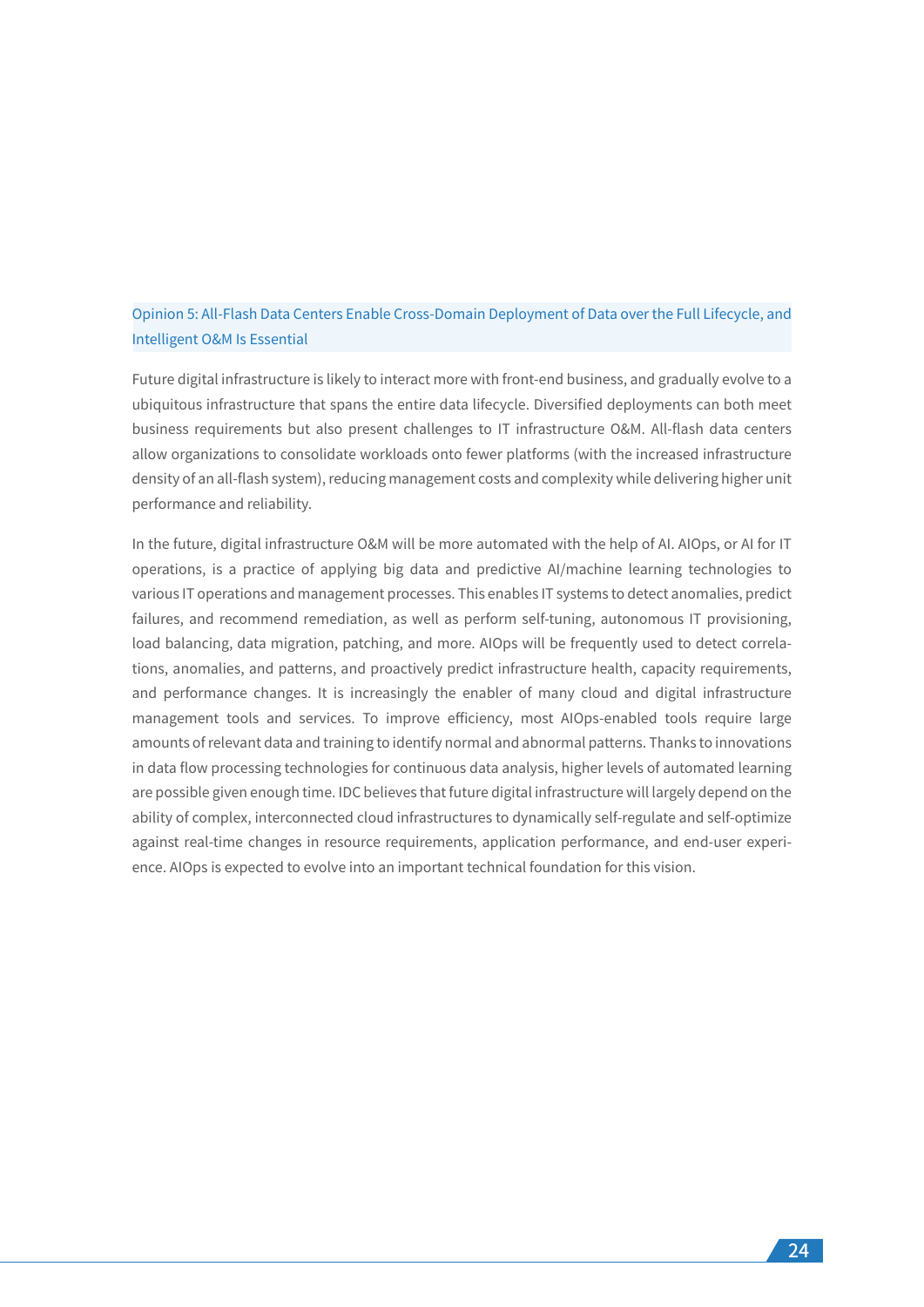## **Chapter 4**  Best Practices for Deploying All-Flash Data Centers

#### **4.1 All-Flash Market Overview**

Digital transformation opens a gateway to new opportunities for organizations, driving R&D investments, platform innovation, and new practices such as digital industrialization, industry digitization, smart services, and industry ecosystems, which will foster new consumption patterns. This process involves organizations to emphasize environmental protection and develop energy-efficient practices for a green economy. In terms of constructing data center infrastructure, data centers based on servers, storage, and networks are transforming toward goals that fit into various industries — better performance at lower costs and better ROI, offering more value. Because data centers handle centralized storage, compute, and switching of data resources, organizations wanting to transform digitally must invest in a modern data center that fits their business needs.

All-flash arrays are becoming a rigid demand due to their outstanding performance and energy saving advantages. According to IDC China's external storage system report, the market share of all-flash arrays reached 18.9% in 2020, with a growth rate of 24.0% and higher than the ESS market average growth rate of 17.5%. There is plenty room for AFA market to grow in China. Globally, all-flash arrays took up nearly 40% of the external storage market, of which there was a 4.0% overall growth decline due to the 2020 pandemic. IDC forecasts that globally all-flash arrays will likely grow at a 7.5% CAGR from 2020 to 2024, accounting for more than half of the external storage market sales by 2024.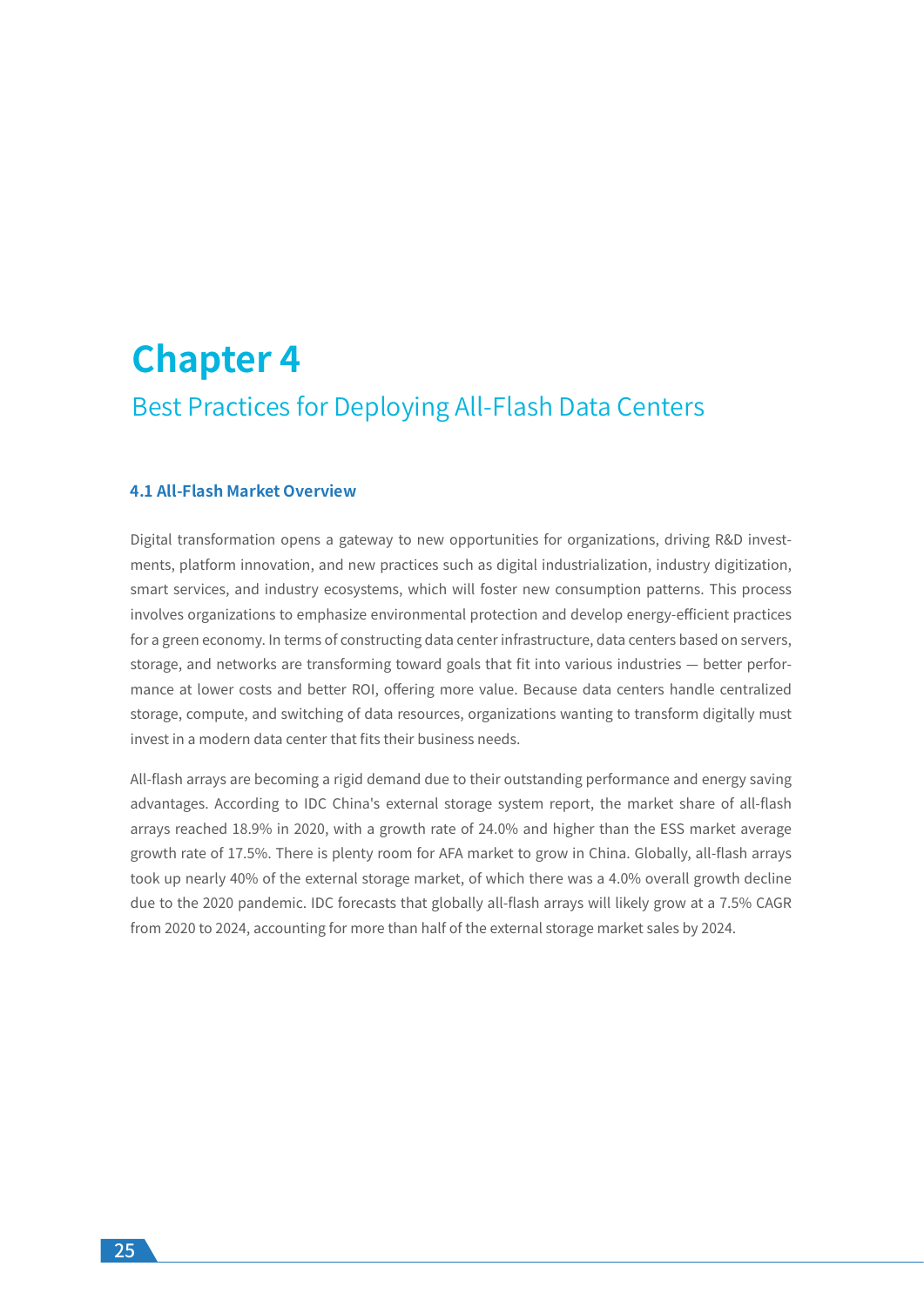

## Fig. 12 PRC and Worldwide External Storage Market Overview by Storage Array Type Vendor Revenue (\$M), 2016-2020

Source: IDC, 2021

### **4.2 Benefits of All-Flash Data Centers in Industries**

All-flash storage has been widely used in industries that require high performance and stability, such as finance, government, healthcare, telecommunications, and manufacturing. Leveraging on the advantages of all-flash technologies, the all-flash data center will help more enterprises unlock the value and potential of data.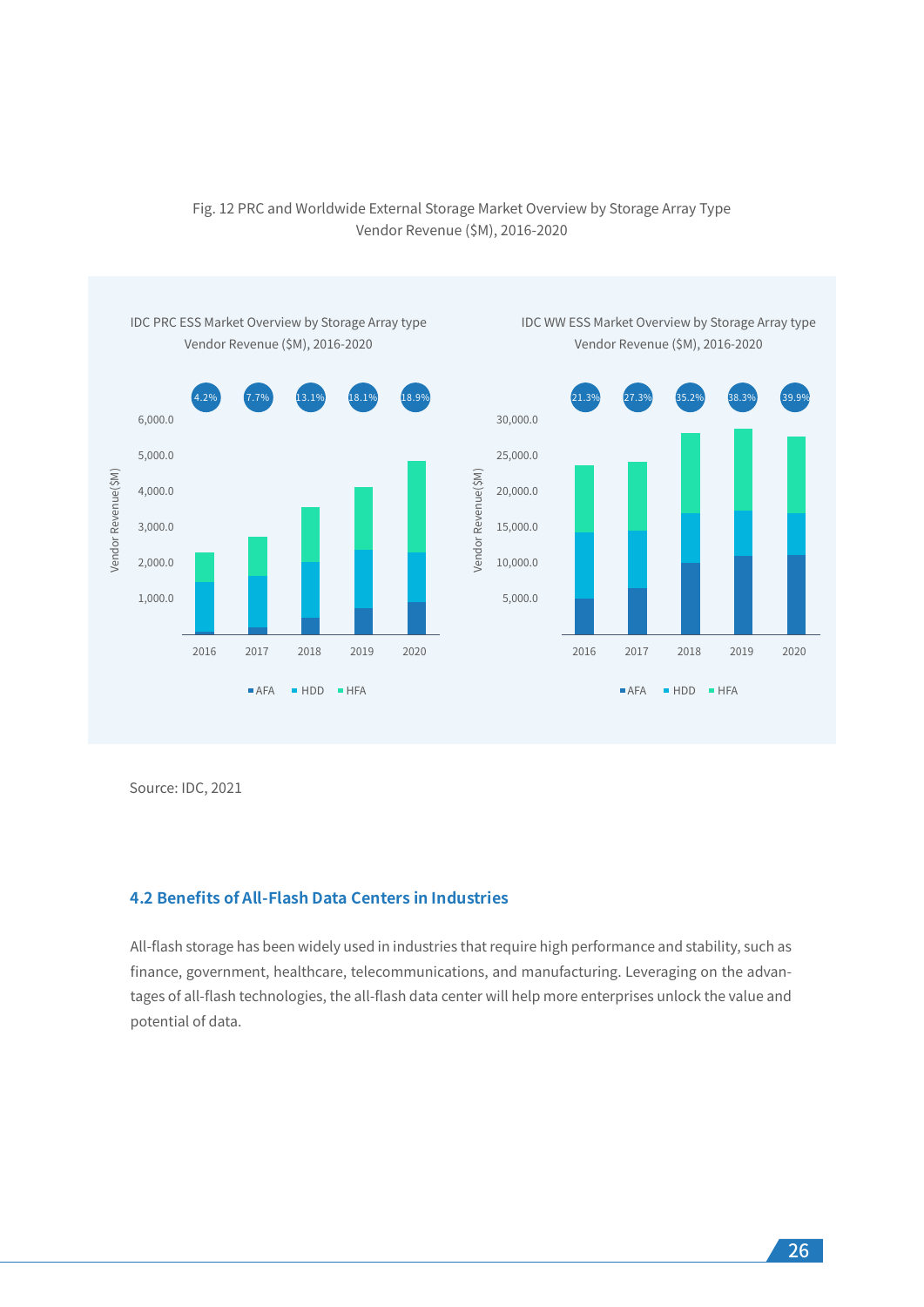

Fig. 13 PRC AFA Market by Vertical, Vendor Revenue (\$M), 2020/2019

Source: IDC, 2021

## Finance: All-Flash Data Centers Ensure Data Security and Support Financial Service Innovation and Development

#### **-Industry Features and Deployment of the All-Flash Data Center**

As mobile becomes more prevalent, digital financial services (including banking, insurance, and securities) are developing rapidly, giving rise to new online, intelligent, and contactless features. New financial services, such as digital banking, personal wealth management, digital lending, and omni-channel payment, are emerging one after another, creating massive amounts of data, which used to mainly be structured, but now are becoming increasingly unstructured and diversified. With the acceleration of digitalization and informatization, the financial industry has turned its focus to ensuring the high availability of infrastructure. Financial institutions and organizations whose businesses depend on data have high requirements on the security, business continuity, disaster recovery, and backup of critical and sensitive data. In addition, the industry as a whole has high requirements for service response. As mobile services increase and their scale expands, high concurrency and ultra-high peak rate scenarios are becoming more frequent. More and more organizations rely on stable, efficient, reliable, and elastic IT infrastructure to achieve business goals and plan strategically. According to IDC research, data security and compliance are the top priorities of digital financial construction, followed by data interconnection and cross-department sharing.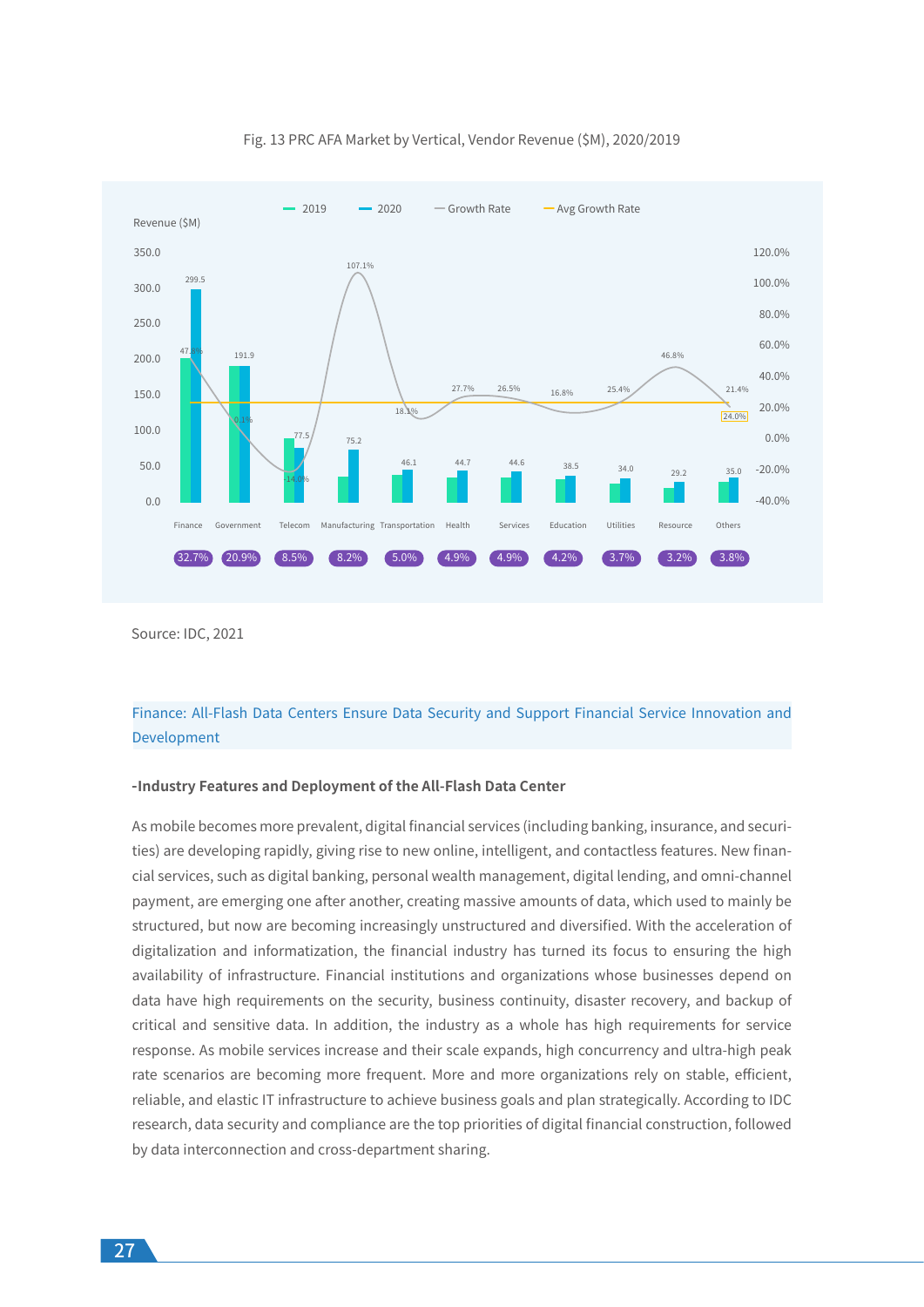The all-flash data center provides robust support for scientific and technological innovation in the financial industry by upgrading media, integrating resources, and reorganizing and building an architecture that meets the digital development needs of enterprises. IDC China's external storage report shows that in 2020, the demand for all-flash arrays in the financial industry accounted for 32.7% of the total all-flash array market, and this continues to grow. Considering the financial industry's needs for high storage security and a high data access rate, organizations usually prefer mid-range and high-end all-flash storage arrays. About 70% of their expenditure goes on all-flash products with a unit price of 100,000 USD or above.

The all-flash array offers high performance and a low failure rate. To meet the different data processing requirements of the financial industry, the all-flash data center provides solutions with high performance and stability to improve business agility. These solutions deliver high input/output operations per second (IOPS), low latency, easy scalability, and high security for key applications and databases, and effectively support data disaster recovery, backup, and archiving of financial institutions.

#### **-Major Workloads in the All-Flash Data Center**

Take the application of a database system in an all-flash data center for example. A stable and high-performing financial service database system is critical to the performance of the application system, and a fast, reliable storage system is integral to the database.

- For online transaction processing (OLTP) databases, a large number of data updates cause high concurrency, so storage needs to handle high IOPS at a low latency. At the same time, due to the direct connection between the transaction system and the user, it is necessary to maintain high stability in the transaction process.
- For online analytical processing (OLAP) databases, data is analyzed and queried, and reports are generated based on multiple dimensions to aid decision-making. A large number of query operations have certain requirements on the overall processing time of application tasks. Disk systems are evaluated mainly based on their throughput capability.
- For hybrid transaction/analytical processing (HTAP) databases, low I/O latency and high data throughput are important requirements for storage.

For OLTP database applications running in all-flash data centers, local NVMe SSDs or high-end NVMe all-flash storage are suitable choices. Compared with traditional technologies with the same space and power consumption, the flash technology provides several times the IOPS and greatly shortens the response time. Database memory is more efficient, and operations are concurrent to ensure business continuity of the transaction system. End-to-end NVMe all-flash storage is required for OLAP database applications, due to capacity reasons. Under the same IOPS requirement, flash technology can significantly reduce footprint and power consumption. Similar to the competition between disks and tapes at the component level, all-flash data centers using end-to-end NVMe flash technology can achieve higher concurrency, higher throughput, and lower I/O response latency while reducing the storage capacity cost per gigabyte, which will be the dominant technology adopted in the future all-flash data center.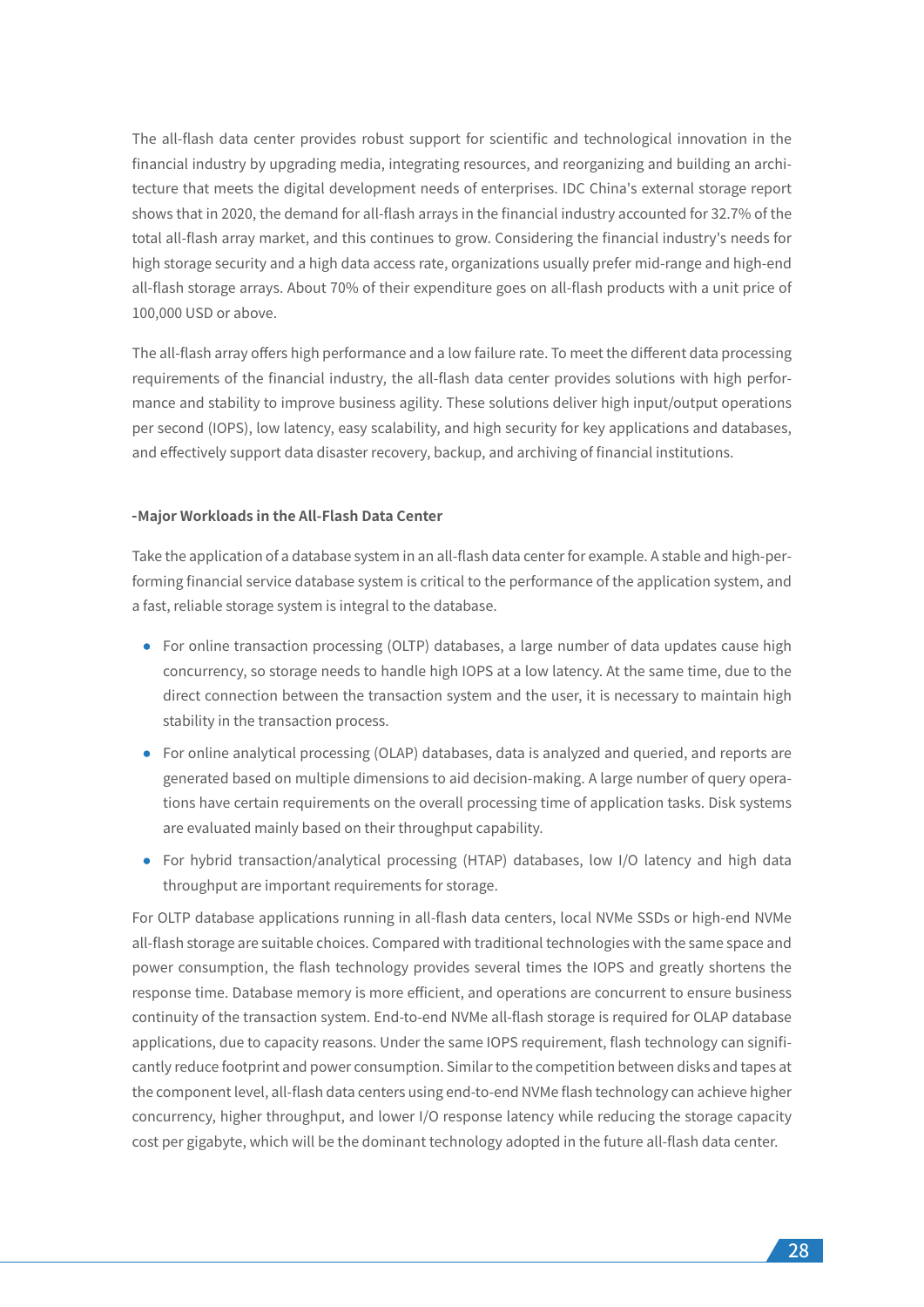### **Case Studies**

## **ITAU⸺The All-Flash Data Center Facilitates Collaboration and Business Development during the Pandemic**

ITAU is the largest bank in Latin America and one of the largest in the world. It has about 96,000 employees and is present in more than 20 countries. Following the outbreak of COVID-19, ITAU closed its physical branches. As a result, the number of employees working remotely increased from 3,000 to 22,000 and the volume of online and mobile banking businesses increased sharply. ITAU has two data centers that were built in 2014. Increasing workloads caused sub-par system efficiency and service system performance. In particular, the statistical analysis system (SAS) was affected. This limited the performance of the core debit card service system and made overcoming the storage bottleneck the bank's top priority.

Through Proof of Concept (PoC) tests, ITAU finalized and deployed an all-flash solution that provides stable storage performance. The all-flash solution features NVMe, innovative hardware, and intelligent algorithms, fully unleashing the potential of all-flash. In terms of data reliability, the all-flash solution supports RAID-TP so that the system can tolerate the failure of three disks at the same time with zero service disruption, ensuring banking and financial business continuity and mission-critical business stability.

#### **Case Studies**

## **The All-Flash Data Center NVMe over RoCE Enables a Large State-owned Bank to Achieve Industry-Leading Innovation**

In 2018, a large state-owned bank made "technology-led digitalization" one of its top priorities in the new round of strategy-making. As the digitalization of banking speeds up, requirements for information systems also get increasingly higher. Since the existing FC network develops relatively slowly, the commercial network technology still hasn't broken through the bottleneck of a 32G-bandwidth, so it might be hard for the current bandwidth to deal with the future business development. With the continuous expansion of business scale, it is expected that storage will face problems due to the bottleneck of bandwidth. Second, the two sets of networks - for customers and storage - adopt the IP network and FC network, respectively. Because the two technology stacks are different, two teams are needed for operation and maintenance, meaning that when a failure occurs, a lot of time will be spent on checking the network connection, and the identification of the problem and clarification of responsibilities are delayed.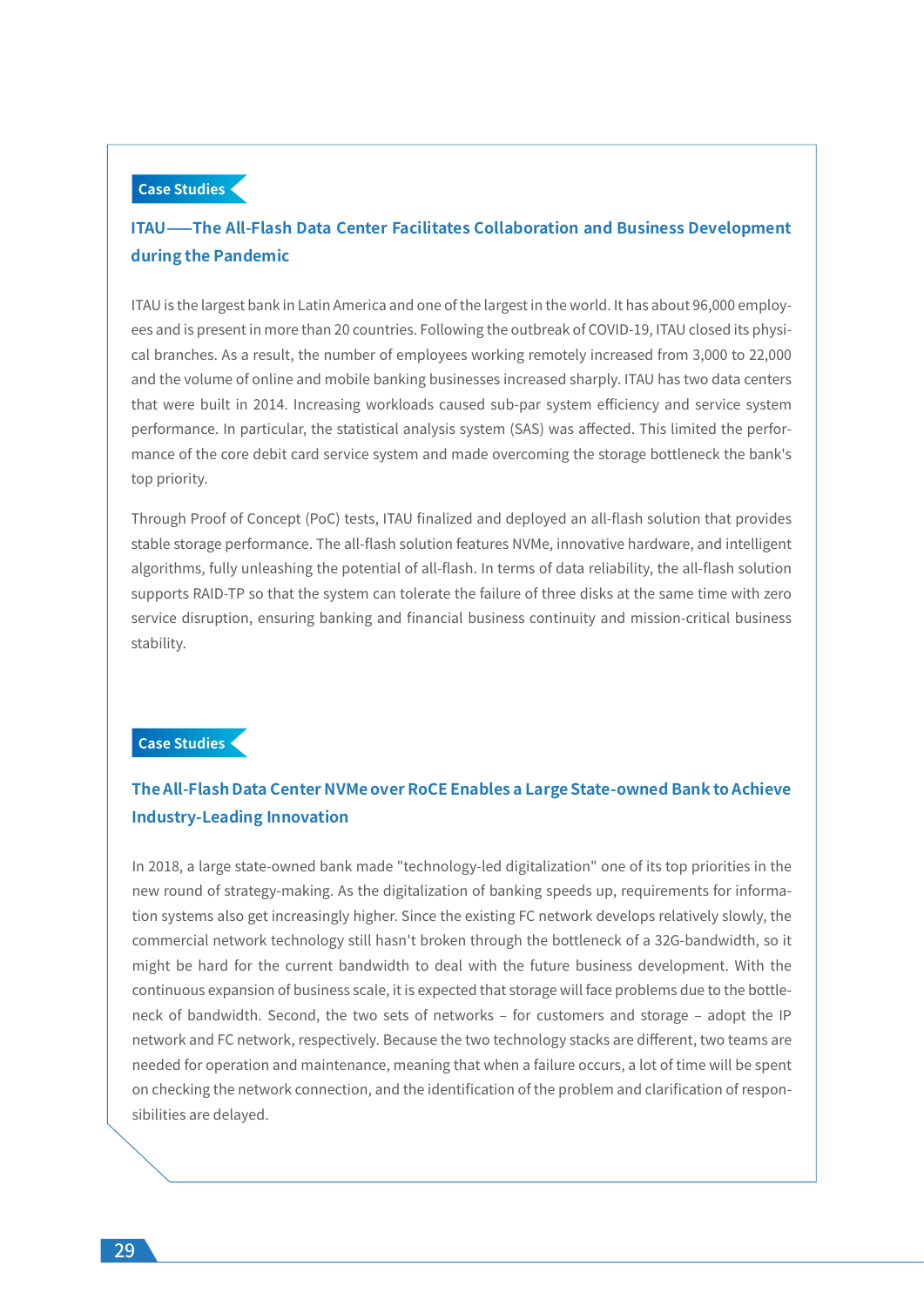After comprehensively reviewing its IT infrastructure architecture, the bank took the lead in building the next-generation storage network. It selected the NVMe over RoCE solution, completed the technical test of all-flash storage in the NVMe over RoCE environment, and deployed the system successfully. At present, the all-flash data center could ensure the uninterrupted service of its mainframe when failures occur at the controller, the front-end interface, or the front-end business lines. The network switch will enable LLDP, greatly reducing the time required for service switching. In the meantime, RoCE-based networking can provide high performance, with a 7:3 read/write ratio and an 8 KB I/O size. The overall performance is greatly improved compared with FC in the full-random I/O model. In the scenario of network congestion, compared with the common RoCE, the performance in bandwidth, IOPS, latency, and unexpected high traffic scenarios is significantly improved.

#### Government: Digital Service Capability Improvement for Reliable and Available Data

#### **-Industry Features and Deployment of the All-Flash Data Center**

Emergencies such as the COVID-19 make the governments around the world realize the importance of digital transformation to the effective prevention and control of the situation and the rapid recovery of the economy. Digital government transformation serves as a good example for various industries to follow. In China, "speeding up the construction of a digital economy, society, and government, and driving the reform of production modes, lifestyles, and governance modes through digital transformation" is an important topic in the government plan.

According to the IDC's prediction and analysis on global digital government transformation, by 2021, 45% of global governments will employ AI and process automation to provide civil services; by 2022, 60% of organizations will deploy AI technologies to recruit, train, and retain employees, and enhance their future job skills; and to ensure trust, by 2025, 65% of government agencies will pay more attention to protecting the reliability and privacy of their digital assets, and apply predictive analysis to identify, control, measure, and address reliability risks.

The Chinese government is also conducting its own digital transformation and has made stable progress in implementing the network power, digital China, and smart society strategies. In addition to embracing new technologies, such as big data, AI, and block chain, the Chinese government is also updating its service flow modes and widening the coverage of government services. The Chinese government will keep increasing its input in building its information capacity, introduce a more sophisticated flow automation capability to handle civil services in real time, and make investment in building a digital operation model in order to provide more regulated, intelligent, digital work solutions.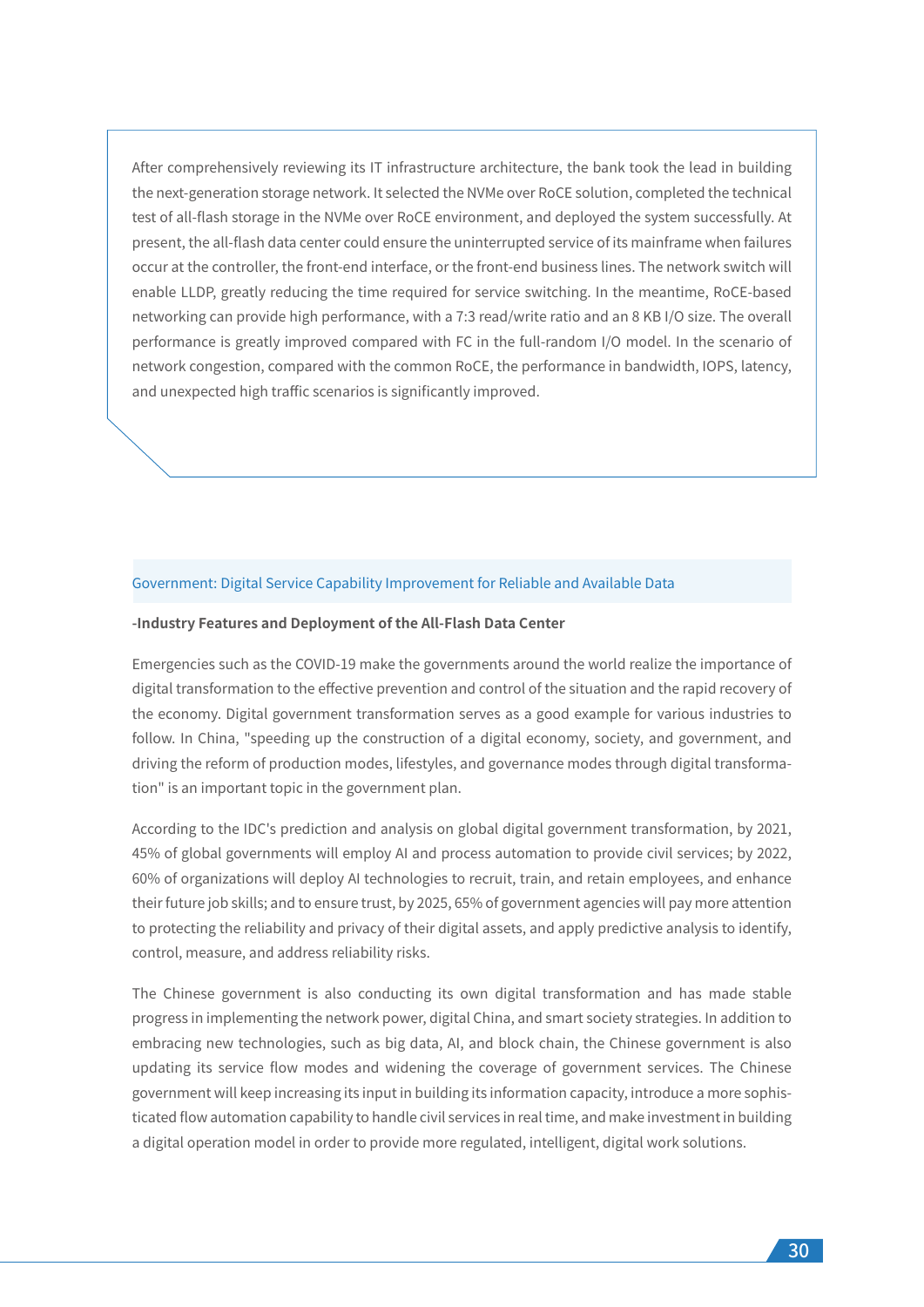According to IDC, the government sector accounts for 20% of the total demand for external all-flash storage arrays in the Chinese market. In the future, China will further accelerate the construction of a digital government, achieving remarkable improvements in social informatization level and fulfilling public requirements for government services, including healthcare, education, and elderly care.

#### **-Major Workloads in the All-Flash Data Center**

In diverse digital government transformation scenarios, governments are promoting digital government services and optimizing governance capabilities. In China, many cities are promoting utilization of facial recognition systems to provide better services. Taking "intelligent taxation" as an example. By using facial recognition technology, a huge number of remote taxation terminals can upload mass files and materials by using a high-speed portable scanner. An all-flash data center provides stable support to transfer and store mass files and enables a fast response to taxation services, creating a "face-to-face" service experience in online taxation. The "Smart City" is another highlight of global digital government transformation. The IoT connectivity can support environment monitoring, public utilities, parking management, and elderly care. Efforts must be made to promote deployment of IoT applications with low energy consumption, multiple connections, and wide coverage. Along the IoT application path, the all-flash data center provides a higher transfer speed, more stable performance, and greater cost-effectiveness in terms of network, compute, and storage, across multiple dimensions, including data acquisition, transfer, analysis, and application.

## **Case Studies**

## **Ministry of Finance of the Republic of Indonesia — Infrastructure Upgrade for Higher Service Level of Government Affairs**

#### **Background**

The Ministry of Finance of the Republic of Indonesia (Ministry of Finance) is an important government agency that is in charge of economic development and protecting the financial assets and finances of Indonesia. The Ministry of Finance has adapted well to managing state financial affairs by leveraging information and communication technologies. To improve the service level, the Ministry of Finance must upgrade its infrastructure, such as servers, storage systems, and network, from time to time. However, in view of the characteristics of financial affairs information, storage migration is faced with stringent data reliability requirements. Meanwhile, the Ministry of Finance's data is growing at PB scale each year and therefore, scalable storage systems must be deployed to meet its capacity requirements. The growing amount of data has also posed a challenge to the performance of technology infrastructure. Traditional storage was subject to performance bottleneck and data transfer latency increased to more than 10 milliseconds.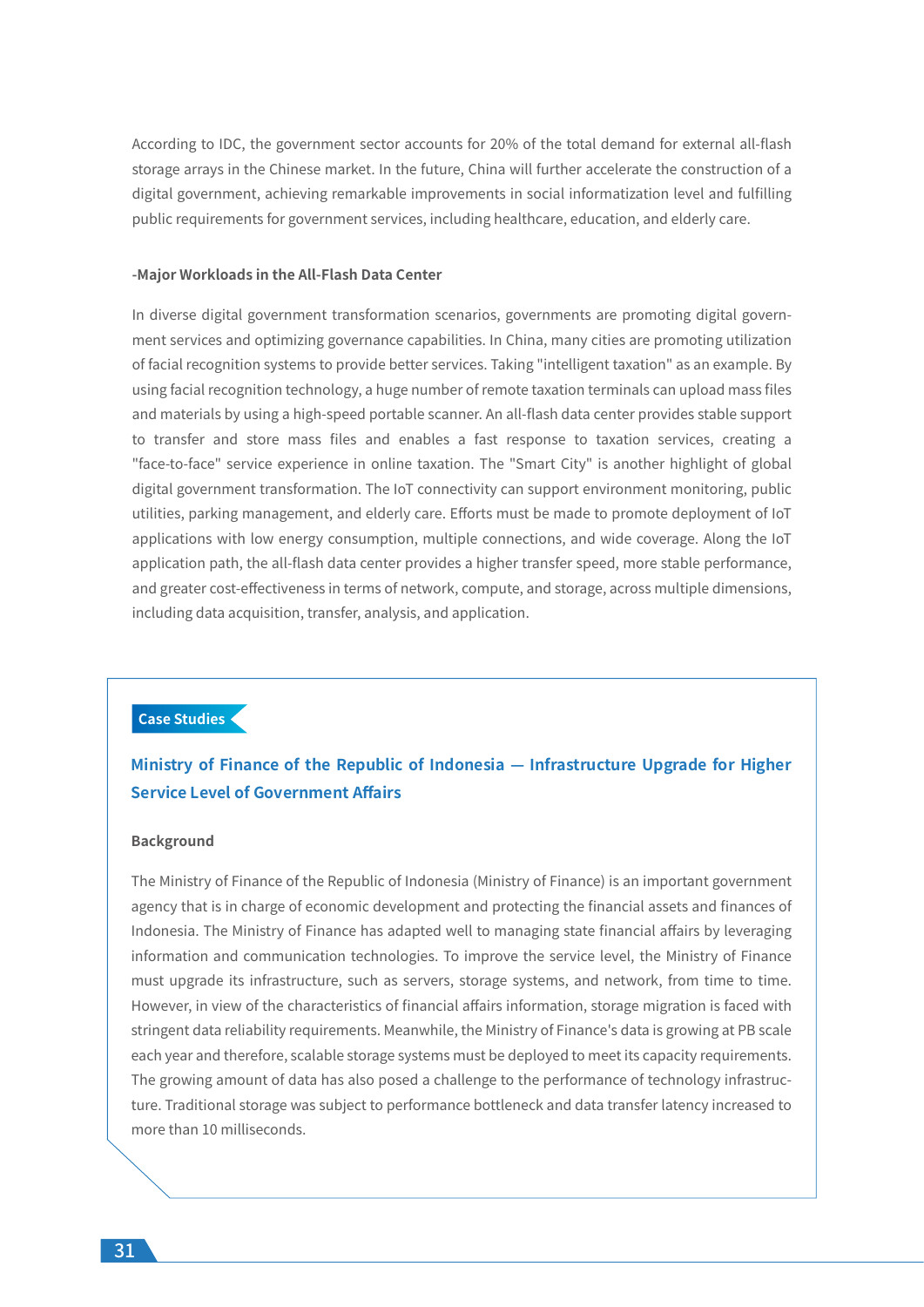#### **Solution**

The Ministry of Finance deployed an all-flash data center whose architecture is fully compatible with its existing architecture. Data migration can be implemented either at the management program level or at the storage level, with zero impact on upper layer services. Supported by the active-active data centers solution and the fully interconnected, reliable architecture, it tolerates the failure of up to seven out of eight controllers and full load balancing among controllers, further ensuring business continuity and always-on services. In this way, the infrastructure provides highly available data services as well as an open, efficient, and reliable data management environment.

#### **Results**

The all-flash data center improves data synchronization performance, reducing report processing time from 5 to 2 hours. With the highest level DR assurance, no data will be lost in the event of power outages or natural disasters. The all-flash data center also improves system reliability and simplifies networks and O&M operations. Furthermore, it has a small footprint. A chassis can contain up to 36 NVMe SSDs, increasing disk density by more than 40% while saving energy and physical space in equipment rooms.

#### Telecom: All-Flash Data Centers Improve Internal Management and Enable Service Innovation

#### **-Industry Features and Deployment of the All-Flash Data Center**

The telecommunication industry is active and performs well in digital transformation. With next-gen IT technologies, it also helps other industries achieve digital development. With the implementation of technologies such as 5G and cloud computing, telecom operators are facing the pressure of higher workloads internally. Optimized data capabilities can better support the BSS system, which has the potential to increase customer loyalty and optimize the OSS system to improve O&M efficiency. Externally, telecom carriers provide value-added services such as smart transportation, smart retail, IoV, gaming and entertainment, and AR/VR applications. A huge amount of new data and an increasing number of data innovation scenarios require fast data access. The data centers of telecom operators must provide high-concurrency, low-latency data transmission, and service continuity. This places high requirements on the performance and stability of the infrastructure.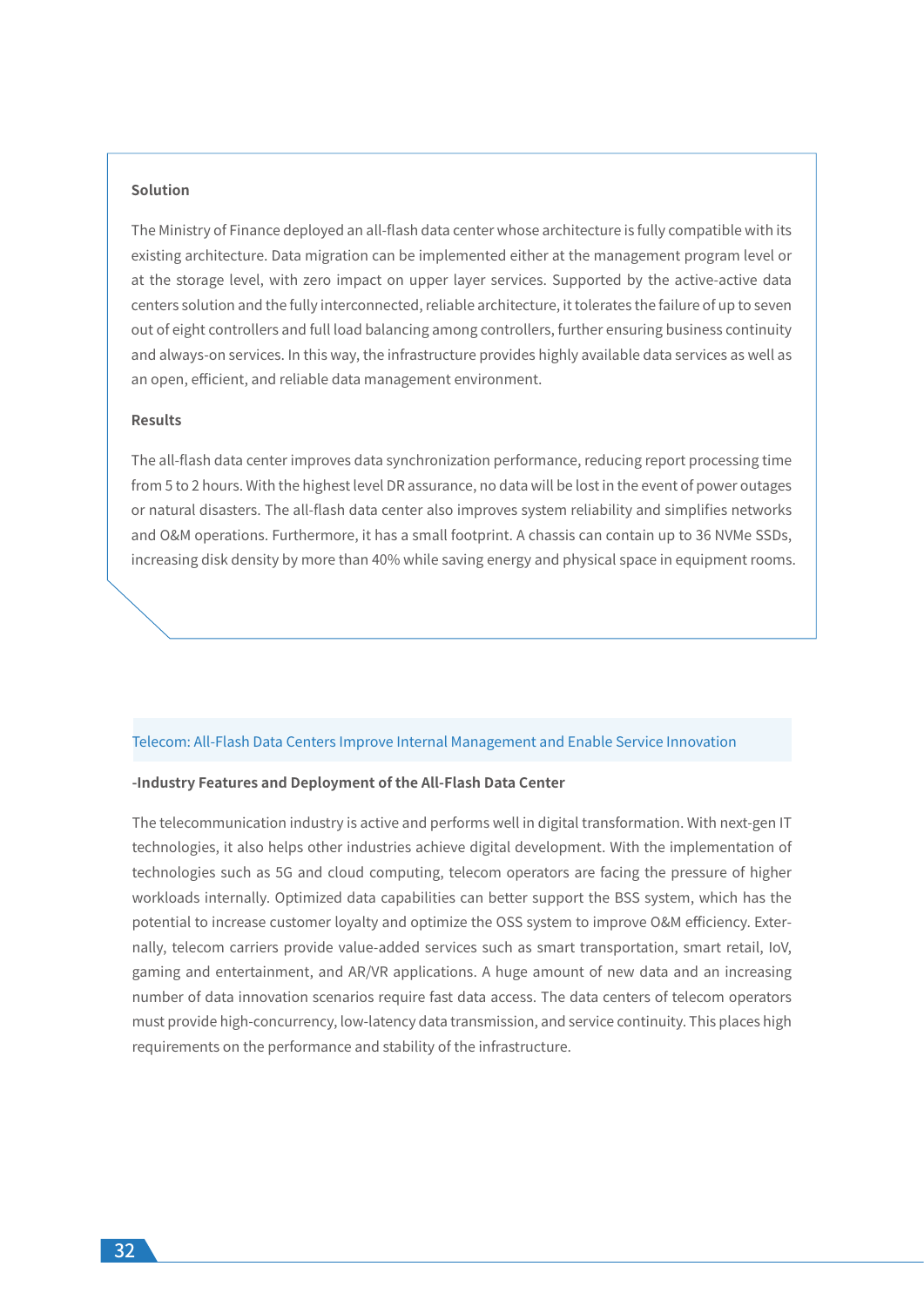According to the IDC's research, many telecom carriers' devices are aging and out of warranty. As a result, the device failure rate is high and the performance is insufficient. In addition, traditional storage devices occupy a large amount of space, consume a lot of energy, and cost a lot to maintain, resulting in high operating expenditure (OPEX). In light of the rapid increase of concurrent key services, such as billing and CRM services, telecom carriers are more willing to purchase all-flash storage arrays. They expect to use powerful all-flash arrays to accelerate the consolidation and replacement of old devices, modernize storage systems, and maximize their storage investments. This enables the telecom industry to cope with service growth and ensure service efficiency.

#### **-Major Workloads in the All-Flash Data Center**

Improving customer loyalty is one of the key KPIs in emerging value-added service scenarios in the information era, no matter the industry. In many cases, end-user experience is what forces enterprises to undergo digital transformation. Again, this highlights the value of data, which drives the comprehensive optimization of customer experience. Take the distributed database scenario for example. In the past, telecom operators mainly deployed databases in silos. Compute and storage resources were bundled, which made the IT infrastructure complex and the utilization rate of IT resources low. In addition, unexpected service peaks could have very high resource requirements. This made it difficult to adapt to service changes. Only computing resources could be rapidly expanded, which led to high management costs.

All-flash data centers can solve the preceding problems. All-flash data centers support decoupled storage-compute deployment to resolve the reliability weaknesses of a coupled storage-compute solution. In addition, resources are optimized to reduce resource redundancy and implement elastic expansion of compute and storage resources. Backup and recovery also use mature shared storage to ensure data security and stability and promote data innovation. Flash technologies are now continuously optimized; emerging persistent memory technologies reduce data access latency and provide excellent performance and enterprise-class storage management functions. In addition, NVMe interfaces are becoming mainstream, making all-flash data centers more manageable and improving data security. In addition, the NVMe transmission standard allows SSDs to directly connect to the CPU through the PCI-E channel, effectively reducing data latency. Registers do not need to be read when executing commands, lowering the latency of the controller and software interface, improving the data transfer speed, and enabling data innovation. The physical footprint is also reduced, the disk density is improved, and the power consumption is lowered. In conclusion, the enhancement of the all-flash technology helps users reduce costs and increase efficiency while achieving the ultimate goals of being green and saving energy.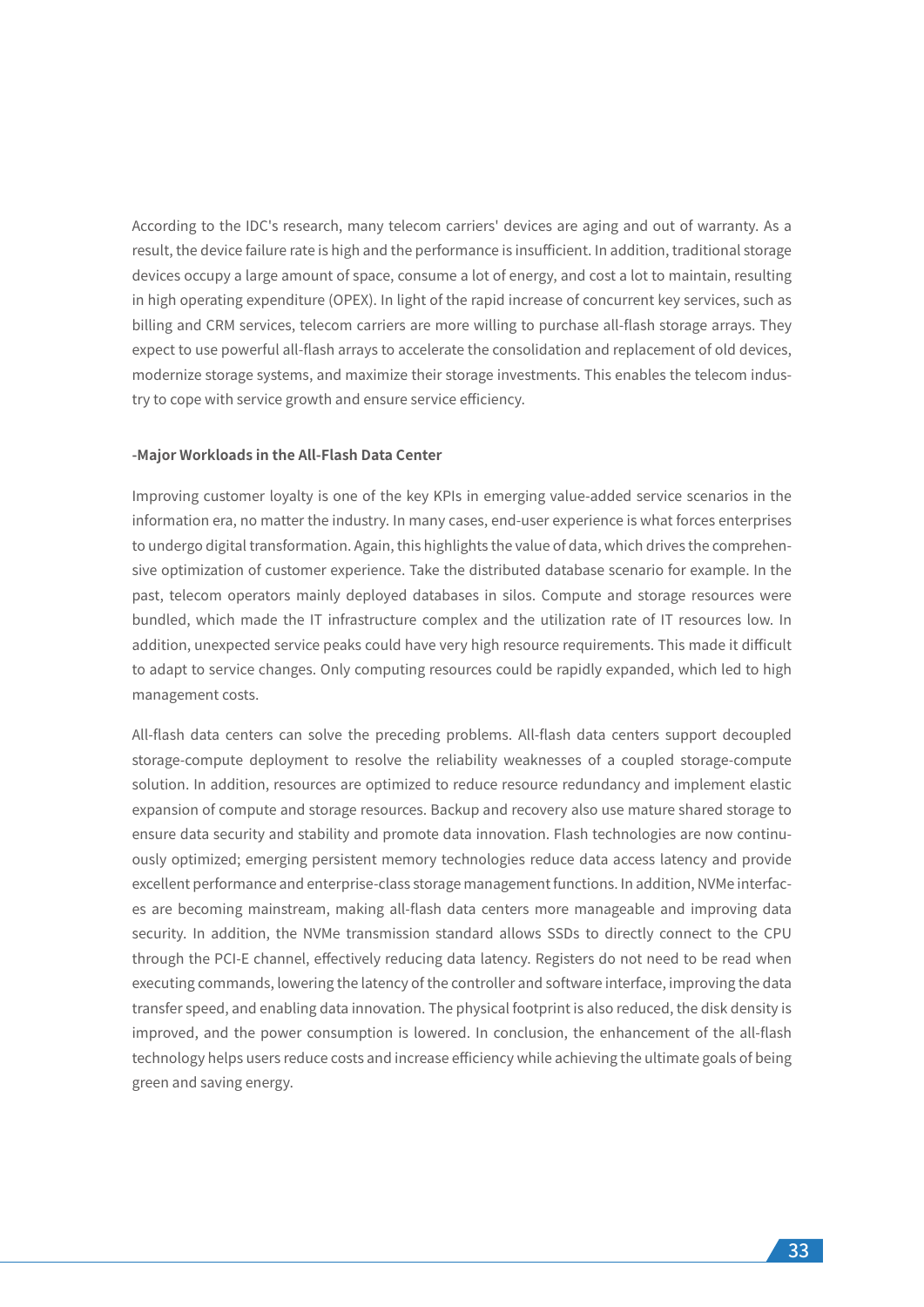## **Case Studies**

## **A Telecom Carrier's Provincial Branch in China — The All-Flash Data Center Ensures Stable, Sustainable Core Services and Improves Customer Satisfaction**

As its service volume increases, a telecom carrier's provincial branch (referred to as "the company") uses Internet channels to handle service requests from subscribers. As a result, the service workload increases significantly compared with the counter service period, and the workload peak keeps changing instead of being fixed in the past. This gives rise to challenges for the company's IT system performance and stability. To ensure customer service efficiency and quality, the company developed the TeleDB database based on MySQL. It reconstructed the IT system architecture in stages to improve database reliability and automate O&M, during which the company faced challenges from three aspects: 1. High reliability is required to ensure smooth running of core businesses covering a wide range of end-users; 2. Agility is required to meet the development of new business; 3. Cost-effectiveness is always the key task by choosing optimized architectures to say cost as much as possible.

Based on the requirements above, the company adopted a decoupled storage-compute architecture for its new all-flash data center, so as to ensure the reliability and stable operation of its core services. It also used a large number of NVMe SSDs to improve service performance. With the help of the all-flash data center, failure recovery was shortened from hours to minutes; comprehensive energy consumption was reduced, and the floor space was significantly saved. In addition, such a future-ready architecture facilitates the company's development of new businesses in the era of "Internet+" and mobility.

### Manufacturing: All-Flash Data Centers Facilitate Efficient and Reliable Storage Resource Utilization in Intelligent Manufacturing

#### **-Industry Features and Deployment of the All-Flash Data Center**

In the digital transformation process, the manufacturing industry must not only support the operation of large-scale ERP systems, but also take into account the application of new technologies such as the Internet of Things (IoT) and sensors. The key to successful transformation lies in properly managing the entire data lifecycle, from collection, storage, and transmission, to presentation, analysis, and optimization. In the past, manufacturers have built large-scale application systems such as ERP, CRM, PLM, MES and EDA, but information silos exist between different systems. In production and manufacturing, more and more sensors are used in automated production, and more data needs to be collected, stored, computed, managed, and utilized, requiring strong support from new data infrastructure.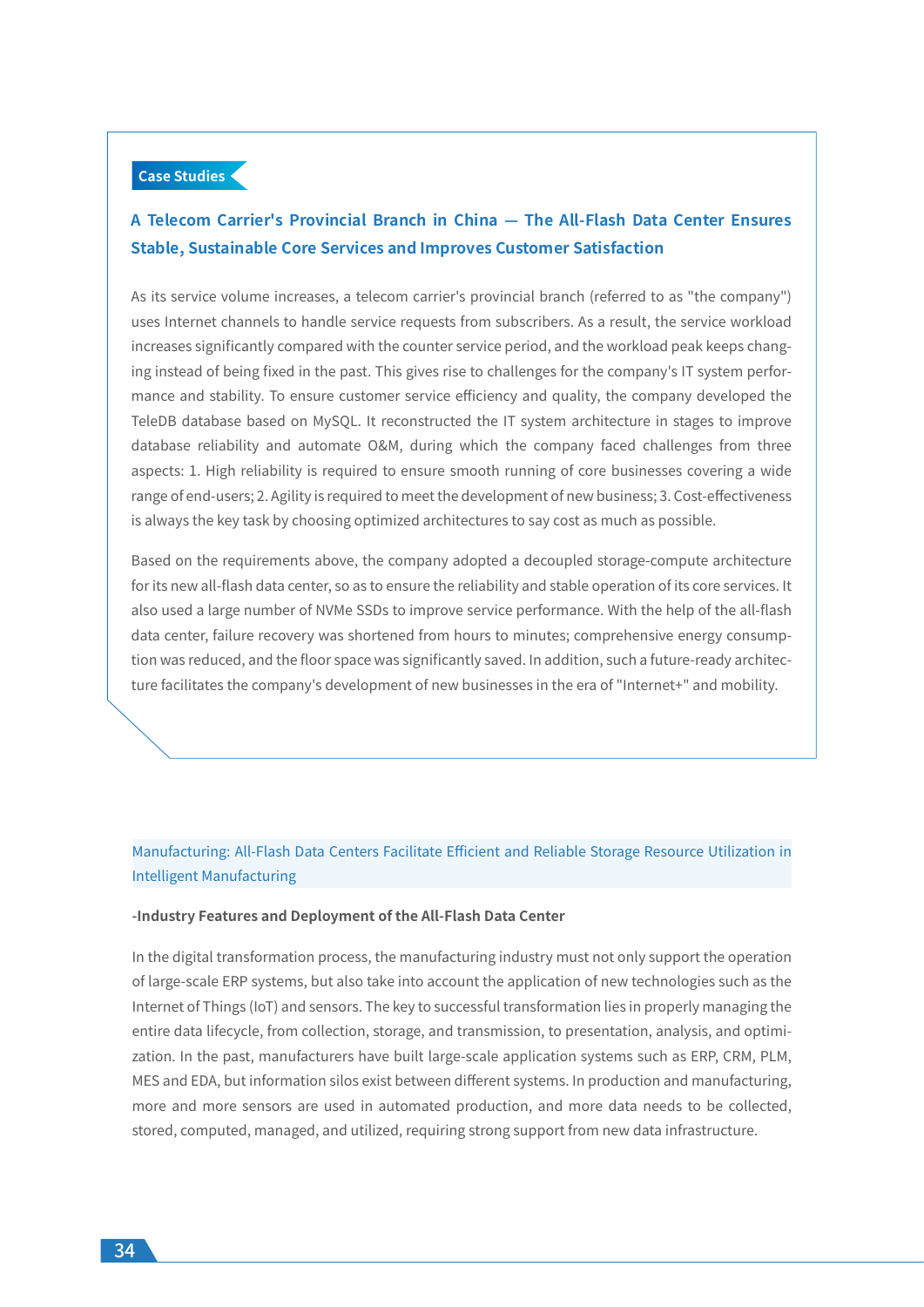To achieve intelligent manufacturing, the manufacturing industry is undergoing a digital reform. All-flash data centers can provide reliable and agile real-time data services for high-end manufacturing. According to IDC's report on China's external storage, the manufacturing industry's demand for all-flash storage arrays has increased significantly in 2020, with a doubled year-on-year growth. All-flash products are being procured not just for core production systems, but for edge service scenarios as well. More companies join digital transformation, from high-end electronics in the past to process manufacturing enterprises such as car and footwear manufacturers now.

#### **-Major Workloads in the All-Flash Data Center**

Taking the application of electronic design automation (EDA) tools for example. Chip product manufacturers have handed over the whole process of circuit design, performance analysis, and IC layout design to computers. Logical and physical verification in the design is very important, and manufacturers need to ensure that products meet all performance requirements before production is started.

EDA requires high performance from the entire data center. The whole process of computer aided design, manufacturing, testing, and computer aided engineering includes two parts: logic simulation at the front end and physical simulation at the back end. Front-end logic simulation involves RTL encoding and comprehensive optimization simulation. The I/O features are OPS services with KB-level small-file reads and writes and large numbers of metadata operations, which place high requirements on file system I/O performance. Back-end physical simulation involves conversion of netlists to layouts and layout optimization simulation. The workload features a lot of GB-level large file writes which require high bandwidth. According to the service model analysis, the file system performance is the top 1 requirement of EDA simulation tools.

The manufacturing industry has constantly raised its requirements for data center performance. For example, simulation is a crucial step in the manufacturing process. Simulation must be completed as quickly as possible without faults to save time for R&D and design, which poses challenges to the performance of infrastructure, especially storage systems. Storage system performance must not become the bottleneck. In addition, the simulation program requires parallel multi-tasking and storage resource sharing. As different tasks have different requirements for storage performance, they tend to contend for NAS resources, so how to avoid NAS resource preemption is an urgent problem.

High-end all-flash products typically use streamlined and reliable active-active NAS solutions to ensure stable online simulation in the manufacturing industry. The solutions feature automatic failover, recovery, smooth upgrade and expansion, and five-fold switchover speed. They also provide higher IOPS and lower latency for EDA simulation. To address NAS resource preemption, an all-flash data center network can use various basic technologies to implement QoS, provide better service capabilities for specific network links, limit the OPS and bandwidth of project teams, and avoid resource preemption and mutual interference between teams. This solves network latency and congestion problems and effectively utilizes all-flash data center resources.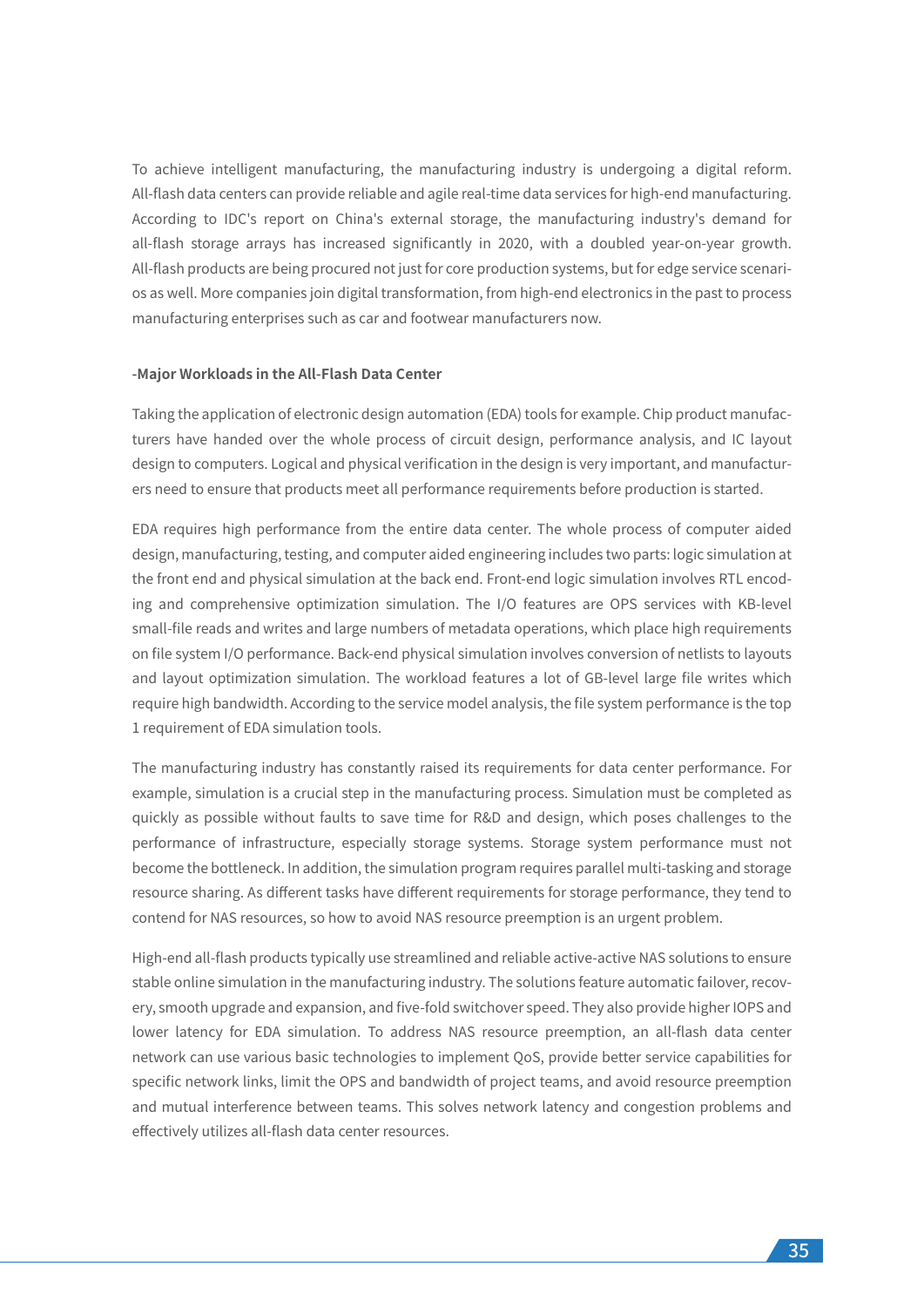## **Case Studies**

## **HiSilicon: ‒ Building the All-Flash Data Center to Ensure Business Stability and Increase Customer Satisfaction**

HiSilicon Semiconductor Co., Ltd is a leading provider of chips and solutions, and its products include chips and solutions for wireless network, fixed network, digital media, etc. HiSilicon boasts leading IC design and verification technology, and has an advanced EDA design platform with a sound development process and specifications. The EDA data of HiSilicon can be divided into four categories, including public data, project result-related data, project process-related data, and archived data. The overall simulation business accounts for a large proportion and thus has higher requirements for performance. The specific requirements for different types of data are as follows:

- Public data with more reading and less writing requires high IOPS and high reliability;
- Project result-related data with frequent reading and writing requires high reliability;
- Project process-related data of the front-end design phase is mainly small files and involves frequent reading and writing; it has high requirements for OPS, with the peak OPS of a single project easily exceeding 300,000. In contrast, project process-related data of the back-end design phase mainly consists of big files and also involves frequent reading and writing; it has high requirements for bandwidth, and the peak bandwidth requirement can be as high as 1.5 GB/s.
- Archived data marking the conclusion of a project needs to provide remote backup capabilities.

In order to meet the above requirements, HiSilicon uses all-flash NAS storage for its EDA business. Its speed and capacity greatly reduce the time required for simulation. It also deploys a full SSD-virtualized resource pool, a reliable system, a fully-connected reliable architecture, and a gateway-free active-active solution to ensure the 24/7 operation of the simulation business. In addition, the intelligent QoS service can manage multi-user OPS and bandwidth and ensure the priority of key businesses.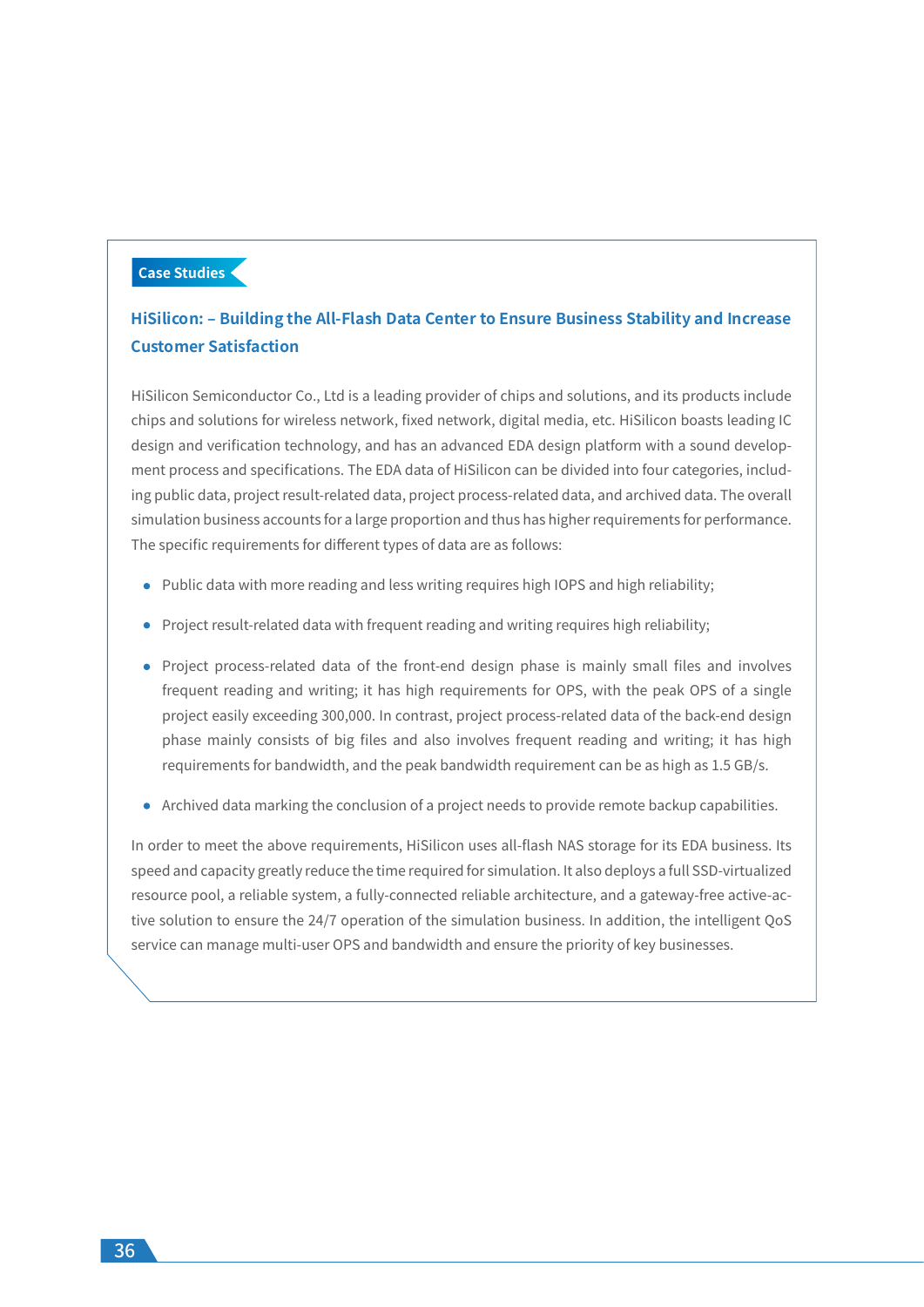## Healthcare: All-Flash Data Centers for Free Data Movement and a Solid Foundation for Smart Healthcare

The world's population is aging, giving rise to increasing health requirements. With this, the global healthcare industry is projected to maintain long-term growth with increasing investment in biotechnology, pharmaceuticals, and medical IT construction as well as increasing procurement of ICT infrastructures. Until now, China's healthcare industry has made remarkable achievements in digital development. A comprehensive information system that integrates computing network platforms, medical service software, and digital medical devices has been initially formed, and a system of data interconnection, regional collaboration, hierarchical diagnosis and treatment, and health services has been basically formed within hospitals.

According to the IDC's external storage market report for China in 2020, procurement demand for external storage systems in the healthcare industry has temporarily slowed down due to the pandemic, but is forecasted to increase again, driven by regional medical construction and the rise of remote medical services. The healthcare industry's demand for all-flash storage arrays is expected to grow at an estimated CAGR of 7.9% over the next five years.

## **Case Studies**

## **Cliniques Universitaires Saint-Luc — All-Flash Reconstruction Enhances the Capabilities of a Unified Data Platform**

As one of the largest hospitals in Brussels, Belgium, Cliniques Universitaires Saint-Luc built a unified information platform to manage all clinical, medical, and administrative information to improve medical services for better patient experience. The subsystem includes a series of applications such as databases, virtualization platforms, file sharing, email, and office applications. However, the rapid growth of medical services is bottlenecked by slow system response and insufficient storage space. The existing infrastructure had performance limitations and was difficult to scale, and storage was insufficient to meet the growing storage requirements of data centers.

The hospital decided to reconstruct its data center into an all-flash model. Now, the end-to-end data storage solution enables clinical research systems and databases running on the unified information platform to obtain high computing power and storage performance, and the high-end SAN storage provides excellent scalability.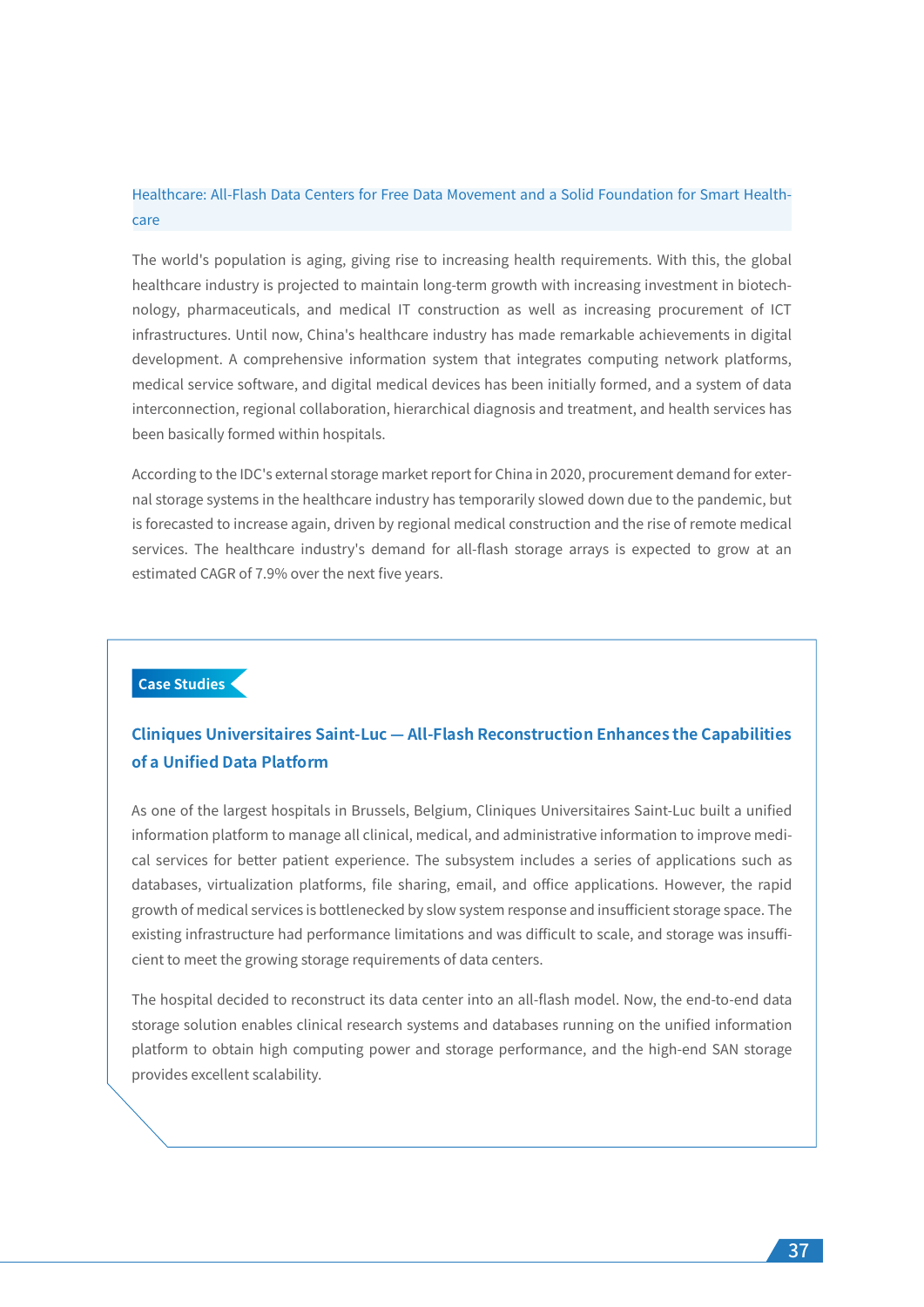## **Case Studies**

#### **Beijing Tongren Hospital — Data Silos Eliminated for Optimal Digital Services**

#### **About Beijing Tongren Hospital**

Beijing Tongren Hospital, founded in 1886, is a large-scale comprehensive hospital with an annual number of outpatient and emergency visits reaching 2.876 million. The hospital's main goal is to transform from digital to intelligent, while meeting regional construction requirements of medical facilities.

#### **Background**

The existing storage arrays at the Tongren Hospital were outdated, with scattered HDDs in a siloed architecture. As the hospital's outpatient service volume grows and new services such as online appointment and telemedicine are introduced, the storage performance and core service systems stalled, resulting in prolonged response time. In addition, the hospital lacked a unified deployment platform, with a large number of devices in multiple service silos, causing complex and costly O&M management. Therefore, the hospital wanted to streamline the existing data architecture and eliminate data silos to maximize data value. One key aspect for Tongren Hospital was the need for integrated HIS and PACS core systems, which can enable analytics, diagnostics, and research of medical images in real time, and provide auxiliary medical support. However, the integration of HIS and PACS has the following challenges:

- The HIS system covers the hospital's full service process and needs to handle all patient information. When the HIS system is integrated with the PACS system, even more data will be generated. One major challenge for the hospital is finding an effective way to intelligently manage daily data. This includes: recording accurate and complete medical information, simplifying patient treatment and visitation procedures, reducing transactional workloads, and improving the quality and efficiency of hospital services.
- The PACS system generates the largest amount of operational data and has the strictest data precision and transmission requirements. During the collection, transmission, and storage of medical images, the hospital must address the issues of how to efficiently and accurately store massive volumes of unstructured data, and quickly invoke these data when necessary.
- New information systems (electronic medical records) and the enhanced clarity of medical images places more importance of reliable storage and stable transmission. Now, hospitals are expected to handle and process massive volumes of medical and 4K image data.
- Integrated HIS and PACS data has high requirements on the accessibility and accuracy of data. Between the payment desk and a doctor's office, the medical payment information in the HIS system needs to be updated instantly. Medical images generated by inspection should be reflected in PACS system in time. It is vital that PACS systems provide timely and accurate consultation information for doctors.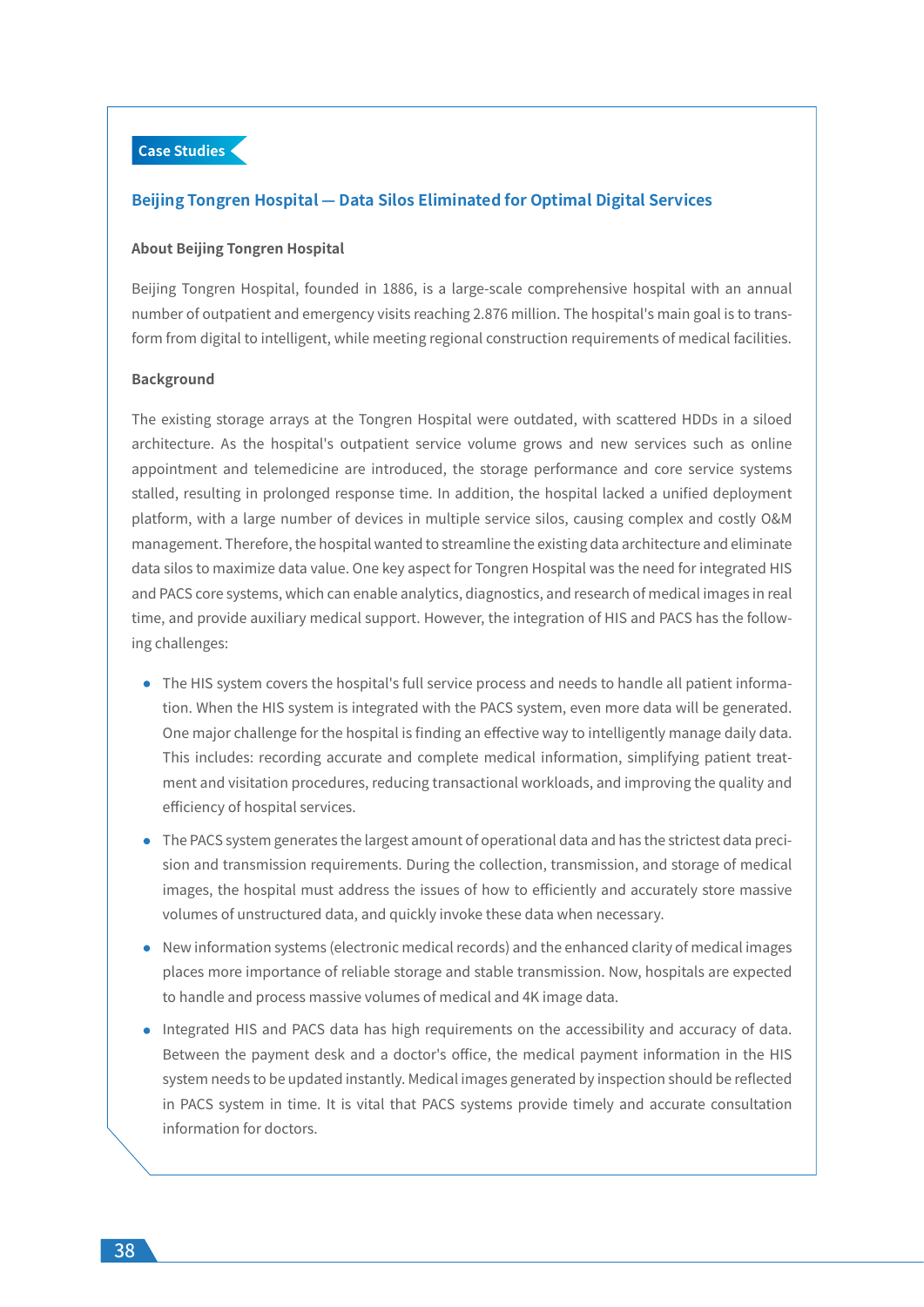#### **Solution**

Tongren Hospital builds an all-flash data center and deploys the all-scenario flash acceleration solution, all-scenario data protection solution, and disaster recovery and backup solution. Together, this environment serves as an upgrade on the data center, improving data reliability and availability.

- All-scenario flash acceleration enables quick and easy data migration from existing production application systems (such as HIS and PACS) to the all-flash data center. For new service systems (e.g. Internet access service, online registration service, etc.), cloud resource pools and databases are directly deployed in all-flash data centers to meet agile deployment and capacity expansion requirements in the future.
- All-scenario data protection adopts the modern all-flash array architecture to ensure uninterrupted and stable service running, and uses hard disk wear and anti-wear leveling technologies to minimize service failures, meeting data protection requirements in large-capacity storage scenarios.
- In addition, Tongren Hospital adopts the solution of full disaster recovery of core data and hot backup of important data. The active-active configuration is enabled for key service storage, ensuring that core services are online in real time. It also uses the intelligent O&M management tool to implement end-to-end disaster recovery management and one-click drill, reducing O&M workload and improving O&M efficiency.

#### **Results**

With all-scenario flash acceleration and global topology visualized management, Tongren Hospital integrated HIS and PACS systems, improved storage performance, and tripled outpatient registration efficiency. In terms of service stability, core services run 24/7 without interruption, and active-active service access is established to eliminate single points of failure. This project reconstructs of the legacy siloed architecture for lower O&M costs, and the global topology enables centralized management of multiple physical devices, improving resource utilization.

To provide superb system stability, the all-flash data center offers decoupled storage-compute capabilities to facilitate real-time processing and expansion of massive amounts of unstructured medical image data, covering archives, recordings, videos, pathology, and PACS. In addition, high-end all-flash storage arrays with AI accelerator cards provide powerful computing capabilities. The system now uses deep learning algorithm to learn service load rules and predict service behaviors, injecting intelligence into read cache and QoS control processes. Other services include intelligent fault reporting, capacity and disk health prediction, performance tidal and bottleneck analysis, and anomaly detection. Together, the all-flash system can meet the future IT requirements of new policies, regulations, and services. The all-flash data center not only intelligently manages services and improves process efficiency, but also reduces O&M costs and accelerates data openness and sharing, helping hospitals maximize data value in digital transformation.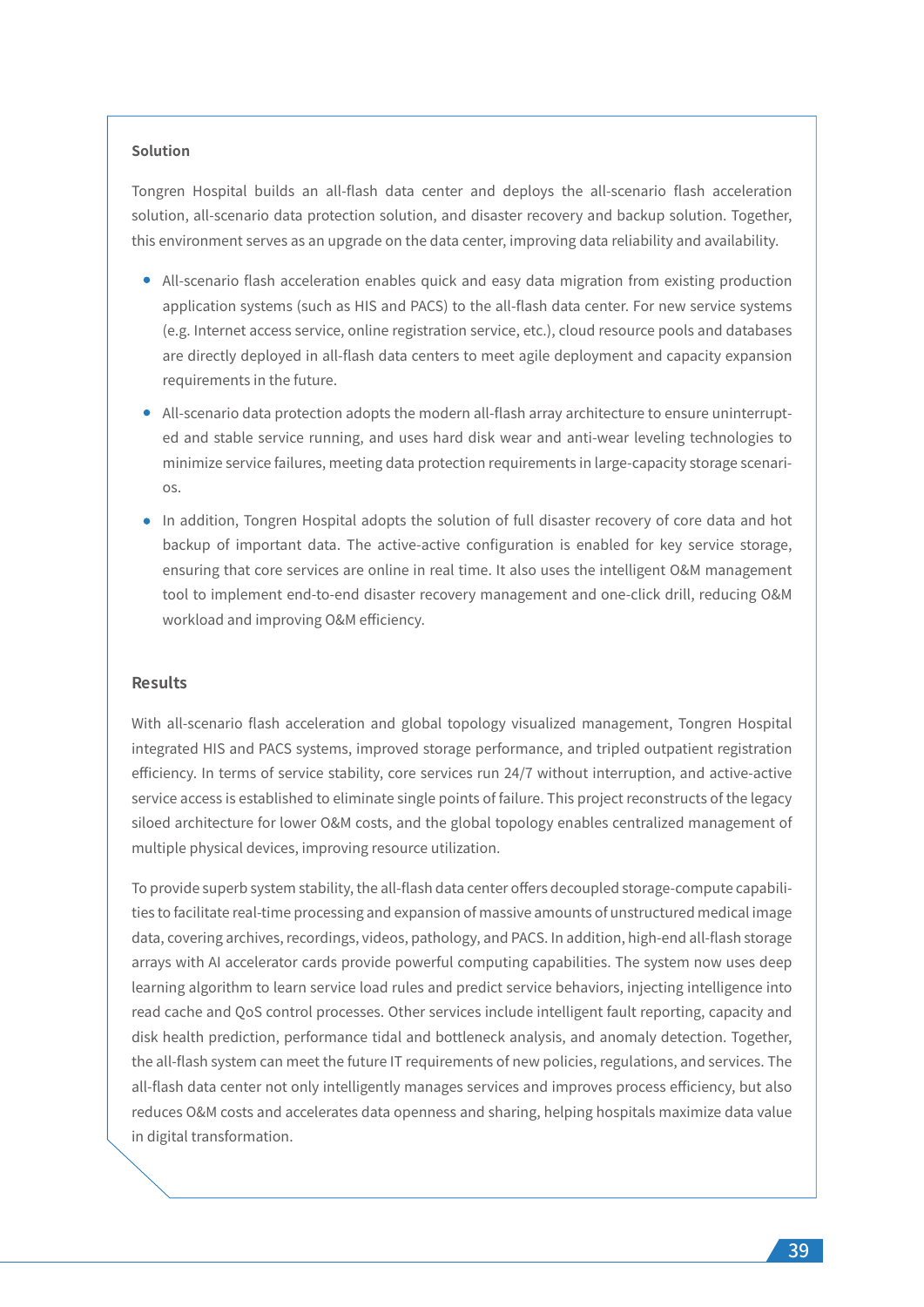## **Chapter 5** IDC Recommendations

Organizations developing their storage infrastructure strategies must focus on five key aspects: agility, efficiency, availability, reliability, and cloud adaptability. To adopt the best strategy for digital transformation, organizations must understand business and technical issues, as well as be aware of the latest storage technologies and architectures. IDC lists the following technologies and architectures that deserve attention:

#### All-flash systems

All-flash data centers offer a smart choice to adapt to the digital future. Whether it is to take advantage of the high performance and capacity densities, to simplify infrastructure at lower energy and space needs, or to improve management efficiency, IT decision makers must determine an ideal strategy for building future storage infrastructures. Flash media costs are declining in recent years, which is why more and more organizations are using all-flash systems for secondary storage workloads such as backup, disaster recovery, archiving, and big data analytics. Considering the efficiency and the total cost of ownership of these solutions over the organization's expected storage lifecycle, these all-flash devices offer better savings than conventional alternatives.

#### Storage consolidation:

For organizations looking to update their storage systems, IDC recommends considering the option to consolidate workloads (that is, leveraging the increased infrastructure density of newer systems). The fewer platforms you buy, use, and manage, the more cost-effective it will be. By consolidating your storage, the new systems can consolidate more intensive workloads while delivering higher per-unit performance and reliability.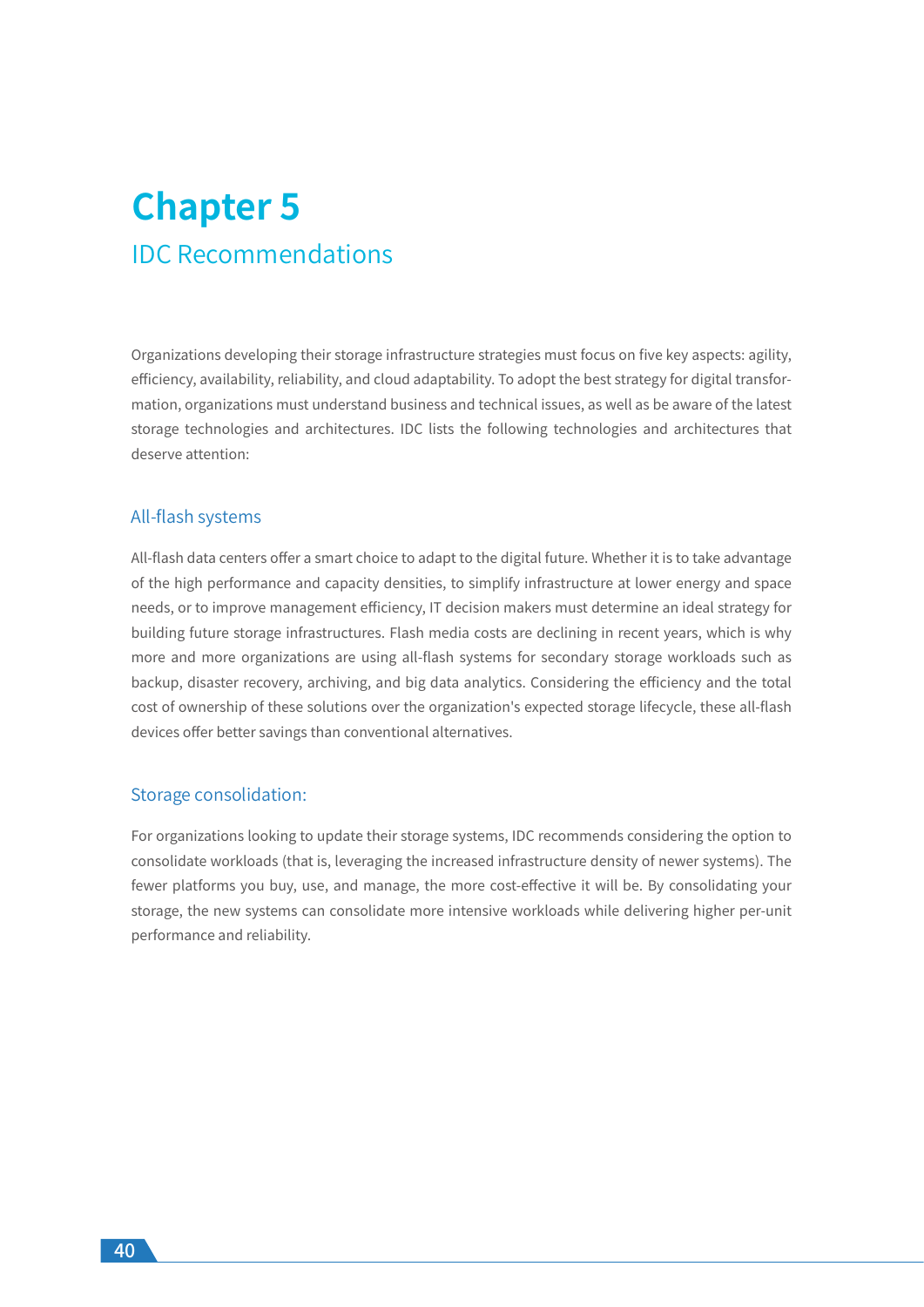## All-IP networks

In order to fully realize the potential of SSDs in all-flash data centers, IDC recommends considering innovations in storage networks besides the existing FC networks. NVMe over Fabrics is the trend, and NVMe over RoCE is considered to be a more promising option that can improve performance while reducing costs and simplifying management.

## Data reliability and availability

For any organization working with critical workloads, service disruptions must be avoided. That means investing in key infrastructure offering cutting-edge technical specifications such as high data reliability and availability. For CIOs looking to refresh their storage infrastructure with non-disruptive upgrades, expansions, and technologies, using all-flash systems help speed up recovery and move data faster than HDDs during rebuilds. In addition, data protection is included as a key task in routine management. Organizations are recommended to enhance investment in data protection resources and raise requirements for data protection levels, so that data can be easily utilized under comprehensive protection.

### Automation

Data management becomes more difficult as data grows and deployment mode advances, making automation essential to improve responsiveness and operational reliability. Automation is already a mature concept, and better tools can extend automation capabilities to hybrid cloud environments. In a broad sense, automation is not just a booster of efficiency, it can also help organizations meet a variety of agility and data governance needs.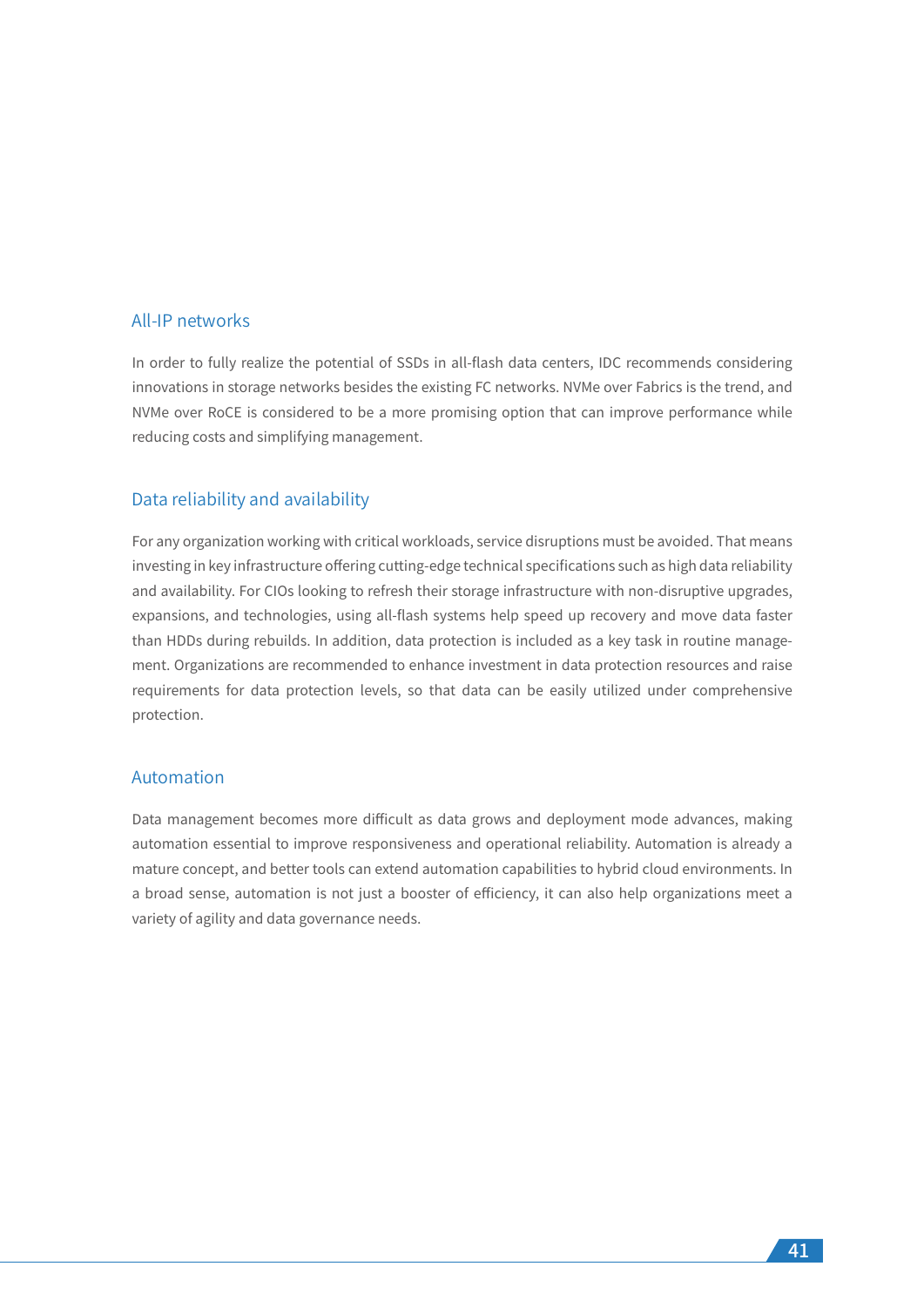#### **About IDC**

International Data Corporation (IDC) is the premier global provider of market intelligence, advisory services, and events for the information technology, telecommunications and consumer technology markets. IDC helps IT professionals, business executives, and the investment community make fact-based decisions on technology purchases and business strategy. More than 1,100 IDC analysts provide global, regional, and local expertise on technology and industry opportunities and trends in over 110 countries worldwide. For 50 years, IDC has provided strategic insights to help our clients achieve their key business objectives. IDC is a subsidiary of IDG, the world's leading technology media, research, and events company.

#### **IDC China**

No.36 3rd Ring Road China 100013 +86.10.5889.1666 Twitter: @IDC idc-community.com www.idc.com